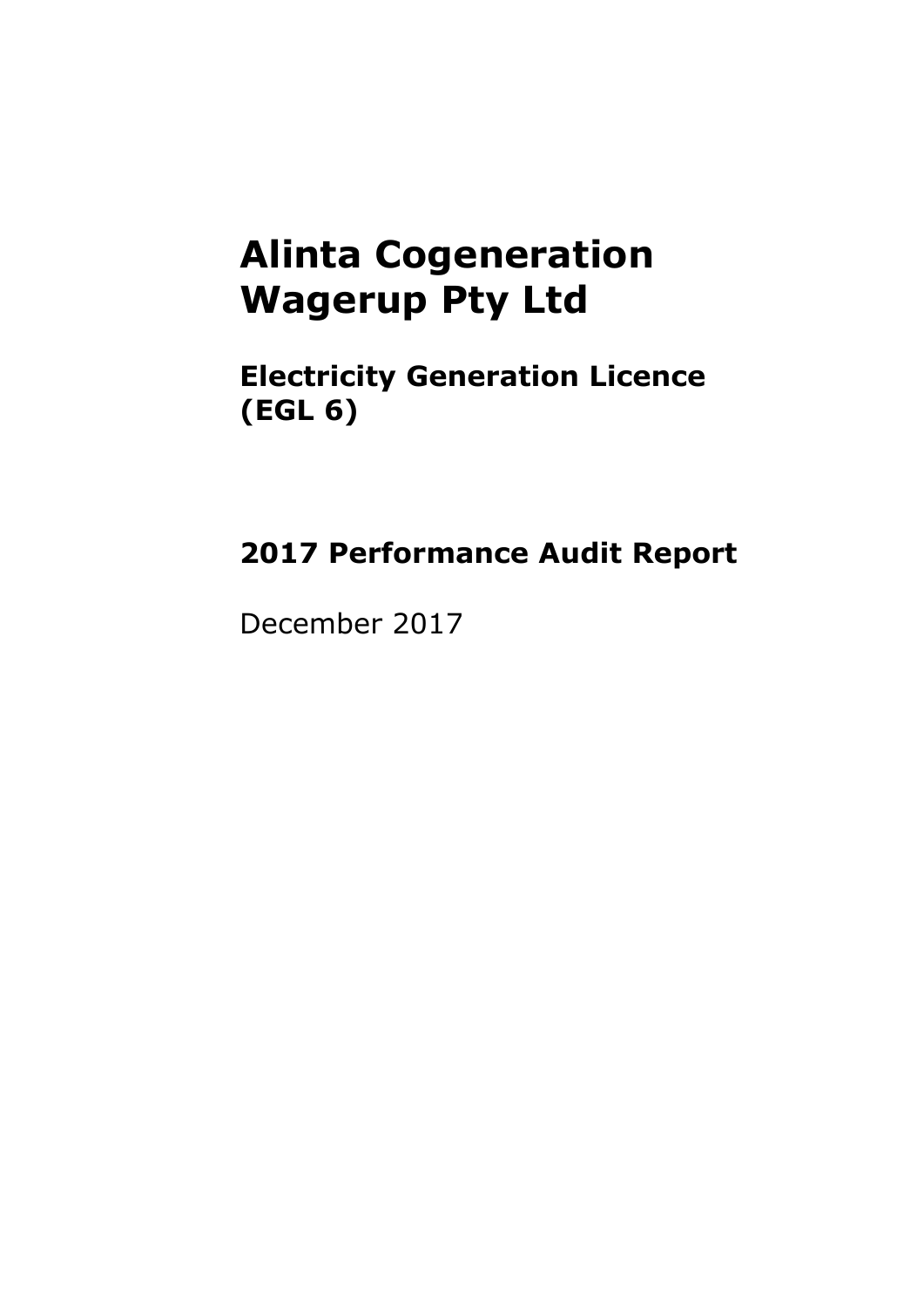## **Deloitte.**

Deloitte Risk Advisory Pty Ltd ACN 611 748 184 Brookfield Place, Tower 2 123 St Georges Terrace Perth, WA, 6000 Australia

> Phone: +61 8 9365 7000 www.deloitte.com.au

Mr Steve Altschwager General Manager Power Generation (Acting) Alinta Cogeneration Wagerup Pty Ltd The Quadrant, 1 William Street Perth, WA 6000

11 December 2017

Dear Steve

#### **Alinta Cogeneration Wagerup Pty Ltd Electricity Generation Licence (EGL 6) – 2017 Performance Audit**

We have completed the Electricity Generation Licence Performance audit for Alinta Cogeneration Wagerup Pty Ltd for the period 1 July 2013 to 30 June 2017 and are pleased to submit our report to you.

I confirm that this report is an accurate presentation of the findings and conclusions from our audit procedures.

If you have any questions or wish to discuss anything raised in the report, please contact Andrew Baldwin on 0414 924 346 or me on 0411 603 644.

Yours sincerely

**Richard Thomas** Partner

Deloitte Risk Advisory Pty Ltd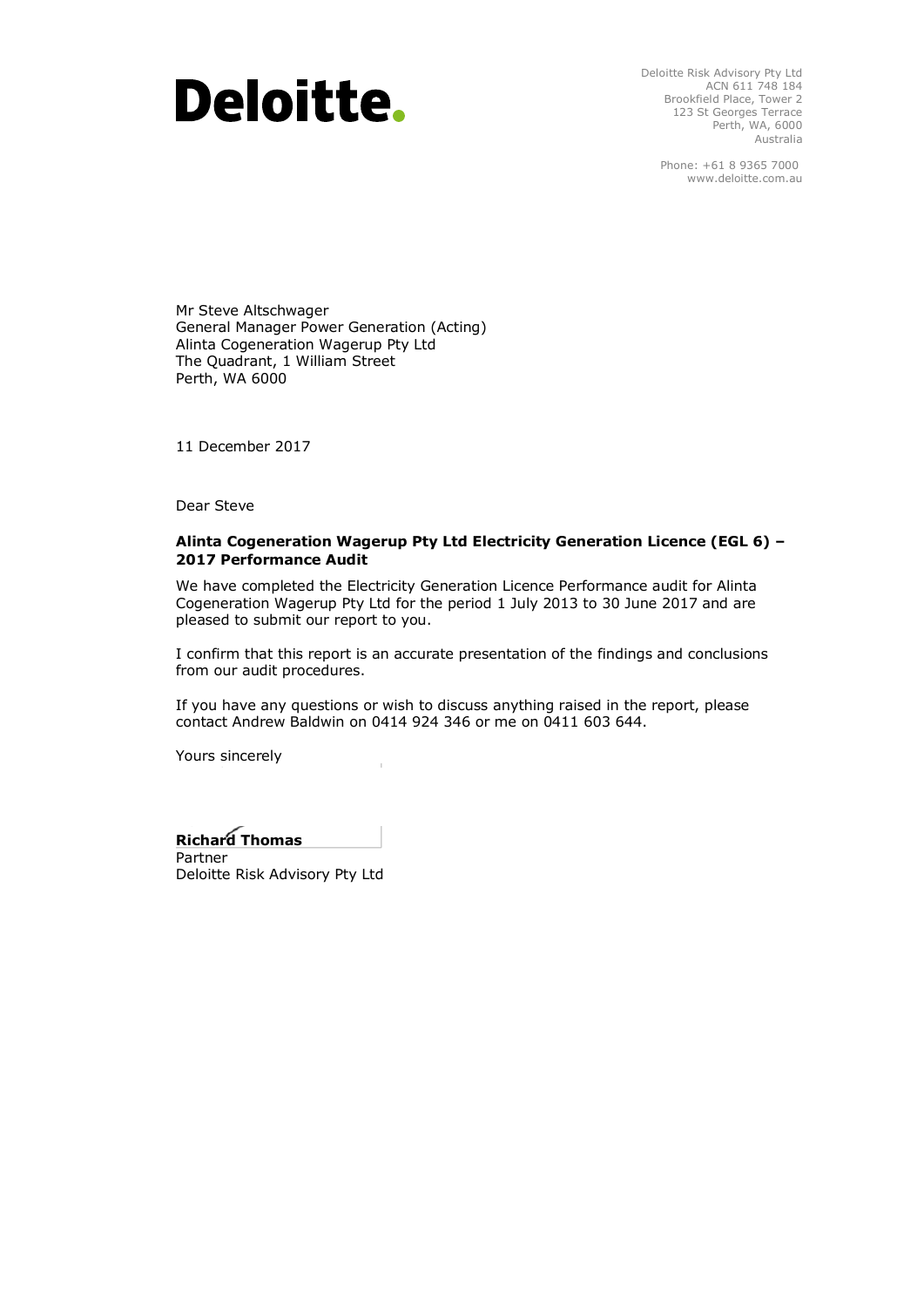## Contents

|                         | Independent Auditor's report                        |    |  |
|-------------------------|-----------------------------------------------------|----|--|
| 2                       | Executive summary                                   | 6  |  |
| 3                       | Summary of ratings                                  | 10 |  |
| 4                       | Detailed findings, recommendations and action plans | 12 |  |
| Appendix A - Audit plan |                                                     |    |  |
|                         | Appendix B - References                             | 24 |  |

Deloitte refers to one or more of Deloitte Touche Tohmatsu Limited, a UK private company limited by guarantee, and its network of member firms, each of which is a legally separate and independent entity (and in Australia this is the partnership of Deloitte Touche Tohmatsu).

The entity named herein is a legally separate and independent entity. In providing this document, the author only acts in the named capacity and does not act in any other capacity. Nothing in this document, nor any related attachments or communications or services, have any capacity to bind any other entity under the 'Deloitte' network of member firms (including those operating in Australia).

Liability limited by a scheme approved under Professional Standards Legislation.

© 2017 Deloitte Risk Advisory Pty Ltd.

Member of Deloitte Touche Tohmatsu Limited.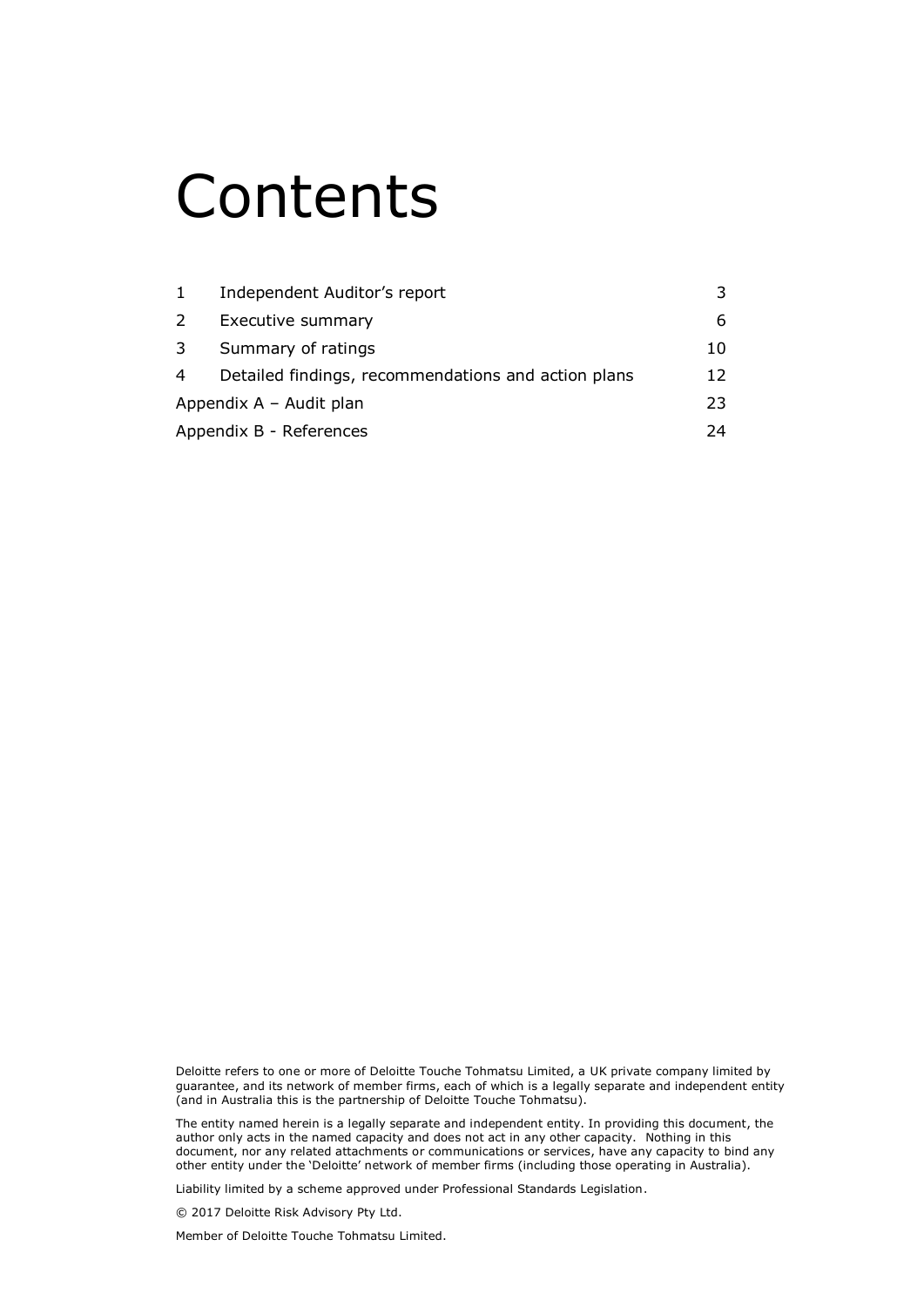# 1 Independent Auditor's report

With the approval of the Economic Regulation Authority (**ERA**), Alinta Cogeneration Wagerup Pty Ltd (**Alinta Wagerup**) engaged Deloitte Risk Advisory Pty Ltd (**Deloitte**) to conduct a performance audit of Alinta Wagerup's compliance with the conditions of its Electricity Generation Licence No.6 (EGL 6) (the **Licence**), for the period 1 July 2013 to 30 June 2017 (**audit period**).

Deloitte conducted the performance audit as a reasonable assurance engagement and in accordance with the specific requirements of the Licence and the April 2014 issue of the *Audit and Review Guidelines: Electricity and Gas Licences* issued by the ERA (**Audit Guidelines**)

#### **Alinta Wagerup's responsibility for compliance with the conditions of the Licence**

Alinta Wagerup is responsible for:

- Ensuring that it has complied in all material respects with the requirements of the Licence
- Establishing and maintaining an effective system of internal control over its systems designed to achieve its compliance with the Licence requirements
- Implementing processes for assessing its compliance requirements and for reporting its level of compliance to the ERA
- Implementing corrective actions for instances of non-compliance (if any).

#### **Deloitte's responsibility**

Our responsibility is to express a conclusion in respect of Alinta Wagerup's compliance with the conditions of the Licence based on our procedures. The reasonable assurance engagement has been conducted in accordance with the Audit Guidelines and the Australian Standard on Assurance Engagements (**ASAE**) 3100 *Compliance Engagements* issued by the Australian Auditing and Assurance Standards Board, to state whether, in our opinion, based on the procedures performed, Alinta has complied, in all material respects, with its Licence conditions as outlined in the approved Audit Plan (dated August 2017) for the audit period.

ASAE 3100 also requires us to comply with the relevant ethical requirements of the Australian professional accounting bodies.

Our procedures consisted primarily of:

- Utilising the Audit Guidelines and the October 2016 Electricity Compliance Reporting Manual (the **Reporting Manual**) as a guide for development of a risk assessment and document review to assess controls
- Development of an Audit Plan for approval by the ERA and an associated work program, set out in Appendix A
- Interviews with and representations from relevant Alinta Wagerup staff to gain an understanding of process controls
- Review of documents and walkthrough of processes and controls to assess the overall compliance and effectiveness in accordance with Licence obligations
- Sample testing where relevant for obligations rated as an audit priority 3 and above in the approved Audit Plan.

#### **Limitations of use**

This report is intended solely for the information and internal use of Alinta Wagerup, and is not intended to be and should not be used by any other person or entity. No other person or entity is entitled to rely, in any manner or for any purpose, on this report.

We understand that a copy of this report will be provided to the ERA for the purpose of reporting on the performance audit for the Licence. We agree that a copy of this report may be provided to the ERA in connection with this purpose, but only on the basis that we accept no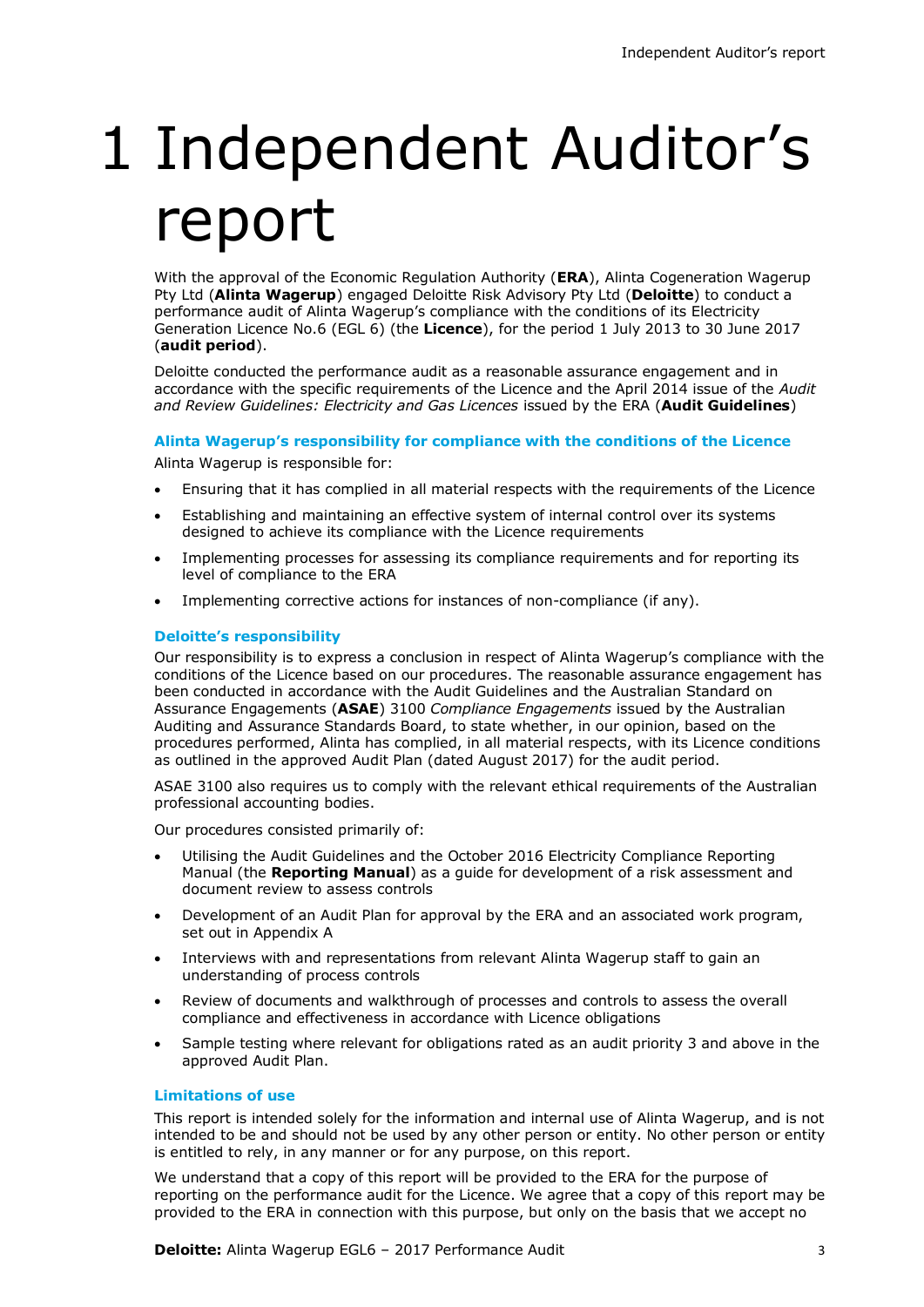duty, liability or responsibility to the ERA in relation to the report. We accept no duty, liability or responsibility to any party, other than Alinta Wagerup in connection with the report or this engagement.

#### **Inherent limitations**

Our engagement provides reasonable assurance as defined in ASAE 3100. Reasonable assurance means a high but not absolute level of assurance. Absolute assurance is very rarely attainable due to factors such as the:

- Use of selective testing and testing as at a point of time
- Inherent limitations of internal controls
- Fact that much of the evidence available to us is persuasive rather than conclusive
- Use of judgement in gathering and evaluating evidence and forming conclusions based on that evidence.

Because of the inherent limitations of any compliance procedure, it is possible that fraud, error or non-compliance may occur and not be detected. A reasonable assurance engagement is not designed to detect all instances of non-compliance, as the engagement is not performed continuously throughout the period and the procedures performed in respect of compliance are undertaken on a test basis.

The conclusion expressed in this report has been formed on the above basis. Any projection of the evaluation of the level of compliance to future periods is subject to the risk that the systems may become inadequate because of changes in conditions, or that the degree of compliance with management procedures may deteriorate.

#### **Independence**

We have complied with the independence and other relevant ethical requirements relating to assurance engagements, which are founded on fundamental principles of integrity, objectivity, professional competence and due care, confidentiality and professional behaviour.

The firm applies Auditing Standard ASQC 1 Quality Control for Firms that Perform Audits and Reviews of Financial Reports and Other Financial Information, Other Assurance Engagements and Related Services Engagements, and accordingly maintains a comprehensive system of quality control including documented policies and procedures regarding compliance with ethical requirements, professional standards and applicable legal and regulatory requirements.

#### **Conclusion**

In our opinion, based on the procedures performed, except for the effect of the issues set out in the Basis for modified conclusion section below, Alinta Wagerup has complied, in all material respects, with the conditions of the Licence as outlined in the approved Audit Plan (dated August 2017) for the period 1 July 2013 to 30 June 2017.

#### **Basis for modified conclusion**

The following Licence conditions were assessed as non-compliant (rating 2). Alinta Wagerup had identified and disclosed these matters (other than for obligation 105) in its relevant Annual Compliance reports to the ERA:

|     | <b>Reporting Manual number and Licence condition</b>                                                                                                                                                                             | Issue                                                                                                                             |
|-----|----------------------------------------------------------------------------------------------------------------------------------------------------------------------------------------------------------------------------------|-----------------------------------------------------------------------------------------------------------------------------------|
| 105 | <b>Electricity Industry Act section 17(1)</b><br>A licensee must pay the prescribed licence<br>fees to the ERA according to clauses 6, 7<br>and 8 of the Economic Regulation Authority<br>(Licensing Funding) Regulations 2014.  | In one instance during the audit period,<br>Alinta did not pay a quarterly licence<br>charge within the prescribed timeframe.     |
| 124 | <b>Electricity Licence Condition 16.1</b><br>A licensee must provide the ERA, in the<br>manner prescribed, with any information<br>that the ERA requires in connection with its<br>functions under the Electricity Industry Act. | In two instances during the audit period,<br>Alinta did not submit its annual<br>compliance report to the ERA by the due<br>date. |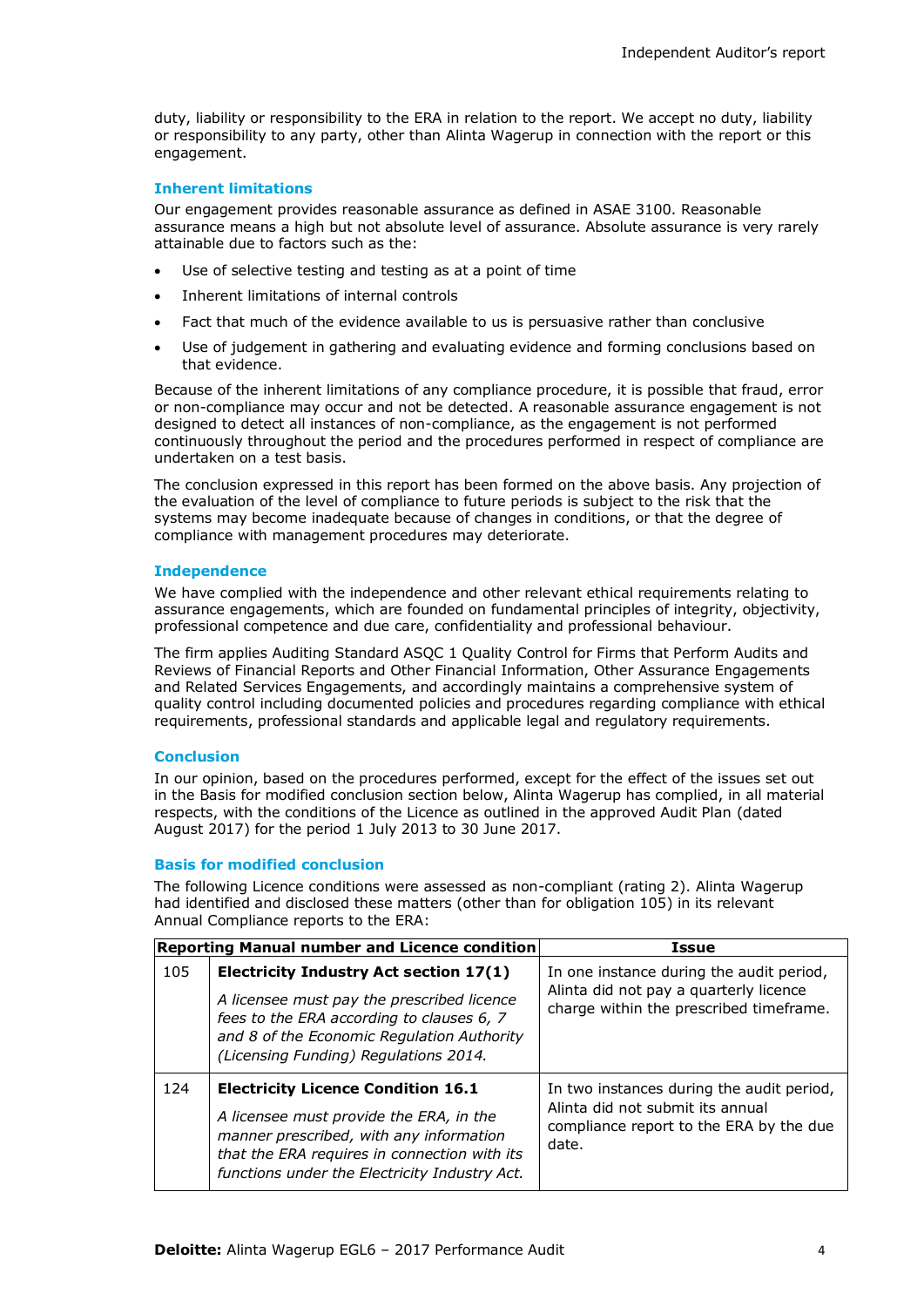|     | Reporting Manual number and Licence condition                                                                                                                                                                             | Issue                                                                                                                                                                                                            |
|-----|---------------------------------------------------------------------------------------------------------------------------------------------------------------------------------------------------------------------------|------------------------------------------------------------------------------------------------------------------------------------------------------------------------------------------------------------------|
| 448 | <b>Electricity Industry Metering Code</b><br>clause $6.1(2)$<br>A user must, in relation to a network on<br>which it has an access contract, comply<br>with the rules, procedures, agreements and<br>criteria prescribed. | In August 2013, Alinta was notified by<br>Western Power that the governor<br>deadband installed at the Wagerup units<br>did not comply with the requirements<br>under section 3.3.4.4 of the Technical<br>Rules. |

DELOITTE RISK ADVISORY PTY LTD

**Richard Thomas** Partner

Perth, 11 December 2017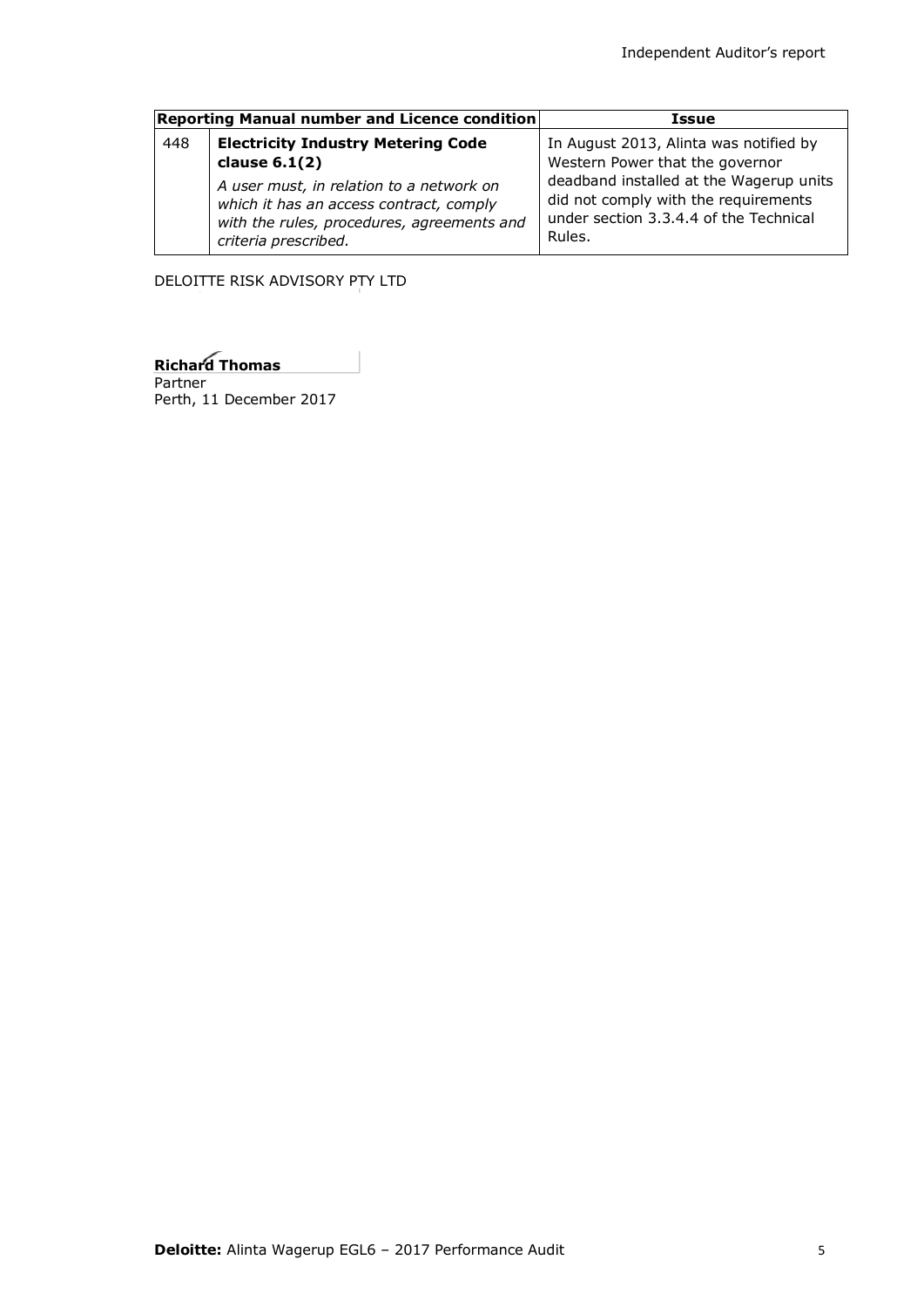# 2 Executive summary

#### **2.1 Introduction and background**

The Economic Regulation Authority (the **ERA**) has under the provisions of the Electricity Industry Act 2004 (**Electricity Act**), issued to Alinta Cogeneration Wagerup Pty Ltd (**Alinta Wagerup**) the Electricity Generation Licence No.6 (EGL6) (the **Licence**).

Section 13 of the Act requires Alinta Wagerup to provide to the ERA a performance audit (the **audit**) conducted by an independent expert acceptable to the ERA not less than once in every 24-month period (or any longer period that the ERA allows). The ERA set the period to be covered by the audit as 1 July 2013 to 30 June 2017 (**audit period**).

At the request of Alinta Wagerup, Deloitte Risk Advisory Pty Ltd (**Deloitte**) has undertaken a reasonable assurance audit of Alinta Wagerup's compliance with its Licence obligations.

The Licence relates to Alinta Wagerup's operation of electricity generating works at its Wagerup cogeneration facility, which supplies electricity to the South West Interconnected System (**SWIS**)

The Wagerup Power Station is a 380MW open cycle, gas turbine power plant located adjacent to Alcoa of Australia Ltd.'s (**Alcoa**) Wagerup refinery in South-West WA. The power station operates as a peaking power station.

Alinta established an Operations and Maintenance Agreement (**O&M Agreement**) with Alcoa for Alcoa to manage, operate and maintain the power station on Alinta's behalf. The O&M Agreement for the Wagerup Power Station ceased on 2 May 2017, after which Alinta Wagerup took up the responsibility for managing, operating and maintaining the power station.

The audit has been conducted in accordance with the April 2014 issue of the Audit and Review Guidelines: Electricity and Gas Licences (the **Guidelines**).

#### **2.2 Observations**

The audit considered Alinta Wagerup's internal control procedures, structure and environment, its compliance culture and its information systems specifically relevant to those licence obligations subject to audit. The audit gave further consideration to the licence impact on Alinta Wagerup's transition to asset operator on 2 May 2017 (taking over from Alcoa). We observed that Alinta Wagerup:

- Continues to proactively identify and self-report non-compliances in a timely manner
- Has appropriate communication processes in place to notify the ERA of changes where required
- Has experienced personnel committed to continuous improvement and maintaining a strong compliance culture
- Utilises a SharePoint portal for document storage and automated workflows.

#### **2.3 Findings**

The following tables summarise the assessments made during the audit on Alinta Wagerup's compliance and the adequacy of controls in place for Alinta Wagerup to manage its compliance with the relevant obligations or conditions of the Licence.

**Table 1** sets out the rating scale defined by the ERA in the Guidelines for the assessment of the level of compliance with the conditions of Alinta Wagerup's Licence. For the highest possible compliance rating to be achieved, Alinta Wagerup was required to demonstrate it has maintained effective processes and controls, which facilitate compliance with relevant obligations.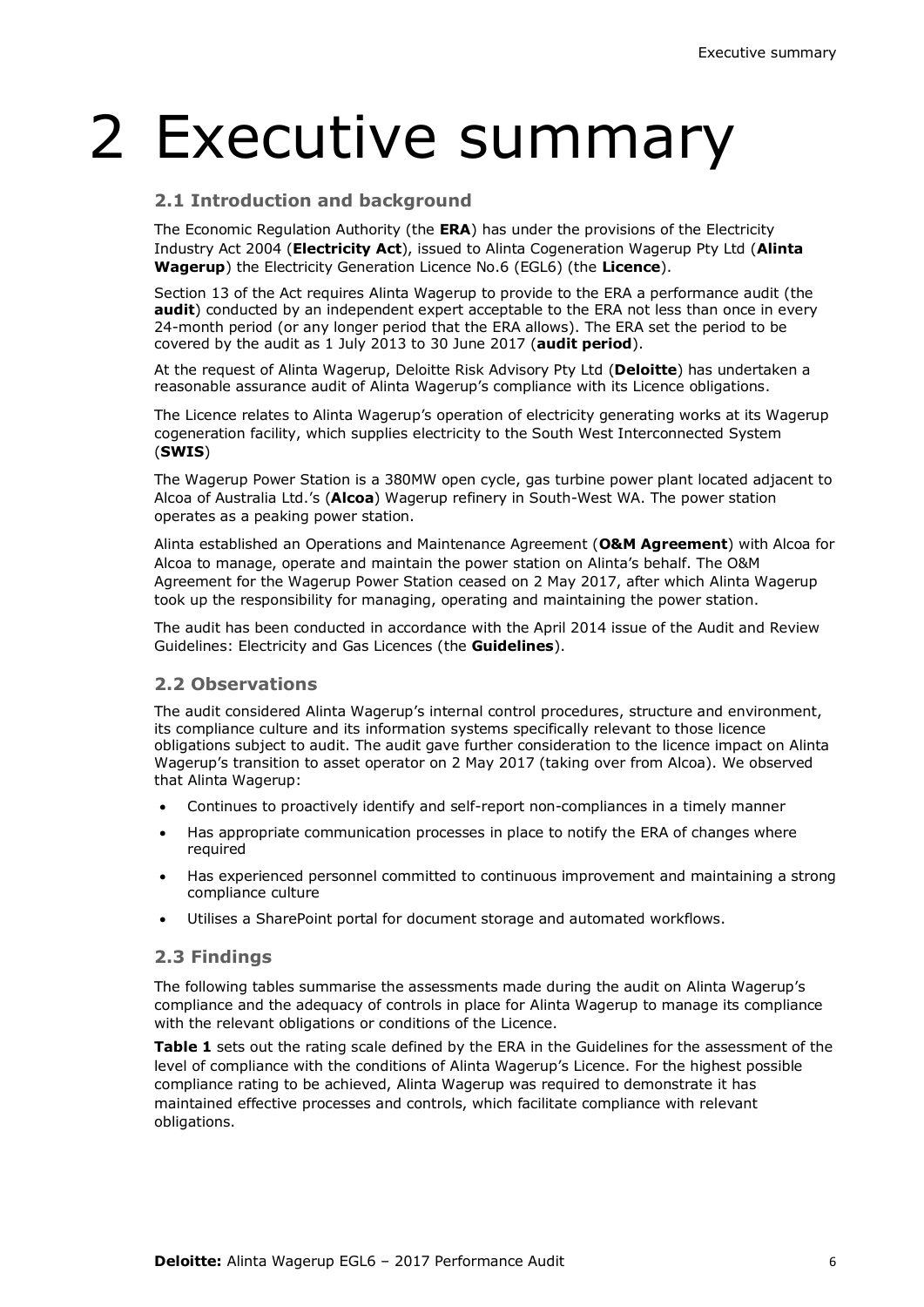|        | <b>Adequacy of Controls Rating</b>                        |               | <b>Compliance Rating</b>                                         |
|--------|-----------------------------------------------------------|---------------|------------------------------------------------------------------|
| Rating | Description                                               | Rating        | Description                                                      |
| A      | Adequate controls - no<br>improvement needed              |               | Compliant                                                        |
| B      | Generally adequate controls -<br>improvement needed       | $\mathcal{P}$ | Non-compliant – minor impact on<br>customers or third parties    |
|        | Inadequate controls - significant<br>improvement required | 3             | Non-compliant - moderate impact<br>on customers or third parties |
| D      | No controls evident                                       | 4             | Non-compliant - major impact on<br>customers or third parties    |
| NP.    | Not performed                                             | NR.           | Not rateable                                                     |

**Table 1: Control adequacy and compliance rating scale**

**Table 4** at section 3 of this report provides further detail on the control adequacy and compliance rating scales. The above rating scale is defined by the Guidelines.

| <b>Audit</b>      |   | <b>Control adequacy rating</b> | NP <sup>1</sup> |   |    |              |  |
|-------------------|---|--------------------------------|-----------------|---|----|--------------|--|
| <b>Priority</b>   | A | в                              | С               | D |    | <b>Total</b> |  |
| Priority 1        |   |                                |                 |   |    |              |  |
| <b>Priority 2</b> |   |                                |                 |   |    | 2            |  |
| Priority 3        |   |                                |                 |   |    |              |  |
| Priority 4        |   |                                |                 |   | 22 | 23           |  |
| Priority 5        |   |                                |                 |   | 12 | 12           |  |
| <b>Total:</b>     |   |                                |                 |   | 34 | 37           |  |

**Table 2: Summary of findings, by audit priority and control adequacy**

|  |  |  | Table 3: Summary of findings, by audit priority and compliance rating |  |  |
|--|--|--|-----------------------------------------------------------------------|--|--|
|--|--|--|-----------------------------------------------------------------------|--|--|

| <b>Audit</b>      |    | <b>Compliance rating</b> | <b>NR</b> | <b>Total</b> |    |    |
|-------------------|----|--------------------------|-----------|--------------|----|----|
| <b>Priority</b>   | 1  | 2                        | 3         | 4            |    |    |
| <b>Priority 1</b> |    |                          |           |              |    |    |
| <b>Priority 2</b> |    | 2                        |           |              |    | 2  |
| Priority 3        |    |                          |           |              |    |    |
| Priority 4        | 6  |                          |           |              | 16 | 23 |
| Priority 5        | 5  |                          |           |              |    | 12 |
| <b>Total:</b>     | 11 | З                        |           |              | 23 | 37 |

Note that, in accordance with the current Guidelines, obligations assessed as being ''not applicable" to Alinta Wagerup's operations have not been included within this report.

Specific assessments for each Licence obligation are summarised at **Table 4** in the ''Summary of findings" section of this report.

Detailed findings, including relevant observations, recommendations and action plans are located in section 4 "Detailed findings, recommendations and action plans".

-

 $1$  Refers to the obligations for which a control assessment was not required to be performed (obligations with an audit priority of 4 or 5 and a compliance rating of 1, or which were not rateable).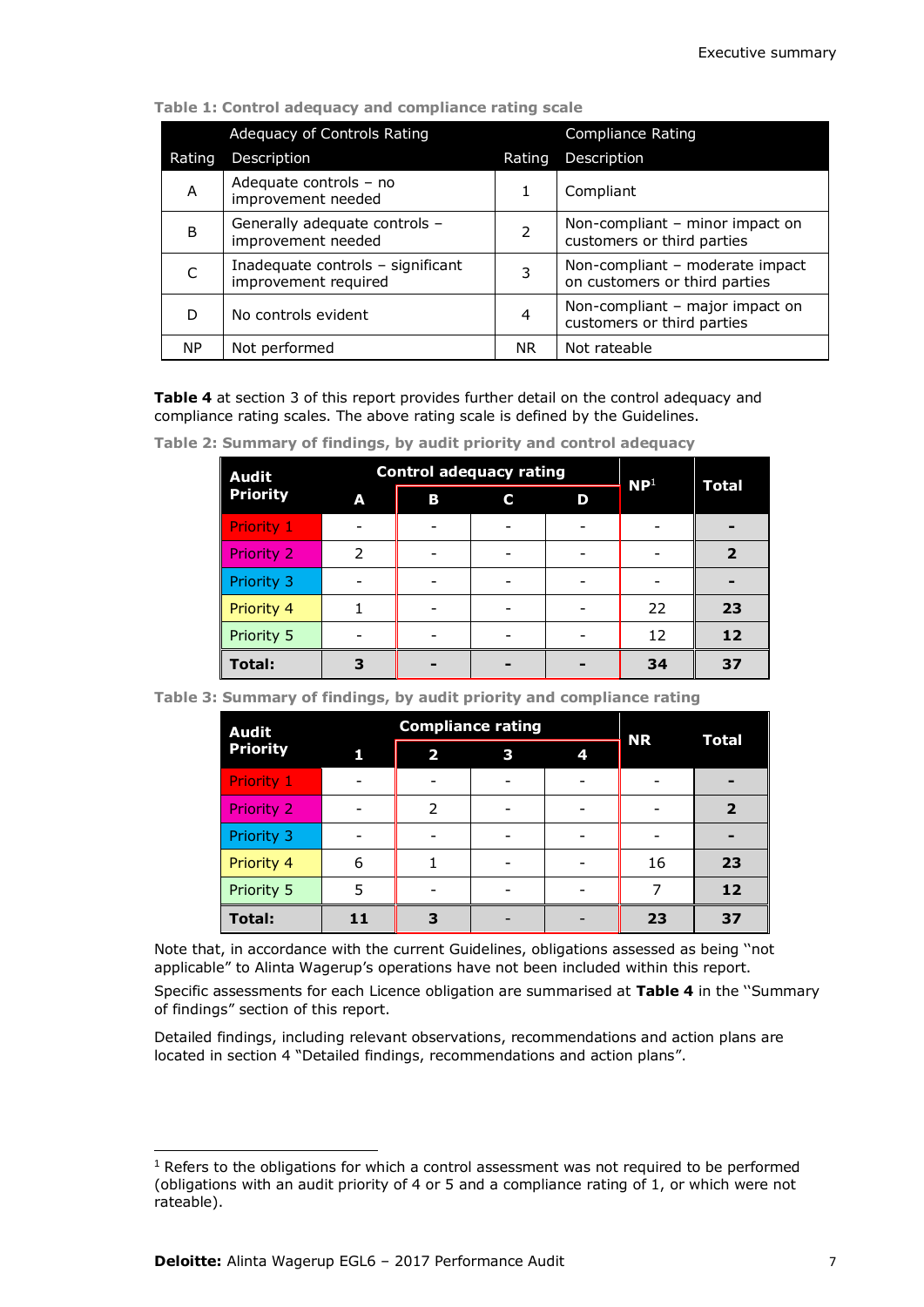#### **2.4 Alinta Wagerup's response to previous audit recommendations**

Not applicable – the previous performance audit report did not contain any recommendations requiring a response/action plan from Alinta Wagerup.

#### **2.5 Current audit non-compliances, recommendations and action plans**

#### **A. Resolved during current audit period**

| <b>Reporting</b><br>manual no. and<br><b>Licence condition</b><br>reference                                                          | <b>Non-compliance / Controls</b><br><b>improvement (Rating / Details</b><br>of non-compliance or<br>inadequacy of controls)                                                                                                                                                                                                          | <b>Date resolved and management</b><br>action taken                                                                                                                                                                                                                                                                                                                                                                                                                                        | <b>Auditor's</b><br>comments                                                        |
|--------------------------------------------------------------------------------------------------------------------------------------|--------------------------------------------------------------------------------------------------------------------------------------------------------------------------------------------------------------------------------------------------------------------------------------------------------------------------------------|--------------------------------------------------------------------------------------------------------------------------------------------------------------------------------------------------------------------------------------------------------------------------------------------------------------------------------------------------------------------------------------------------------------------------------------------------------------------------------------------|-------------------------------------------------------------------------------------|
| <b>Obligation 105</b><br>Electricity<br>Industry Act s<br>17(1)<br><b>Obligation 124</b><br>Electricity<br>Licence<br>Condition 16.1 | A <sub>2</sub><br>In one instance during the<br>audit period, Alinta Wagerup<br>did not pay a quarterly licence<br>charge within the prescribed<br>timeframe.<br>A <sub>2</sub><br>In two instances during the<br>audit period, Alinta Wagerup<br>did not submit the its annual<br>compliance reports to the ERA<br>by the due date. | <b>Resolved</b><br>August 2015 (105)<br>May 2016 (124)<br>Alinta Wagerup:<br>(a) Has assigned responsibility for<br>annual compliance reporting<br>and licence payments to the<br>Regulatory function<br>(coordinated by Manager<br>Regulatory Compliance)<br>Maintains a register for<br>(b)<br>monitoring its reporting<br>requirements<br>Manages its reporting<br>(c)<br>deadlines through its internal<br>regulatory calendar and<br>records its licence payments<br>through Ellipse. | <b>No</b><br>further<br>action<br>required.<br>No<br>further<br>action<br>required. |
| <b>Obligation 448</b><br><b>Metering Code</b><br>clause $6.1(2)$                                                                     | A <sub>2</sub><br>In August 2013, Alinta<br>Wagerup was notified by<br>Western Power that the<br>governor deadband installed<br>at the Wagerup Units did not<br>comply with the requirements<br>under section 3.3.4.4 of the<br><b>Technical Rules.</b>                                                                              | <b>Resolved June 2014</b><br>Alinta Wagerup coordinated with<br>Western Power to perform<br>compliance testing in June 2014<br>where the Deadband reading was<br>$\sim$ 20mHz, which complies with the<br><50mHz requirements outlined in<br>section 3.3.4.4(d) of the Technical<br>Rules.                                                                                                                                                                                                 | <b>No</b><br>further<br>action<br>required.                                         |

#### **B. Unresolved at end of current audit period**

Not Applicable – there were no non-compliances or action plans unresolved at the end of the audit period.

#### **2.6 Scope and objectives**

As described in our letter of engagement with Alinta Wagerup, dated 13 June 2017, we have conducted a reasonable assurance audit in order to state whether, in our opinion, based on our procedures, Alinta Wagerup has complied, in all material respects, with the conditions of its Licences as outlined in the approved Audit Plan (dated August 2017) during the period 1 July 2013 to 30 June 2017.

Our engagement was conducted in accordance with Australian Standard on Assurance Engagements ASAE 3100 Compliance Engagements, issued by the Australian Auditing and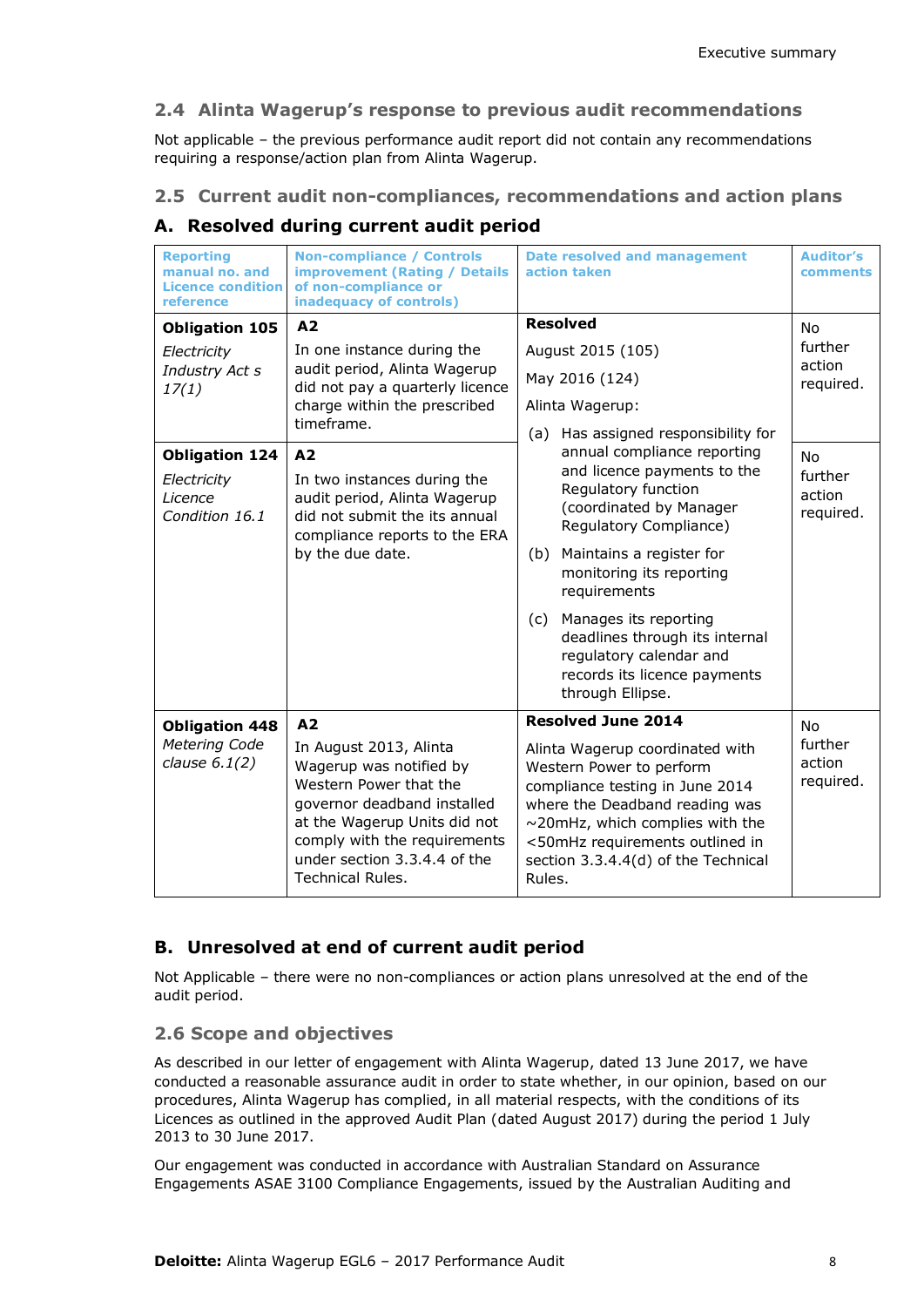Assurance Standards Board and provides reasonable assurance as defined in ASAE 3100. The procedures we performed are described in more detail in section 2.7 below.

A reasonable assurance engagement in accordance with ASAE 3100 involves performing procedures to obtain evidence about the compliance with the conditions of the Licences. The nature, timing and extent of procedures selected depend on the assurance practitioner's professional judgement, including the assessment of the risks of material misstatement in compliance with the conditions of the Licences. In making those risk assessments, we considered internal controls in relation to compliance with the conditions of the Licences.

ASAE 3100 also requires us to comply with the relevant ethical requirements of the Australian professional accounting bodies.

The ERA has summarised the requirements of the applicable legislation that it expects to be reported upon and included in the scope of this audit in its October 2016 Electricity Compliance Reporting Manual (Reporting Manual).

The Audit Plan approved by the ERA for this audit sets out Alinta Wagerup's Licence conditions confirmed to be included in the scope of the audit, along with the risk assessments and audit priority assigned to each licence obligation. Note that under the current Audit Guidelines, the audit report is not required to include reference to those obligations assessed as "Not Applicable" to Alinta Wagerup's operations.

#### **2.7 Approach**

Our approach for this review involved the following activities, which were undertaken during the period August to September 2017:

- Utilising the Guidelines and Reporting Manuals (June 2013, May 2014, July 2014, September 2014, July 2016, October 2016) as a guide, developed a risk assessment, which involved discussions with key staff and document review to assess controls
- Developed an Audit Plan (see **Appendix A**) for approval by the ERA and an associated work program (one plan for both Licences)
- Interviewed relevant Alinta Wagerup staff to gain understanding of process controls (see **Appendix B** for staff involved)
- Reviewed relevant documentation and walked through processes and controls to assess overall compliance and effectiveness in accordance with Licence obligations (see **Appendix B** for reference listing)
- Sample tested relevant obligations (assessed as an audit priority 3, 2 or 1) and where there was relevant activity to determine whether transactions complied with the requirements of the obligation
- Reported findings to Alinta Wagerup for review and response.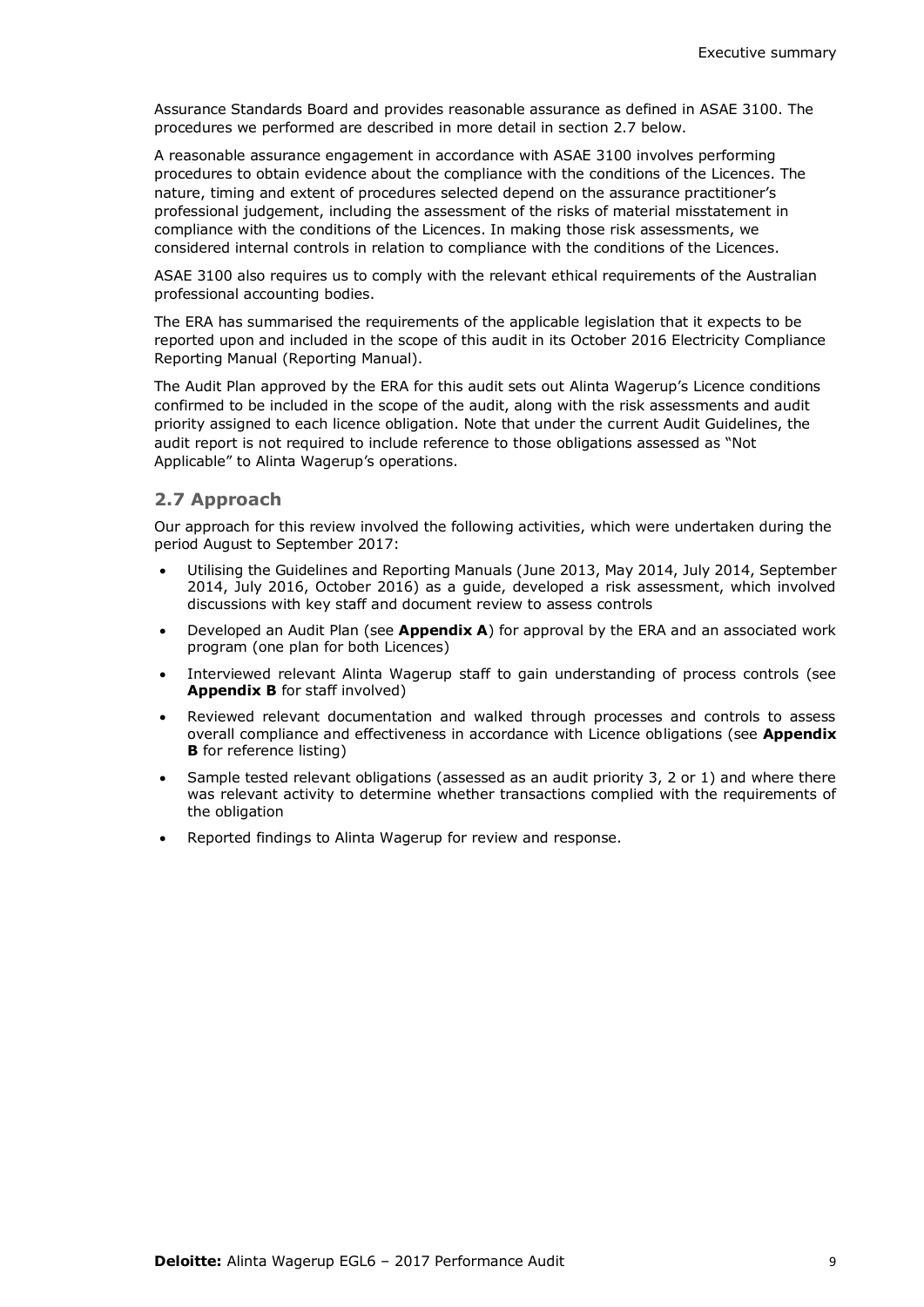# 3 Summary of ratings

Table 1 in section 2 above sets out the rating scale defined by the ERA in the Audit Guidelines for the assessment of the level of compliance with the conditions of the Licence. For the highest possible compliance rating to be achieved, Alinta Wagerup was required to demonstrate it has maintained effective processes and controls, which facilitate compliance with relevant obligations.

The remainder of this report provides:

- A summary of the findings for the compliance obligations (at **Table 4** below)
- Detailed findings, including relevant observations, recommendations and action plans (at **Section 4**).

#### **Table 4: Compliance Ratings**

Refer to Detailed Findings at section 4 and Audit Plan at Appendix A for descriptions of the obligations. Note that detailed findings are not presented for those obligations assessed to be not applicable to Alinta Wagerup's operations for the period subject to audit - refer to the Audit Plan at Appendix A for further explanation

|                                                                            | <b>Obligation reference</b>      |                               | <b>Adequacy of controls rating</b> |                 |   |                         | <b>Audit</b> | <b>Compliance rating</b> |           |  |  |              |
|----------------------------------------------------------------------------|----------------------------------|-------------------------------|------------------------------------|-----------------|---|-------------------------|--------------|--------------------------|-----------|--|--|--------------|
| <b>No</b>                                                                  | (condition/clause)               | C<br><b>NP</b><br>D<br>A<br>в |                                    | <b>Priority</b> | 1 | $\overline{\mathbf{c}}$ | з            | 4                        | <b>NR</b> |  |  |              |
| 12 Electricity Industry Act - Licence Conditions and Obligations           |                                  |                               |                                    |                 |   |                         |              |                          |           |  |  |              |
| 101                                                                        | Section $13(1)$                  |                               |                                    |                 |   | ✔                       | Priority 5   | V                        |           |  |  |              |
| 102                                                                        | Section $14(1)(a)$               |                               |                                    |                 |   | V                       | Priority 5   | V                        |           |  |  |              |
| 103                                                                        | Section $14(1)(b)$               |                               |                                    |                 |   | ✔                       | Priority 4   |                          |           |  |  | v            |
| 104                                                                        | Section $14(1)(c)$               |                               |                                    |                 |   | ✔                       | Priority 5   | ✔                        |           |  |  |              |
| 105                                                                        | Section 17(1)                    | ✔                             |                                    |                 |   |                         | Priority 4   |                          | ✔         |  |  |              |
| 106                                                                        | Section 31(3)                    |                               |                                    |                 |   | ✔                       | Priority 5   | ✔                        |           |  |  |              |
| 107                                                                        | Section 41(6)                    |                               |                                    |                 |   | ✔                       | Priority 4   |                          |           |  |  | V            |
| 13 Electricity Licences - Licence Conditions and Obligations               |                                  |                               |                                    |                 |   |                         |              |                          |           |  |  |              |
| 119                                                                        | Licence condition 12.1           |                               |                                    |                 |   | v                       | Priority 4   | v                        |           |  |  |              |
| 120                                                                        | Licence condition 13.4           |                               |                                    |                 |   | ✔                       | Priority 4   |                          |           |  |  | $\checkmark$ |
| 121                                                                        | Licence condition 14.2           |                               |                                    |                 |   | ✔                       | Priority 4   | V                        |           |  |  |              |
| 122                                                                        | Licence condition 20.5           |                               |                                    |                 |   | ✔                       | Priority 4   | v                        |           |  |  |              |
| 123                                                                        | Licence condition 15.1           |                               |                                    |                 |   | ✔                       | Priority 4   | ✔                        |           |  |  |              |
| 124                                                                        | Licence condition 16.1           | ✔                             |                                    |                 |   |                         | Priority 2   |                          | v         |  |  |              |
| 125                                                                        | Licence condition 17.1<br>& 17.2 |                               |                                    |                 |   | ✔                       | Priority 4   |                          |           |  |  | ✔            |
| 126                                                                        | Licence condition 18.1           |                               |                                    |                 |   | Ù                       | Priority 4   | V                        |           |  |  |              |
| 14 Electricity Industry Metering Code - Licence Conditions and Obligations |                                  |                               |                                    |                 |   |                         |              |                          |           |  |  |              |
| 324                                                                        | Clause 3.3B                      |                               |                                    |                 |   | ✔                       | Priority 4   |                          |           |  |  | ✔            |
| 339                                                                        | Clause 3.11(3)                   |                               |                                    |                 |   | ✔                       | Priority 4   |                          |           |  |  | v            |
| 364                                                                        | Clause 3.27                      |                               |                                    |                 |   | ✔                       | Priority 4   |                          |           |  |  | v            |
| 371                                                                        | Clause $4.4(1)$                  |                               |                                    |                 |   | ✔                       | Priority 5   |                          |           |  |  | ✔            |
| 372                                                                        | Clause $4.5(1)$                  |                               |                                    |                 |   | ✔                       | Priority 5   |                          |           |  |  | v            |
| 373                                                                        | Clause 4.5(2)                    |                               |                                    |                 |   | v                       | Priority 4   |                          |           |  |  | ✔            |
| 388                                                                        | Clause 5.4(2)                    |                               |                                    |                 |   | ✔                       | Priority 5   |                          |           |  |  | ✔            |
| 401                                                                        | Clause 5.16                      |                               |                                    |                 |   | ✔                       | Priority 4   |                          |           |  |  | ✔            |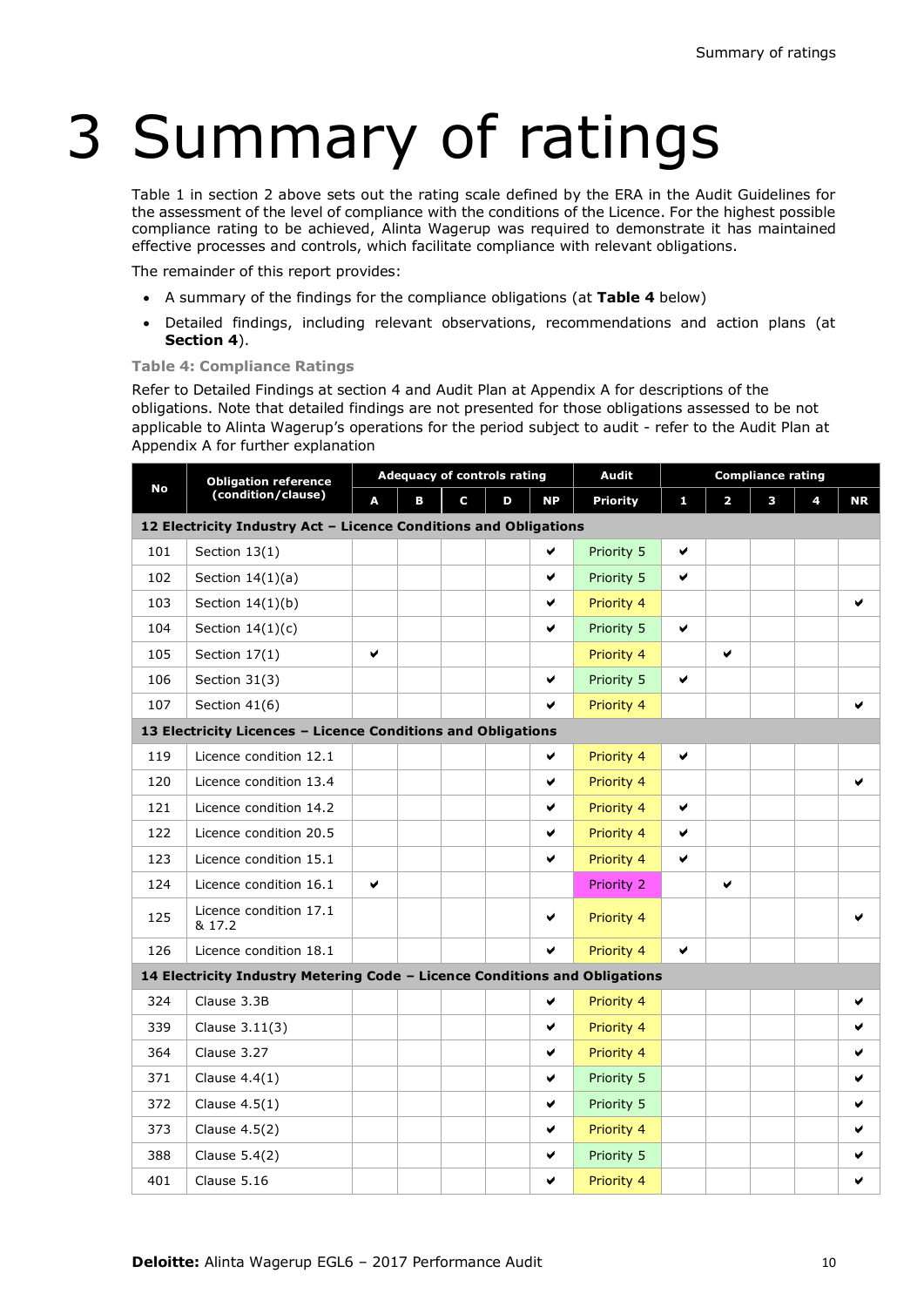|           | <b>Obligation reference</b> |              | <b>Adequacy of controls rating</b> |   |   |                      |                 | <b>Compliance rating</b> |                |   |   |                      |
|-----------|-----------------------------|--------------|------------------------------------|---|---|----------------------|-----------------|--------------------------|----------------|---|---|----------------------|
| <b>No</b> | (condition/clause)          | A            | B                                  | C | D | <b>NP</b>            | <b>Priority</b> | 1                        | $\overline{2}$ | 3 | 4 | <b>NR</b>            |
| 405       | Clause 5.18                 |              |                                    |   |   | ✔                    | Priority 4      |                          |                |   |   | v                    |
| 416       | Clause 5.21(5)              |              |                                    |   |   | ✔                    | Priority 4      |                          |                |   |   | V                    |
| 417       | Clause 5.21(6)              |              |                                    |   |   | ✔                    | Priority 4      |                          |                |   |   | $\blacktriangledown$ |
| 448       | Clause $6.1(2)$             | $\checkmark$ |                                    |   |   |                      | Priority 2      |                          | $\checkmark$   |   |   |                      |
| 451       | Clause $7.2(1)$             |              |                                    |   |   | ✔                    | Priority 5      | ✔                        |                |   |   |                      |
| 453       | Clause 7.2(4)               |              |                                    |   |   | ✔                    | Priority 4      |                          |                |   |   | V                    |
| 454       | Clause 7.2(5)               |              |                                    |   |   | $\blacktriangledown$ | Priority 4      |                          |                |   |   | $\blacktriangledown$ |
| 455       | Clause 7.5                  |              |                                    |   |   | ✔                    | Priority 4      | ✔                        |                |   |   |                      |
| 456       | Clause $7.6(1)$             |              |                                    |   |   | ✔                    | Priority 4      |                          |                |   |   | V                    |
| 457       | Clause $8.1(1)$             |              |                                    |   |   | $\blacktriangledown$ | Priority 5      |                          |                |   |   | $\blacktriangledown$ |
| 458       | Clause $8.1(2)$             |              |                                    |   |   | ✔                    | Priority 5      |                          |                |   |   | $\blacktriangledown$ |
| 459       | Clause $8.1(3)$             |              |                                    |   |   | ✔                    | Priority 5      |                          |                |   |   | V                    |
| 460       | Clause $8.1(4)$             |              |                                    |   |   | ✔                    | Priority 4      |                          |                |   |   | $\blacktriangledown$ |
| 461       | Clause $8.3(2)$             |              |                                    |   |   | ✔                    | Priority 5      |                          |                |   |   | V                    |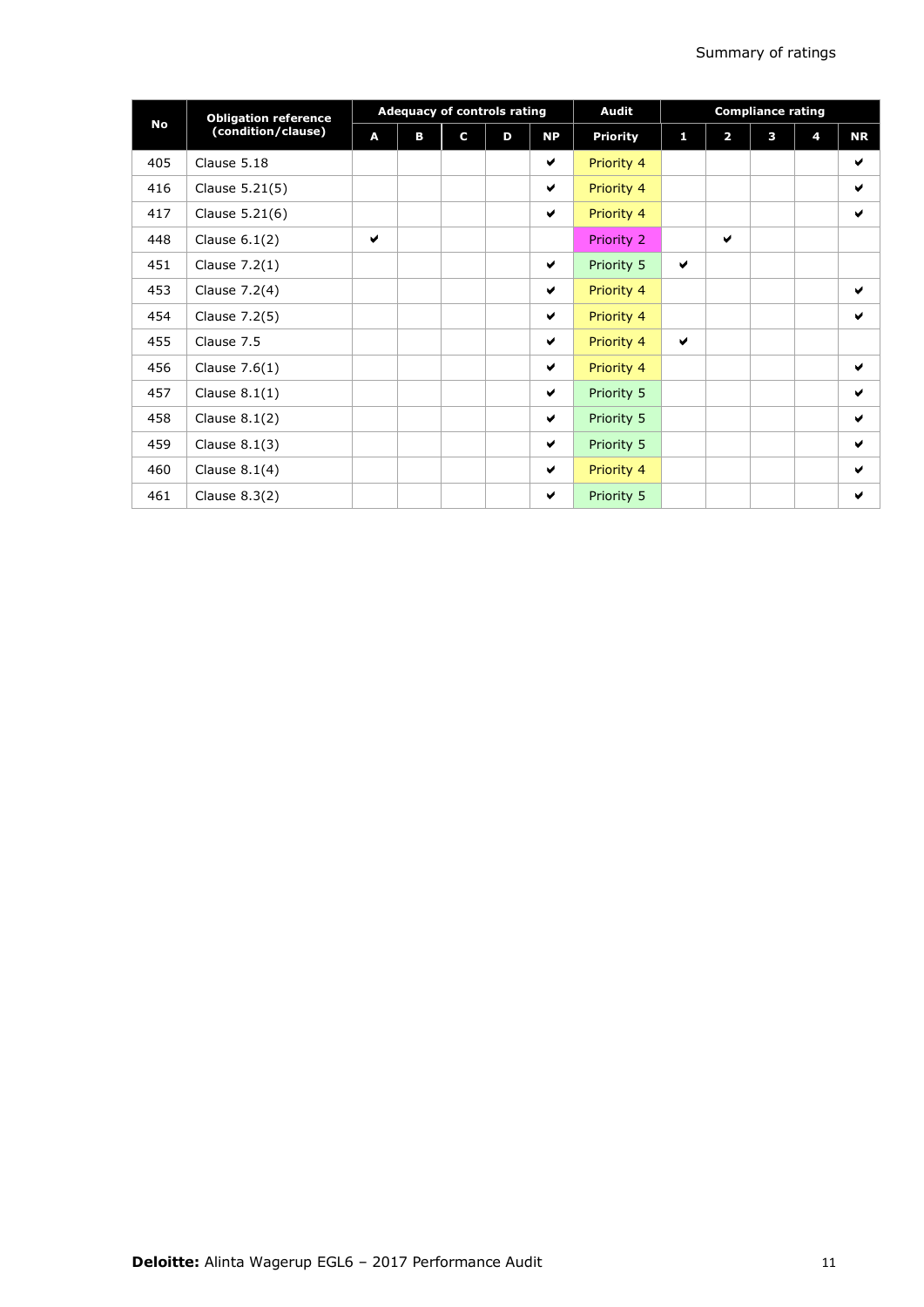# 4 Detailed findings, recommendations and action plans

This section has been structured in subsections for the relevant Codes and Regulations against which we assessed Alinta Wagerup's compliance. The sections are:

- 4.1 Electricity Industry Act Licence Conditions and Obligations
- 4.2 Electricity Licenses Licence Conditions and Obligations
- 4.3 Electricity Industry Metering Code Licence Conditions and Obligations

Each section contains:

- Assessment of compliance and control adequacy the conclusions from our audit procedures and our assessment of Alinta Wagerup's compliance with the applicable obligations. These tables include:
- **Findings –** the auditor's understanding of the process and any issues that have been identified during the audit
- **Recommendations –** for improvement or enhancement of the process or control
- **Action plans**  Alinta Wagerup's formal response to audit recommendations, providing details of action to be implemented to address the specific issue raised by the audit, assignment of the actions to appropriate staff and corresponding completion dates for the actions.

The compliance and control adequacy ratings have been summarised below for each sub-section.

| <b>Controls adequacy rating</b>        |                              |                          |                          |           |                         | <b>Compliance rating</b> |              |                          |                          |           |       |
|----------------------------------------|------------------------------|--------------------------|--------------------------|-----------|-------------------------|--------------------------|--------------|--------------------------|--------------------------|-----------|-------|
| A                                      | B                            | C                        | D                        | <b>NP</b> |                         | $Total \t1 \t2$          |              | 3                        | $\overline{4}$           | <b>NR</b> | Total |
|                                        | 4.1 Electricity Industry Act |                          |                          |           |                         |                          |              |                          |                          |           |       |
| 1                                      | $\overline{\phantom{a}}$     | $\overline{\phantom{a}}$ | $\overline{\phantom{a}}$ | 6         | $\overline{\mathbf{z}}$ | $\overline{4}$           | 1            | $\overline{\phantom{a}}$ | -                        | 2         | 7     |
| 4.2 Electricity Licences               |                              |                          |                          |           |                         |                          |              |                          |                          |           |       |
|                                        | $\overline{\phantom{0}}$     | $\overline{\phantom{a}}$ |                          | 7         | 8                       | 5                        | $\mathbf{1}$ | $\overline{\phantom{a}}$ | $\overline{\phantom{a}}$ | 2         | 8     |
| 4.3 Electricity Industry Metering Code |                              |                          |                          |           |                         |                          |              |                          |                          |           |       |
| 1                                      | $\overline{\phantom{0}}$     | $\qquad \qquad$          |                          | 21        | 22                      | $\mathcal{P}$            | 1            | $\overline{\phantom{a}}$ | $\overline{\phantom{0}}$ | 19        | フフ    |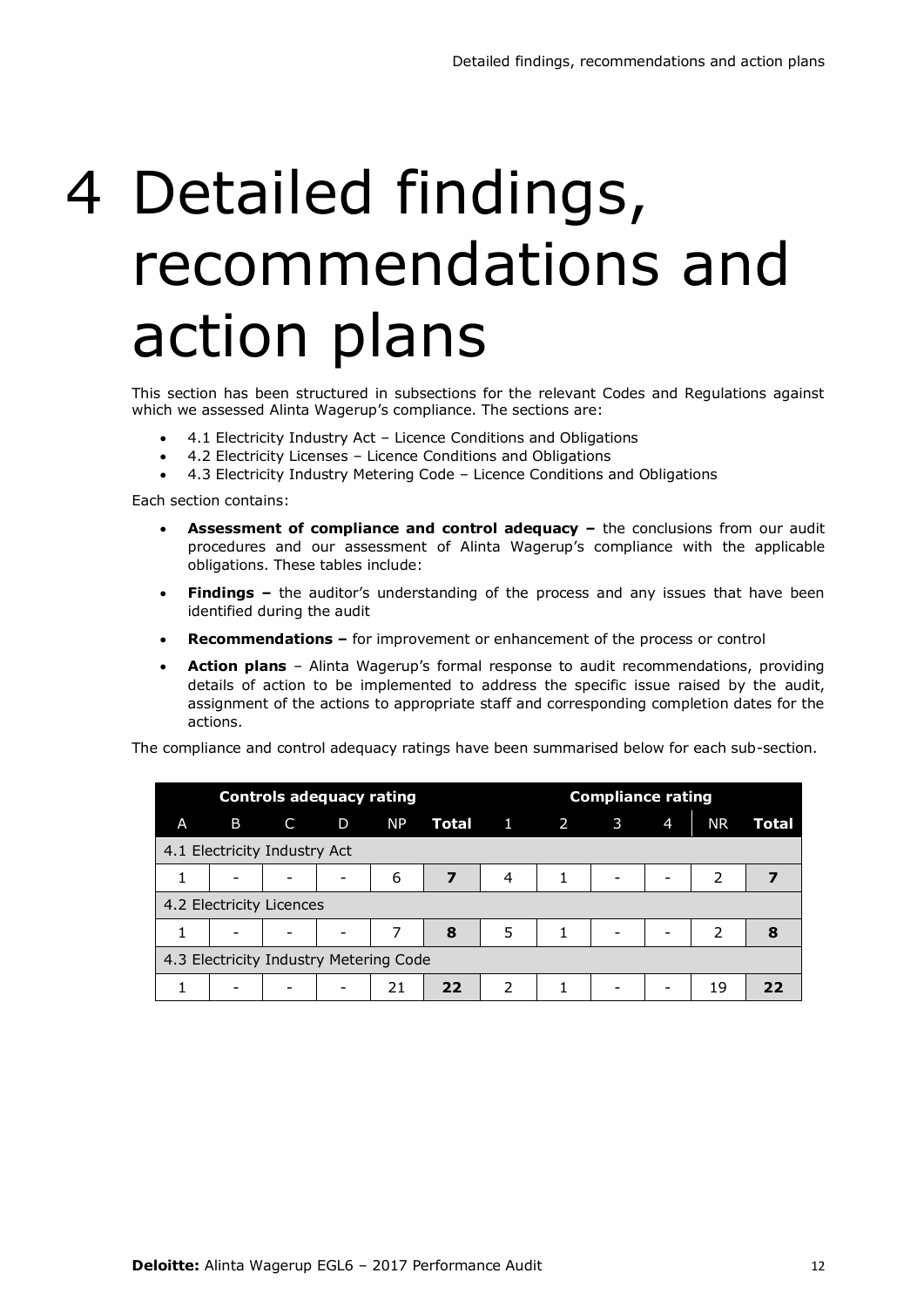| Electricity Industry Act - Licence Conditions and Obligations |  |  |  |  |  |  |  |
|---------------------------------------------------------------|--|--|--|--|--|--|--|
|---------------------------------------------------------------|--|--|--|--|--|--|--|

| No. | <b>Obligation under condition</b>                                                                                                                                                                                                                 |                                                                                                                                               |                             | <b>Findings</b>                                                                                                                                                                                                                                                                                                                                                                                                                                                                                                                                                                             |
|-----|---------------------------------------------------------------------------------------------------------------------------------------------------------------------------------------------------------------------------------------------------|-----------------------------------------------------------------------------------------------------------------------------------------------|-----------------------------|---------------------------------------------------------------------------------------------------------------------------------------------------------------------------------------------------------------------------------------------------------------------------------------------------------------------------------------------------------------------------------------------------------------------------------------------------------------------------------------------------------------------------------------------------------------------------------------------|
| 101 | every 24 months.                                                                                                                                                                                                                                  | A licensee must provide the ERA with a performance audit conducted<br>by an independent expert acceptable to the ERA, not less than once      |                             | Deloitte was appointed with the ERA's approval to undertake the performance<br>audit for the period 1 July 2013 to 30 June 2017. The 2013 performance audit<br>report was provided to the ERA in November 2013.                                                                                                                                                                                                                                                                                                                                                                             |
|     | Electricity Industry Act section 13(1)                                                                                                                                                                                                            |                                                                                                                                               |                             |                                                                                                                                                                                                                                                                                                                                                                                                                                                                                                                                                                                             |
|     | Priority: 5                                                                                                                                                                                                                                       | Control Adequacy: NP                                                                                                                          | Compliance Rating: 1        |                                                                                                                                                                                                                                                                                                                                                                                                                                                                                                                                                                                             |
| 102 |                                                                                                                                                                                                                                                   | A licensee must provide for an asset management system.                                                                                       |                             | Obligations 102 and 103                                                                                                                                                                                                                                                                                                                                                                                                                                                                                                                                                                     |
|     | Electricity Industry Act section 14(1)(a)                                                                                                                                                                                                         |                                                                                                                                               |                             | Through discussion with the General Manager Power Generation and Manager,                                                                                                                                                                                                                                                                                                                                                                                                                                                                                                                   |
|     | Priority: 5                                                                                                                                                                                                                                       | Control Adequacy: NP                                                                                                                          | Compliance Rating: 1        | Asset Management and Engineering and examination of Alinta's overarching<br>Asset Management System and Wagerup Asset Management Plan, we                                                                                                                                                                                                                                                                                                                                                                                                                                                   |
| 103 | A licensee must notify details of the asset management system and<br>any substantial changes to it to the ERA.<br>Electricity Industry Act section 14(1)(b)                                                                                       |                                                                                                                                               |                             | determined that Alinta Wagerup has the framework in place to facilitate and<br>monitor asset management.<br>The General Manager Power Generation and the Manager Regulatory<br>Compliance confirmed that there has been no substantial change to Alinta                                                                                                                                                                                                                                                                                                                                     |
|     | Priority: 4                                                                                                                                                                                                                                       | Control Adequacy: NP                                                                                                                          | Compliance Rating: NR       | Wagerup's asset management system during the period subject to audit.                                                                                                                                                                                                                                                                                                                                                                                                                                                                                                                       |
| 104 | A licensee must provide the ERA with a report by an independent<br>expert about the effectiveness of its asset management system every<br>24 months, or such longer period as determined by the ERA.<br>Electricity Industry Act section 14(1)(c) |                                                                                                                                               |                             | Deloitte was appointed, with the ERA's approval, to undertake the asset<br>management system review for the period 1 July 2013 to 30 June 2017. The<br>2013 asset management system review report was provided to the ERA in<br>November 2013.                                                                                                                                                                                                                                                                                                                                              |
|     | Priority: 5                                                                                                                                                                                                                                       | Control Adequacy: NP                                                                                                                          | Compliance Rating: 1        |                                                                                                                                                                                                                                                                                                                                                                                                                                                                                                                                                                                             |
| 105 | Funding) Regulations 2014.<br>Electricity Industry Act section 17(1)                                                                                                                                                                              | A licensee must pay the prescribed licence fees to the ERA according<br>to clauses 6, 7 and 8 of the Economic Regulation Authority (Licensing |                             | Through discussion with the Manager Regulatory Compliance and Finance<br>Manager (Power Generation) and examination of Alinta Wagerup's licence<br>payments register, we determined that:<br>Alinta Wagerup did not pay the March 2016 quarterly charge within<br>$\bullet$<br>the one month period prescribed by clause 8 of the Regulations<br>The Regulation and Compliance team now maintains a compliance<br>calendar, which diarises the due date for payment of licence fees and<br>charges<br>All subsequent licence fees and charges were paid within the<br>prescribed timeframe. |
|     | Priority: 4                                                                                                                                                                                                                                       | Control Adequacy: A                                                                                                                           | <b>Compliance Rating: 2</b> |                                                                                                                                                                                                                                                                                                                                                                                                                                                                                                                                                                                             |
|     | <b>Recommendation</b>                                                                                                                                                                                                                             |                                                                                                                                               |                             | <b>Action Plan</b>                                                                                                                                                                                                                                                                                                                                                                                                                                                                                                                                                                          |
|     |                                                                                                                                                                                                                                                   | Not Applicable - resolved during the audit period".                                                                                           |                             | No further action required.                                                                                                                                                                                                                                                                                                                                                                                                                                                                                                                                                                 |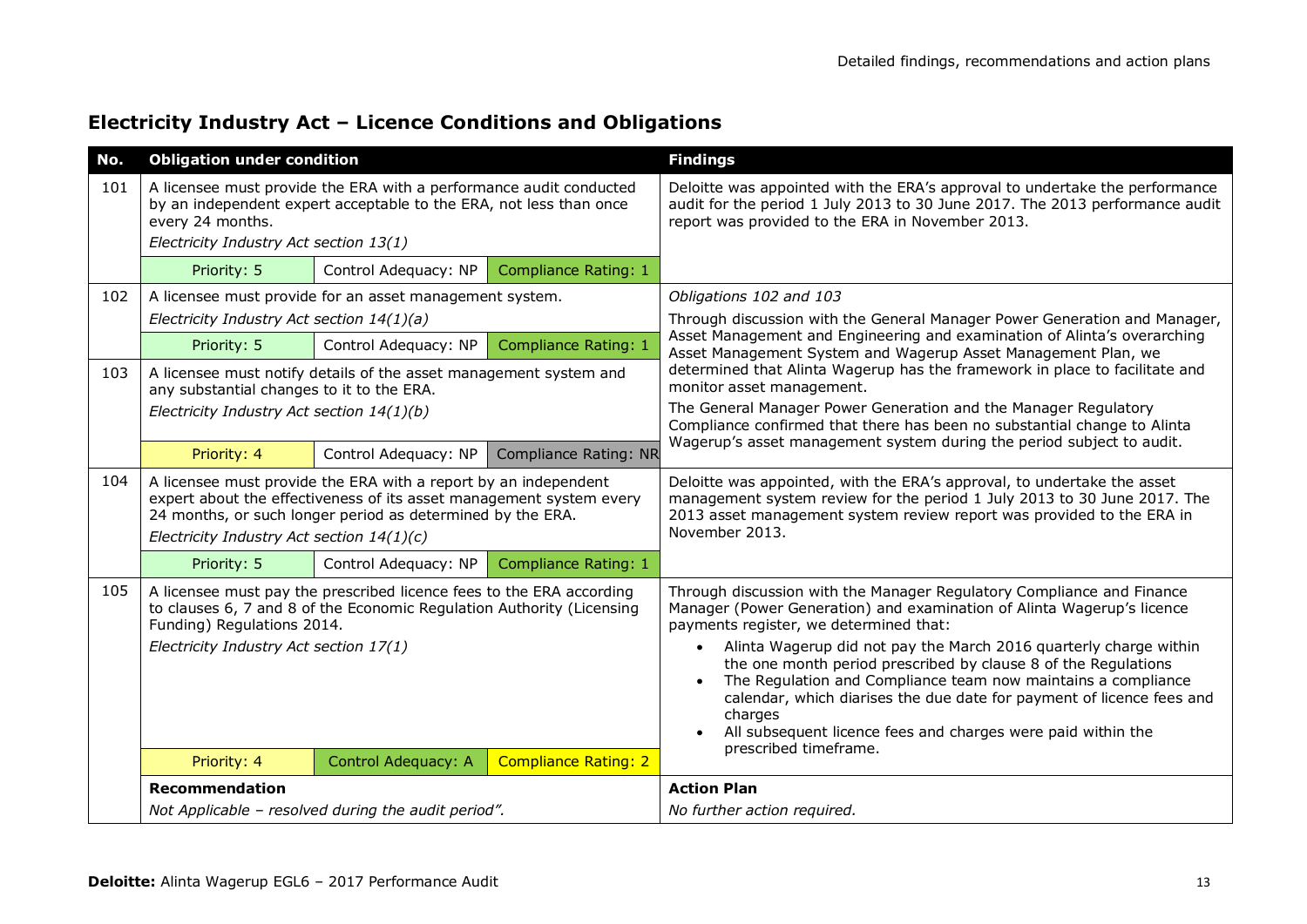| No. | <b>Obligation under condition</b>                                                                                                  |                                                                                                                                                   |                                            | <b>Findings</b>                                                                                                                                                                                                                                                                                                                                                                                                           |
|-----|------------------------------------------------------------------------------------------------------------------------------------|---------------------------------------------------------------------------------------------------------------------------------------------------|--------------------------------------------|---------------------------------------------------------------------------------------------------------------------------------------------------------------------------------------------------------------------------------------------------------------------------------------------------------------------------------------------------------------------------------------------------------------------------|
| 106 | A licensee must take reasonable steps to minimise the extent, or                                                                   | duration, of any interruption, suspension or restriction of the supply of<br>electricity due to an accident, emergency, potential danger or other |                                            | Through discussion with the General Manager Power Generation and Manager,<br>Asset Management and Engineering and examination of Alinta Wagerup's<br>policies and support systems, we determined that:                                                                                                                                                                                                                    |
|     | unavoidable cause.<br>Electricity Industry Act section 31(3)                                                                       |                                                                                                                                                   |                                            | Alinta Wagerup has a site-based emergency response plan in place for<br>the Wagerup site<br>Alinta Wagerup manages asset down time through an online incident<br>tracking system, which categorises the type of outage, length of down<br>time and maintenance tasks required<br>The performance demand requirements for the Wagerup site are well<br>below asset performance capacity, which reduces the risk and impact |
|     | Priority: 5                                                                                                                        | Control Adequacy: NP                                                                                                                              | Compliance Rating: 1                       | of outages.                                                                                                                                                                                                                                                                                                                                                                                                               |
| 107 | A licensee must pay the costs of taking an interest in land or an<br>easement over land.<br>Electricity Industry Act section 41(6) |                                                                                                                                                   |                                            | The Manager Regulatory Compliance confirmed that during the audit period,<br>Alinta Wagerup had not acquired an interest or easement over land.                                                                                                                                                                                                                                                                           |
|     | Priority: 4                                                                                                                        |                                                                                                                                                   | Control Adequacy: NP Compliance Rating: NR |                                                                                                                                                                                                                                                                                                                                                                                                                           |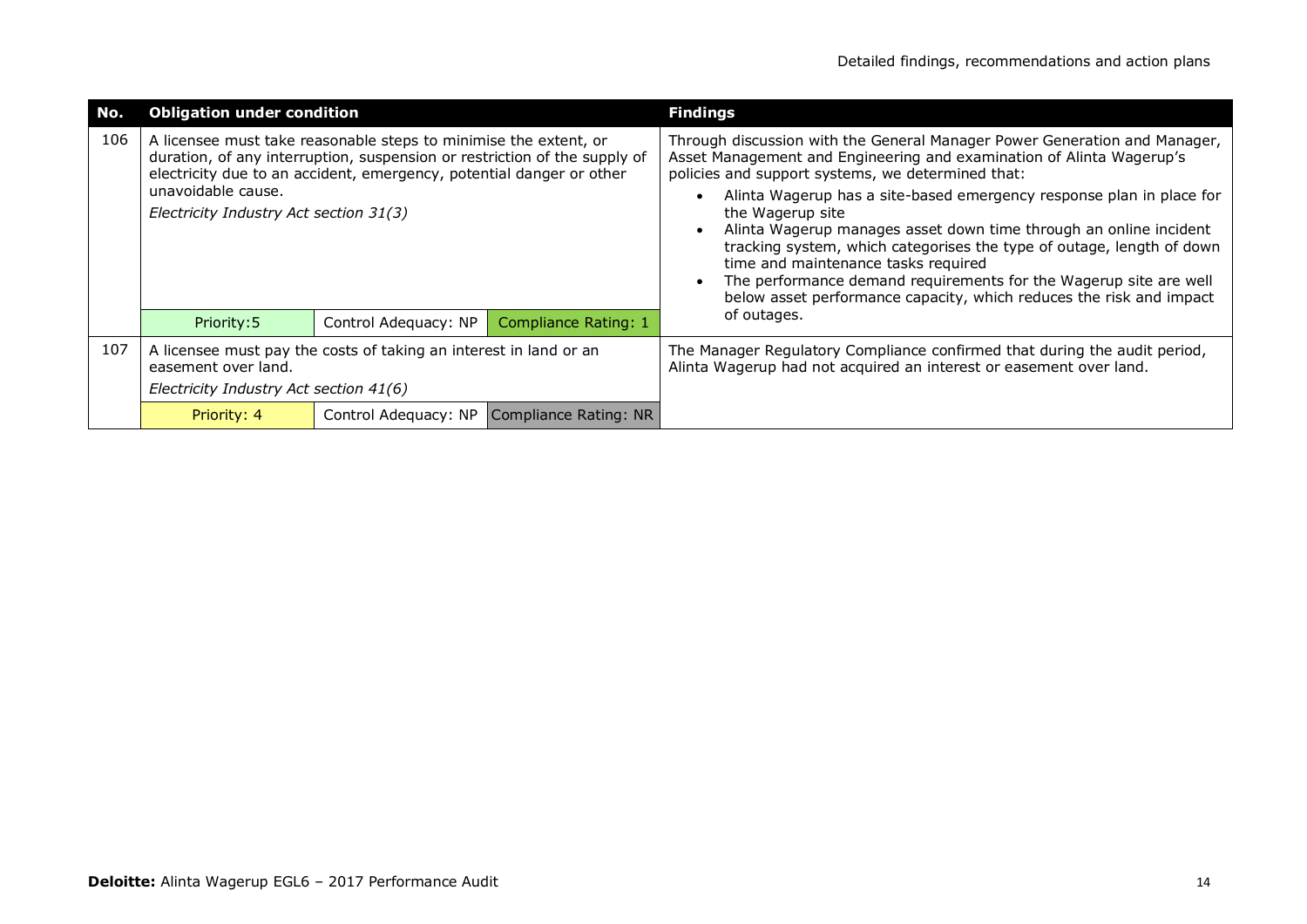|  | <b>Electricity Licences - Licence Conditions and Obligations</b> |  |  |
|--|------------------------------------------------------------------|--|--|
|--|------------------------------------------------------------------|--|--|

| No. | <b>Obligation under condition</b>                                                                                                                                                                                                                                                                                              |                      |                       | <b>Findings</b>                                                                                                                                                                                                                                                                                                                                                                                                                                                                                                                                                                                                                                                                                                                                                                                                                                  |  |
|-----|--------------------------------------------------------------------------------------------------------------------------------------------------------------------------------------------------------------------------------------------------------------------------------------------------------------------------------|----------------------|-----------------------|--------------------------------------------------------------------------------------------------------------------------------------------------------------------------------------------------------------------------------------------------------------------------------------------------------------------------------------------------------------------------------------------------------------------------------------------------------------------------------------------------------------------------------------------------------------------------------------------------------------------------------------------------------------------------------------------------------------------------------------------------------------------------------------------------------------------------------------------------|--|
| 119 | A licensee and any related body corporate must maintain accounting<br>records that comply with the Australian Accounting Standards Board<br>Standards or equivalent International Accounting Standards.<br>Licence condition 12.1                                                                                              |                      |                       | The Finance Manager (Power Generation) confirmed that:<br>To the best of his knowledge, the Alinta Group (Alinta) reporting<br>$\bullet$<br>structure, in which the licensee (Alinta Cogeneration Wagerup Pty Ltd)<br>is a subsidiary, has maintained accounting records that comply with<br>Australian Accounting Standards during the period 1 July 2013 to 30<br>June 2017<br>Alinta's financial reporting period is from 1 July to 30 June<br>There are no significant accounting transactions or items that would<br>currently jeopardise Alinta's compliance with accounting standards<br>Alinta's financial statements for the year ending 30 June 2016 were<br>unqualified.<br>Alinta's published financial statements and signed annual audit reports were<br>sighted for the years ending 2014 and 2015. The financial statements were |  |
|     | Priority: 4                                                                                                                                                                                                                                                                                                                    | Control Adequacy: NP | Compliance Rating: 1  | unqualified.                                                                                                                                                                                                                                                                                                                                                                                                                                                                                                                                                                                                                                                                                                                                                                                                                                     |  |
| 120 | A licensee must comply with any individual performance standards<br>prescribed by the ERA.<br>Licence condition 13.4                                                                                                                                                                                                           |                      |                       | The Manager Regulatory Compliance confirmed that, for the period 1 July<br>2013 to 30 July 2017, Alinta Wagerup was not prescribed individual<br>performance standards by the ERA.                                                                                                                                                                                                                                                                                                                                                                                                                                                                                                                                                                                                                                                               |  |
|     | Priority: 4                                                                                                                                                                                                                                                                                                                    | Control Adequacy: NP | Compliance Rating: NR |                                                                                                                                                                                                                                                                                                                                                                                                                                                                                                                                                                                                                                                                                                                                                                                                                                                  |  |
| 121 | A licensee must comply, and require its auditor to comply, with the<br>ERA's standard audit guidelines for a performance audit.<br>Licence condition 14.2                                                                                                                                                                      |                      | Compliance Rating: 1  | Obligations 121 and 122<br>The 2017 performance audit plan and asset management system review plan<br>make specific reference to the 2014 issue of the Audit Guidelines: Electricity,<br>Gas and Water Licences issued by the ERA. The audit and review plans were<br>approved and accepted by the ERA. Deloitte's standard methodology has been                                                                                                                                                                                                                                                                                                                                                                                                                                                                                                 |  |
| 122 | Control Adequacy: NP<br>Priority: 4<br>A licensee must comply, and must require the licensee's expert to<br>comply, with the relevant aspects of the ERA's standard audit<br>guidelines for an asset management system review.<br>Licence condition 20.5<br>Priority: 4<br>Control Adequacy: NP<br><b>Compliance Rating: 1</b> |                      |                       | designed using the Audit Guidelines and is updated when the guidelines are<br>changed.                                                                                                                                                                                                                                                                                                                                                                                                                                                                                                                                                                                                                                                                                                                                                           |  |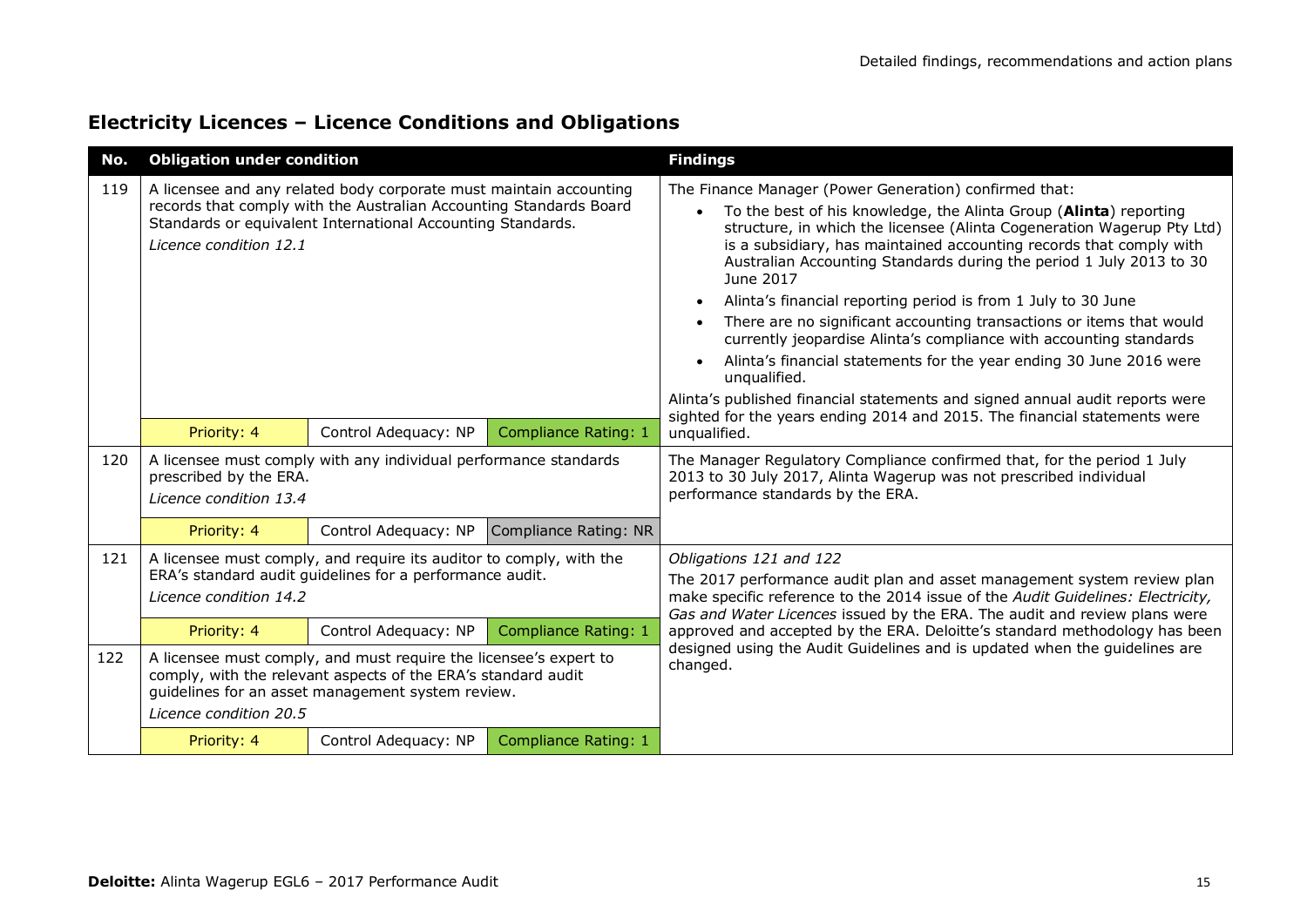| No. | <b>Obligation under condition</b>                                                                                                                                                                                                                                                          |                      |                             | <b>Findings</b>                                                                                                                                                                                                                                                                                                                                                                                                                                                                                                                                                                                                                                                                                                                                                                                                                                                                                           |
|-----|--------------------------------------------------------------------------------------------------------------------------------------------------------------------------------------------------------------------------------------------------------------------------------------------|----------------------|-----------------------------|-----------------------------------------------------------------------------------------------------------------------------------------------------------------------------------------------------------------------------------------------------------------------------------------------------------------------------------------------------------------------------------------------------------------------------------------------------------------------------------------------------------------------------------------------------------------------------------------------------------------------------------------------------------------------------------------------------------------------------------------------------------------------------------------------------------------------------------------------------------------------------------------------------------|
| 123 | In the manner prescribed, a licensee must notify the ERA, if it is under<br>external administration or if there is a significant change in the<br>circumstances that the licence was granted which may affect the<br>licensee's ability to meet its obligations.<br>Licence condition 15.1 |                      |                             | The Finance Manager (Power Generation) confirmed that, during the period 1<br>July 2013 to 30 June 2017, Alinta Wagerup was not under external<br>administration.<br>Through discussions with the Manager Regulatory Compliance and<br>examination of written notice provided to the ERA on 2 May 2017, we<br>determined that Alinta Wagerup provided notice to the ERA within the<br>required timeframe informing of the change in asset operator (from Alcoa to<br>Alinta Wagerup).                                                                                                                                                                                                                                                                                                                                                                                                                     |
|     | Priority: 4                                                                                                                                                                                                                                                                                | Control Adequacy: NP | <b>Compliance Rating: 1</b> |                                                                                                                                                                                                                                                                                                                                                                                                                                                                                                                                                                                                                                                                                                                                                                                                                                                                                                           |
| 124 | A licensee must provide the ERA, in the manner prescribed, with any<br>information that the ERA requires in connection with its functions<br>under the Electricity Industry Act.<br>Licence condition 16.1                                                                                 |                      |                             | Through discussion with the Manager Regulatory Compliance and examination<br>of annual compliance reports submitted during the period subject to audit:<br>Alinta Wagerup is required to submit compliance reports to the ERA by<br>31 August each year<br>Alinta Wagerup self-reported its failure to provide the 2013 and 2014<br>compliance reports to the ERA by the due date<br>The Manager Regulatory Compliance is responsible for monitoring<br>compliance with Alinta Wagerup's Licence obligations (tracked through<br>a Regulatory obligations register), including the timing of submission<br>of required information and reports<br>Alinta Wagerup submitted its 2015 and 2016 compliance reports to<br>the ERA prior to the due date.<br>The Manager Regulatory Compliance confirmed that during the audit period,<br>the ERA made ad hoc enquiries but had not required Alinta Wagerup to |
|     | Priority: 2                                                                                                                                                                                                                                                                                | Control Adequacy: A  | <b>Compliance Rating: 2</b> | formally provide any further information.                                                                                                                                                                                                                                                                                                                                                                                                                                                                                                                                                                                                                                                                                                                                                                                                                                                                 |
|     | <b>Recommendation</b>                                                                                                                                                                                                                                                                      |                      |                             | <b>Action Plan</b>                                                                                                                                                                                                                                                                                                                                                                                                                                                                                                                                                                                                                                                                                                                                                                                                                                                                                        |
|     | Not Applicable - resolved during audit period.                                                                                                                                                                                                                                             |                      |                             | No further action required.                                                                                                                                                                                                                                                                                                                                                                                                                                                                                                                                                                                                                                                                                                                                                                                                                                                                               |
| 125 | A licensee must publish any information as directed by the ERA to<br>publish, within the timeframes specified.<br>Licence condition 17.1 & 17.2                                                                                                                                            |                      |                             | The Manager Regulatory Compliance confirmed (in consultation with the<br>General Manager Power Generation) that during the audit period, Alinta<br>Wagerup did not receive direction from the ERA to publish information.                                                                                                                                                                                                                                                                                                                                                                                                                                                                                                                                                                                                                                                                                 |
|     | Priority: 4                                                                                                                                                                                                                                                                                | Control Adequacy: NP | Compliance Rating: NR       |                                                                                                                                                                                                                                                                                                                                                                                                                                                                                                                                                                                                                                                                                                                                                                                                                                                                                                           |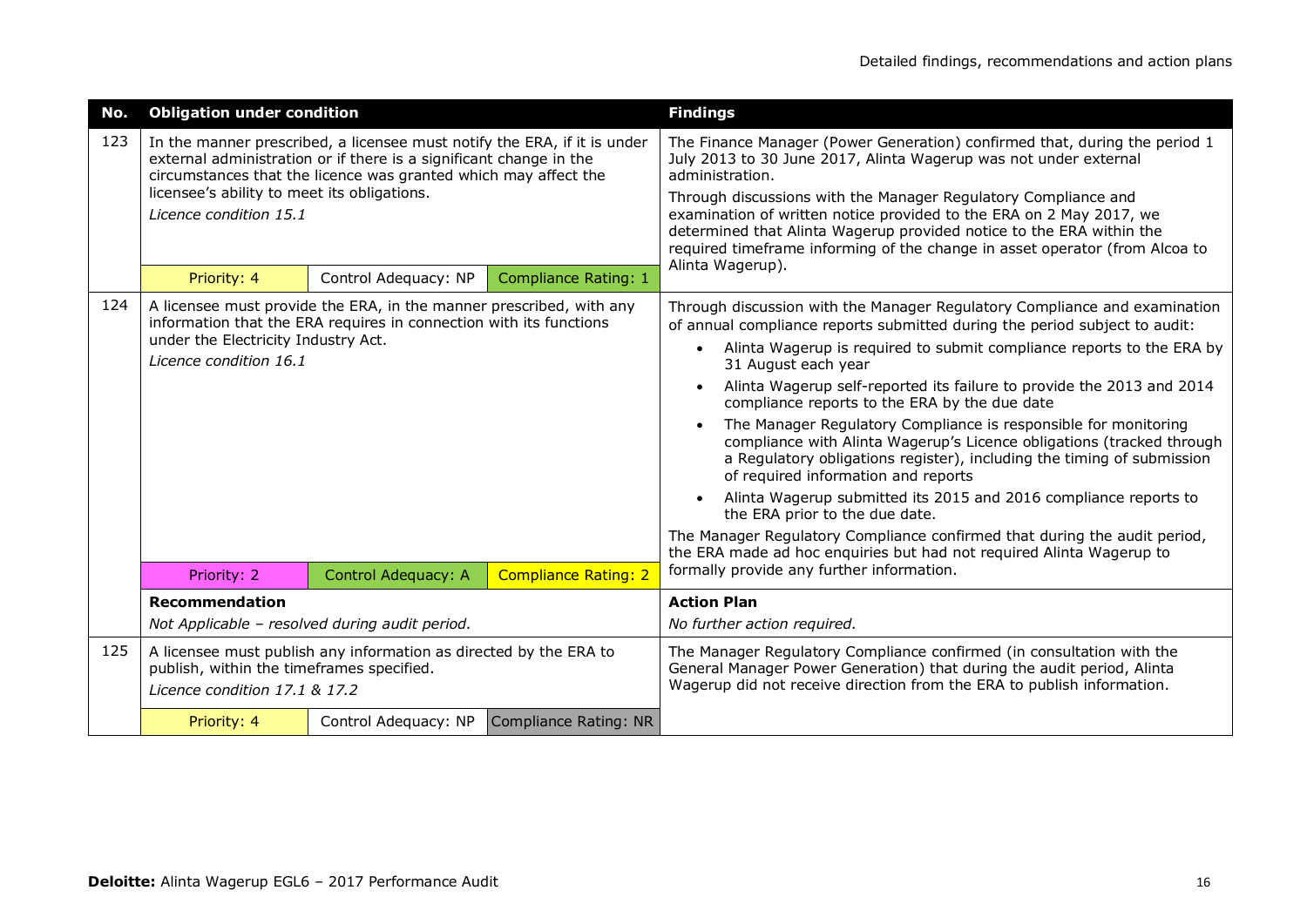| $\Box$ No. $\Box$ | <b>Obligation under condition</b>                                                     |                      |                      | <b>Findings</b>                                                                                                              |
|-------------------|---------------------------------------------------------------------------------------|----------------------|----------------------|------------------------------------------------------------------------------------------------------------------------------|
| 126               | All notices must be in writing, unless otherwise specified.<br>Licence condition 18.1 |                      |                      | Through discussion with the Manager Regulatory Compliance and examination<br>of relevant communications, we determined that: |
|                   |                                                                                       |                      |                      | Alinta Wagerup maintains records to evidence formal communications<br>with the ERA, which have been made via post or email   |
|                   |                                                                                       |                      |                      | All responses to requests are made in writing, unless otherwise<br>requested                                                 |
|                   |                                                                                       |                      |                      | Alinta Wagerup provided written notification to the ERA advising of the                                                      |
|                   | Priority: 4                                                                           | Control Adequacy: NP | Compliance Rating: 1 | change in asset operator at 2 May 2017.                                                                                      |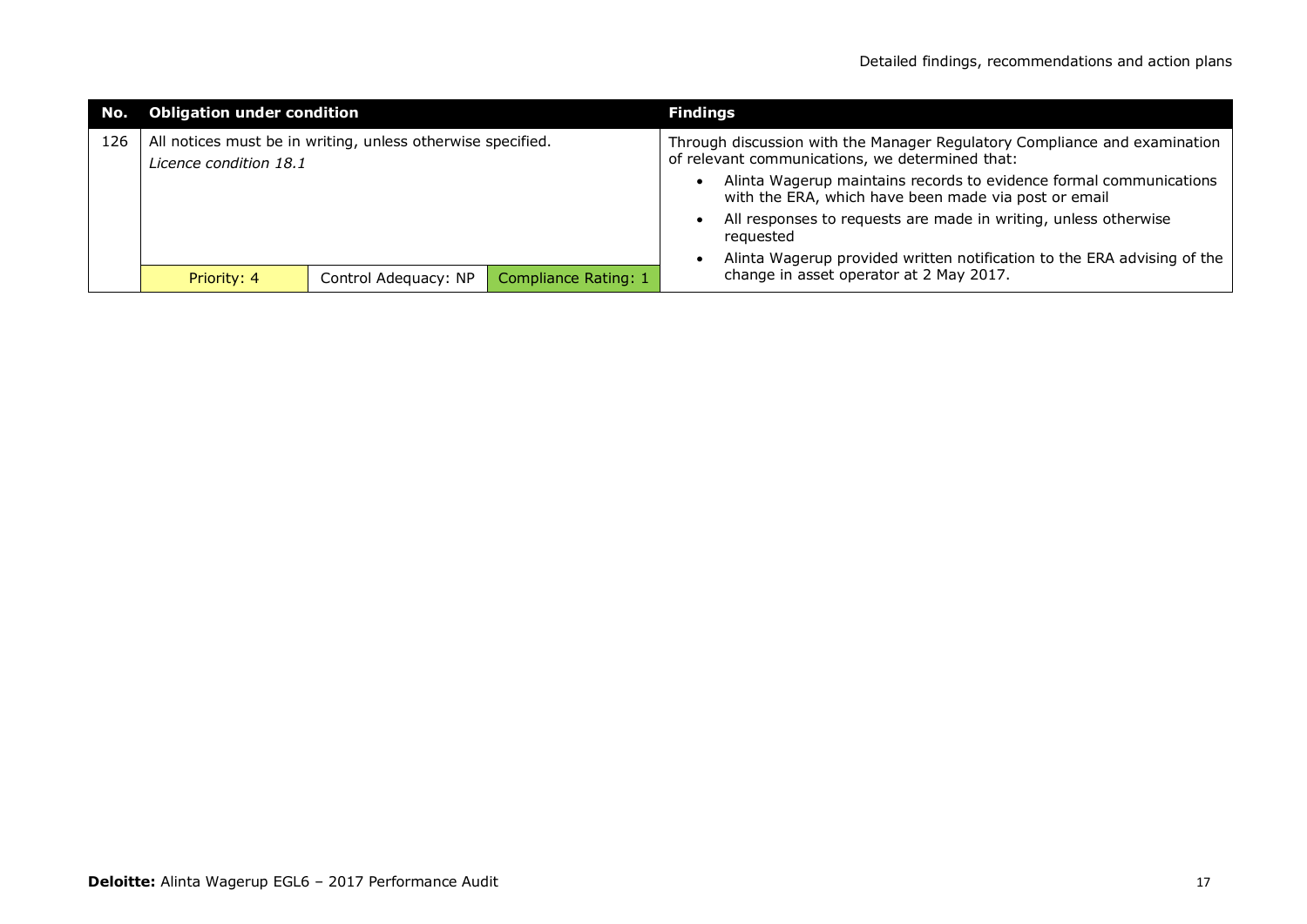| No. | <b>Obligation under condition</b>                                                                                                                                                                                                                                                                                                                                    |  |                                            | <b>Findings</b>                                                                                                                                                                                                                                                                                                                                                                                                                                                                                                                                                                                                                                                                       |
|-----|----------------------------------------------------------------------------------------------------------------------------------------------------------------------------------------------------------------------------------------------------------------------------------------------------------------------------------------------------------------------|--|--------------------------------------------|---------------------------------------------------------------------------------------------------------------------------------------------------------------------------------------------------------------------------------------------------------------------------------------------------------------------------------------------------------------------------------------------------------------------------------------------------------------------------------------------------------------------------------------------------------------------------------------------------------------------------------------------------------------------------------------|
| 324 | If a user is aware of bi-directional electricity flows at a metering point<br>that was not previously subject to a bi-directional flows or any<br>changes in a customer's or user's circumstances in a metering point<br>that will result in bi-directional flows, the user must notify the network<br>operator within 2 business days.<br>Metering Code clause 3.3B |  |                                            | Through discussion with the General Manager Power Generation and<br>examination of Alinta Wagerup's electricity transfer access contract with<br>Western Power, we determined that, during the audit period, Alinta Wagerup<br>had not become aware of a bi-directional electricity flow in a metering point<br>within Western Power's network, which was not previously subject to bi-<br>directional electricity flow.                                                                                                                                                                                                                                                              |
|     | Priority: 4                                                                                                                                                                                                                                                                                                                                                          |  | Control Adequacy: NP Compliance Rating: NR |                                                                                                                                                                                                                                                                                                                                                                                                                                                                                                                                                                                                                                                                                       |
| 339 | A Code participant who becomes aware of an outage or malfunction of<br>a metering installation must advise the network operator as soon as<br>practicable.<br>Metering Code clause 3.11(3)                                                                                                                                                                           |  |                                            | The General Manager Power Generation confirmed that Alinta Wagerup had<br>not become aware of an outage or malfunction of any of Western Power's<br>metering installations during the audit period.                                                                                                                                                                                                                                                                                                                                                                                                                                                                                   |
|     | Priority: 4                                                                                                                                                                                                                                                                                                                                                          |  | Control Adequacy: NP Compliance Rating: NR |                                                                                                                                                                                                                                                                                                                                                                                                                                                                                                                                                                                                                                                                                       |
| 364 | A person must not install a metering installation on a network unless<br>the person is the network operator or a registered metering<br>installation provider for the network operator doing the type of work<br>authorised by its registration.<br>Metering Code clause 3.27                                                                                        |  |                                            | The General Manager Power Generation confirmed that Alinta Wagerup had<br>not installed any meters on Western Power's network during the audit period.                                                                                                                                                                                                                                                                                                                                                                                                                                                                                                                                |
|     | Priority: 4                                                                                                                                                                                                                                                                                                                                                          |  | Control Adequacy: NP Compliance Rating: NR |                                                                                                                                                                                                                                                                                                                                                                                                                                                                                                                                                                                                                                                                                       |
| 371 | If there is a discrepancy between energy data held in a metering<br>installation and in the metering database, the affected Code<br>participants and the network operator must liaise to determine the<br>most appropriate way to resolve the discrepancy.<br>Metering Code clause 4.4(1)                                                                            |  |                                            | Through discussion with the General Manager Power Generation and<br>consideration of Alinta Wagerup's access contract with Western Power, we<br>determined that:<br>Western Power monitors and prescribes output demands with an auto-<br>balancing system control in place<br>For the duration of the audit period, Alinta Wagerup was not aware of<br>any issues in relation to discrepancies between energy data in a<br>metering installation and the metering database<br>It is unlikely that Alinta Wagerup would become aware of an outage<br>that was unknown to Western Power owing to system failure<br>Alinta Wagerup maintains an ongoing relationship with Western Power |
|     | Priority: 5                                                                                                                                                                                                                                                                                                                                                          |  | Control Adequacy: NP Compliance Rating: NR | to discuss potential discrepancies when required.                                                                                                                                                                                                                                                                                                                                                                                                                                                                                                                                                                                                                                     |

#### **Electricity Industry Metering Code – Licence Conditions and Obligations**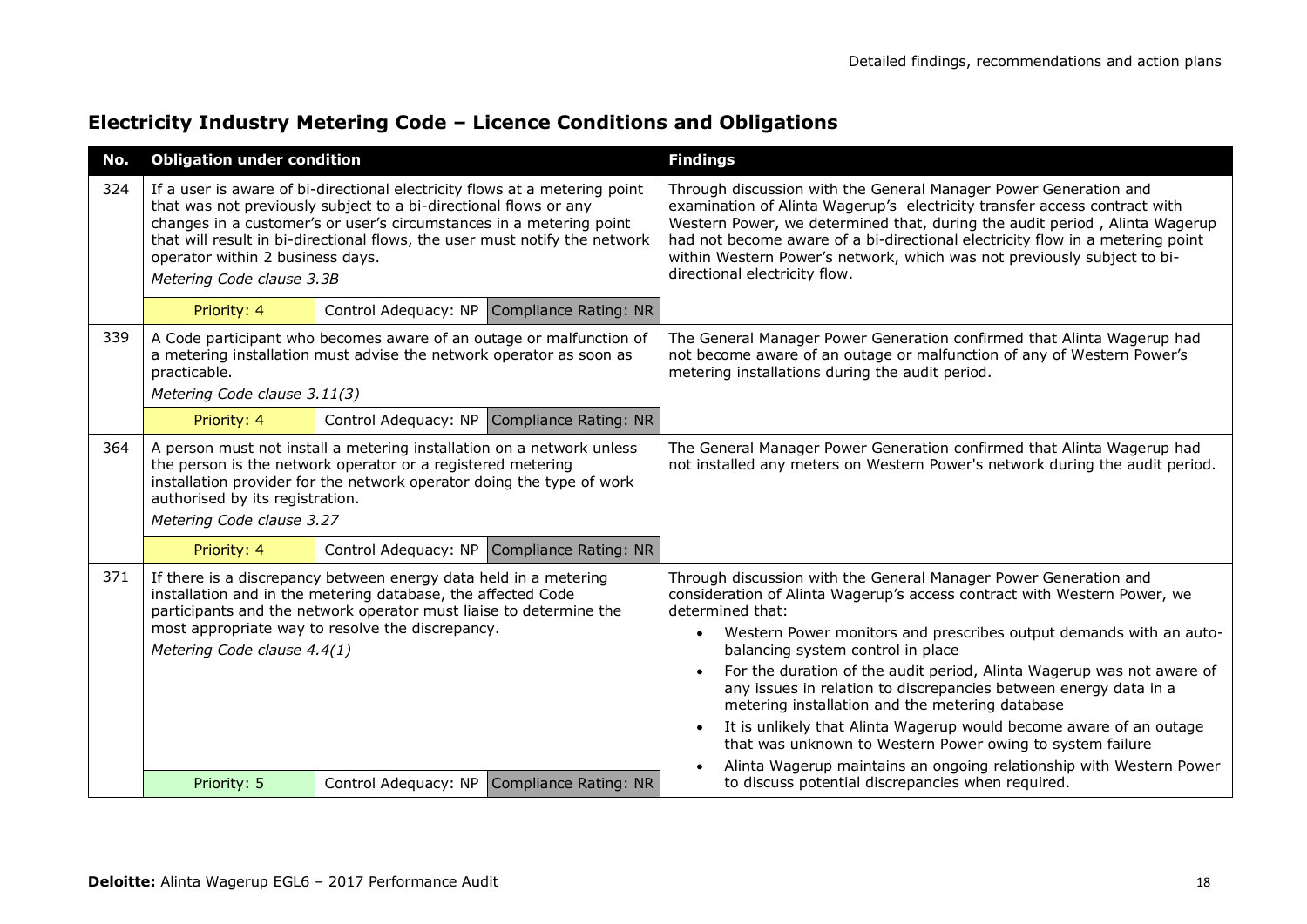| No. | <b>Obligation under condition</b>                                                                                                                                                                                                                                                                                                                   |                                                                 |                                            | <b>Findings</b>                                                                                                                                                                                                                                                                                                                                                                                                                                                                           |  |
|-----|-----------------------------------------------------------------------------------------------------------------------------------------------------------------------------------------------------------------------------------------------------------------------------------------------------------------------------------------------------|-----------------------------------------------------------------|--------------------------------------------|-------------------------------------------------------------------------------------------------------------------------------------------------------------------------------------------------------------------------------------------------------------------------------------------------------------------------------------------------------------------------------------------------------------------------------------------------------------------------------------------|--|
| 372 | materially inaccurate.<br>Metering Code clause 4.5(1)                                                                                                                                                                                                                                                                                               | A Code participant must not knowingly permit the registry to be |                                            | Obligations 372 and 373<br>Standing data contained in "the registry" is defined in clause 4.3 of the<br>Metering Code to include a list of elements known by the network operator.                                                                                                                                                                                                                                                                                                        |  |
|     | Priority: 5                                                                                                                                                                                                                                                                                                                                         | Control Adequacy: NP                                            | <b>Compliance Rating: NR</b>               | Through discussion with the General Manager Power Generation and<br>consideration of Alinta Wagerup's access contract with Western Power, we                                                                                                                                                                                                                                                                                                                                              |  |
| 373 | Subject to subclause 5.19(6), if a Code participant, other than a<br>network operator, becomes aware of a change to, or inaccuracy in, an<br>item of standing data in the registry, then it must notify the network<br>operator and provide details of the change or inaccuracy within the<br>timeframes prescribed.<br>Metering Code clause 4.5(2) |                                                                 |                                            | determined that:<br>As Alinta Wagerup has no visibility of Western Power's practices for<br>$\bullet$<br>validating standing data, the possibility of Alinta Wagerup becoming<br>aware of inaccuracies in standing data is unlikely<br>During the audit period, Alinta Wagerup did not become aware of any<br>inaccuracy in standing data<br>Alinta Wagerup staff are aware of their obligations to notify Western<br>Power in the unlikely event that the registry is inaccurate and the |  |
|     | Priority: 4                                                                                                                                                                                                                                                                                                                                         | Control Adequacy: NP                                            | Compliance Rating: NR                      | error has not been detected by Western Power.                                                                                                                                                                                                                                                                                                                                                                                                                                             |  |
| 388 | A user must, when reasonably requested by a network operator, assist<br>the network operator to comply with the network operator's obligation<br>under subclause 5.4(1).<br>Metering Code clause 5.4(2)                                                                                                                                             |                                                                 |                                            | The General Manager Power Generation confirmed that Western Power has<br>not made any request to Alinta Wagerup under subclause 5.4(1) during the<br>period subject to audit.                                                                                                                                                                                                                                                                                                             |  |
|     | Priority: 5                                                                                                                                                                                                                                                                                                                                         |                                                                 | Control Adequacy: NP Compliance Rating: NR |                                                                                                                                                                                                                                                                                                                                                                                                                                                                                           |  |
| 401 | If a user collects or receives energy data from a metering installation<br>then the user must provide the network operator with the energy data<br>(in accordance with the communication rules) within the timeframes<br>prescribed.<br>Metering Code clause 5.16                                                                                   |                                                                 |                                            | Obligations 401 and 405<br>Through discussion with the General Manager Power Generation and<br>consideration of Alinta Wagerup's access contract with Western Power, we<br>determined that:<br>All metering and data services are provided by Western Power<br>$\bullet$                                                                                                                                                                                                                  |  |
|     | Priority: 4                                                                                                                                                                                                                                                                                                                                         |                                                                 | Control Adequacy: NP Compliance Rating: NR | Alinta Wagerup has no role in the collection of official energy data                                                                                                                                                                                                                                                                                                                                                                                                                      |  |
| 405 | If a user collects or receives information regarding a change in the<br>energisation status of a metering point then the user must provide the<br>network operator with the prescribed information, including the stated<br>attributes, within the timeframes prescribed.<br>Metering Code clause 5.18                                              |                                                                 |                                            | Alinta Wagerup has no capacity to observe any change in the<br>energisation status of a metering point.                                                                                                                                                                                                                                                                                                                                                                                   |  |
|     | Priority: 4                                                                                                                                                                                                                                                                                                                                         |                                                                 | Control Adequacy: NP Compliance Rating: NR |                                                                                                                                                                                                                                                                                                                                                                                                                                                                                           |  |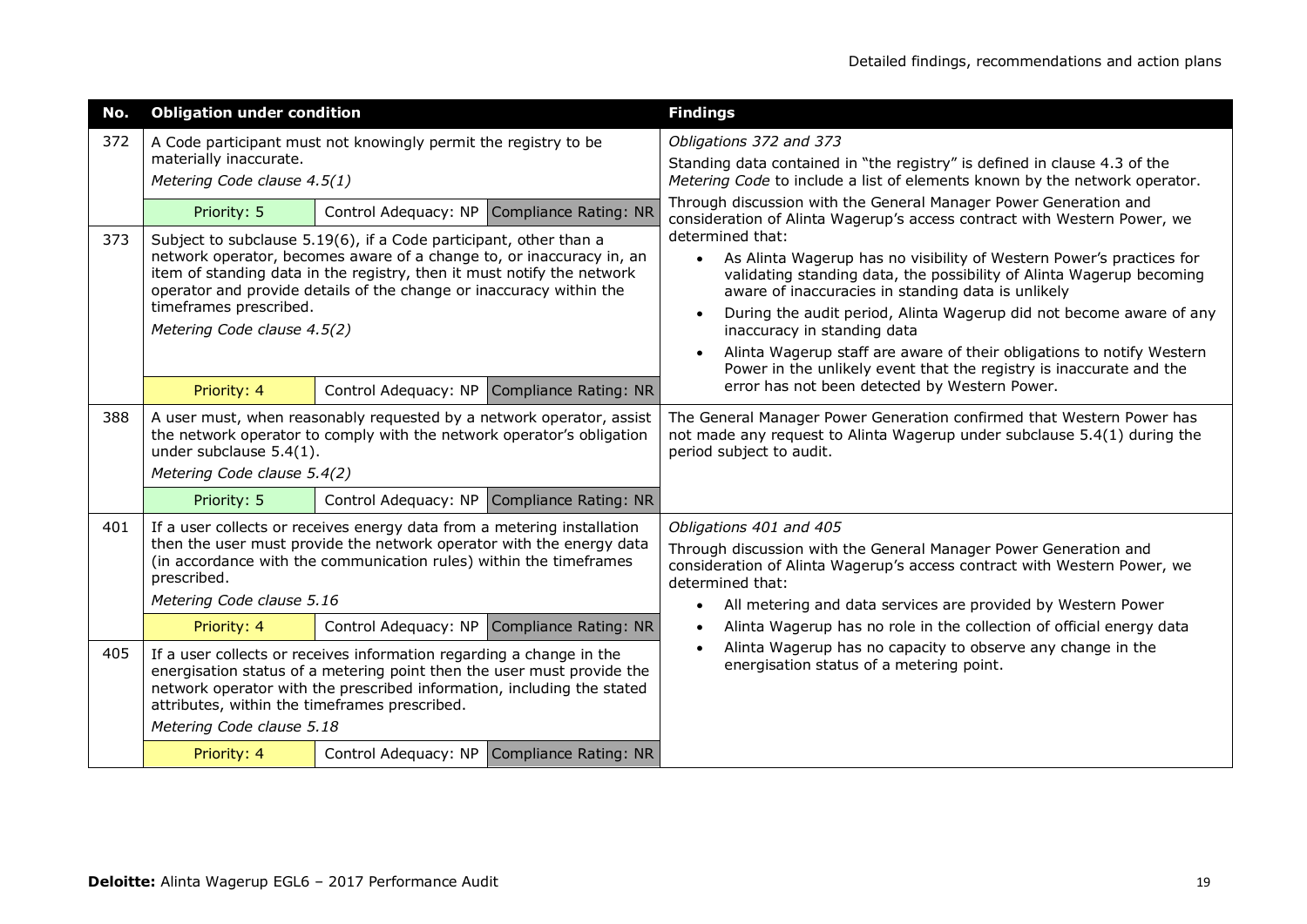| No. | <b>Obligation under condition</b>                                                                                                                                                                                                                                                                          |                      |                       | <b>Findings</b>                                                                                                                                                                                                                                                                                                                                                                                                                                                                                                                                                                                                                                          |
|-----|------------------------------------------------------------------------------------------------------------------------------------------------------------------------------------------------------------------------------------------------------------------------------------------------------------|----------------------|-----------------------|----------------------------------------------------------------------------------------------------------------------------------------------------------------------------------------------------------------------------------------------------------------------------------------------------------------------------------------------------------------------------------------------------------------------------------------------------------------------------------------------------------------------------------------------------------------------------------------------------------------------------------------------------------|
| 416 | A Code participant must not request a test or audit under subclause<br>5.21(1) unless the Code participant is a user and the test or audit<br>relates to a time or times at which the user was the current user or<br>the Code participant is the IMO.<br>Metering Code clause 5.21(5)                     |                      |                       | Obligation 416 and 417<br>The General Manager Power Generation confirmed that during the period<br>subject to audit, Alinta Wagerup did not make a request for a test or audit of<br>the accuracy of a metering installation, the energy data from the metering<br>installation or the standing data from the metering installation.                                                                                                                                                                                                                                                                                                                     |
|     | Priority: 4                                                                                                                                                                                                                                                                                                | Control Adequacy: NP | Compliance Rating: NR |                                                                                                                                                                                                                                                                                                                                                                                                                                                                                                                                                                                                                                                          |
| 417 | A Code participant must not make a request under subclause 5.21(1)<br>that is inconsistent with any access arrangement or agreement.<br>Metering Code clause 5.21(6)                                                                                                                                       |                      |                       |                                                                                                                                                                                                                                                                                                                                                                                                                                                                                                                                                                                                                                                          |
|     | Priority: 4                                                                                                                                                                                                                                                                                                | Control Adequacy: NP | Compliance Rating: NR |                                                                                                                                                                                                                                                                                                                                                                                                                                                                                                                                                                                                                                                          |
| 448 | A user must, in relation to a network on which it has an access<br>contract, comply with the rules, procedures, agreements and criteria<br>prescribed.<br>Metering Code clause 6.1(2)                                                                                                                      |                      |                       | Through discussion with the General Manager Power Generation and<br>examination of Alinta Wagerup's 2014 compliance report and compliance<br>testing activities, we determined that:<br>In August 2013, Western Power informed Alinta Wagerup that the<br>$\bullet$<br>governor deadband installed at the Wagerup site was not consistent<br>with Western Power's interpretation of the requirements under section<br>3.3.4.4 of the Technical Rules<br>Alinta Wagerup coordinated with Western Power to address the issue<br>and to perform compliance testing in June 2014 where the deadband<br>reading was ~20mHz, and in compliance with the <50mHz |
|     | Priority: 2                                                                                                                                                                                                                                                                                                | Control Adequacy: A  | Compliance Rating: 2  | requirements outlined in section 3.3.4.4(d) of the Technical Rules.                                                                                                                                                                                                                                                                                                                                                                                                                                                                                                                                                                                      |
|     | <b>Recommendation</b><br>Not Applicable - resolved during audit period                                                                                                                                                                                                                                     |                      |                       | <b>Action Plan</b><br>No further action required                                                                                                                                                                                                                                                                                                                                                                                                                                                                                                                                                                                                         |
| 451 | Code participants must use reasonable endeavours to ensure that they<br>can send and receive a notice by post, facsimile and electronic<br>communication and must notify the network operator of a telephone<br>number for voice communication in connection with the Code.<br>Metering Code clause 7.2(1) |                      |                       | Through discussion with the Manager Regulatory Compliance and<br>consideration of Alinta Wagerup's business practices and communication<br>methods, we determined that during the audit period:<br>Alinta Wagerup was able to send and receive notices via electronic,<br>$\bullet$<br>facsimile and voice communication channels, in accordance with<br>clause 7.2(1) of the Code<br>Alinta Wagerup's contact details (for voice communication) are<br>provided on its website and in its access contract with Western Power.                                                                                                                           |
|     | Priority: 5                                                                                                                                                                                                                                                                                                | Control Adequacy: NP | Compliance Rating: 1  |                                                                                                                                                                                                                                                                                                                                                                                                                                                                                                                                                                                                                                                          |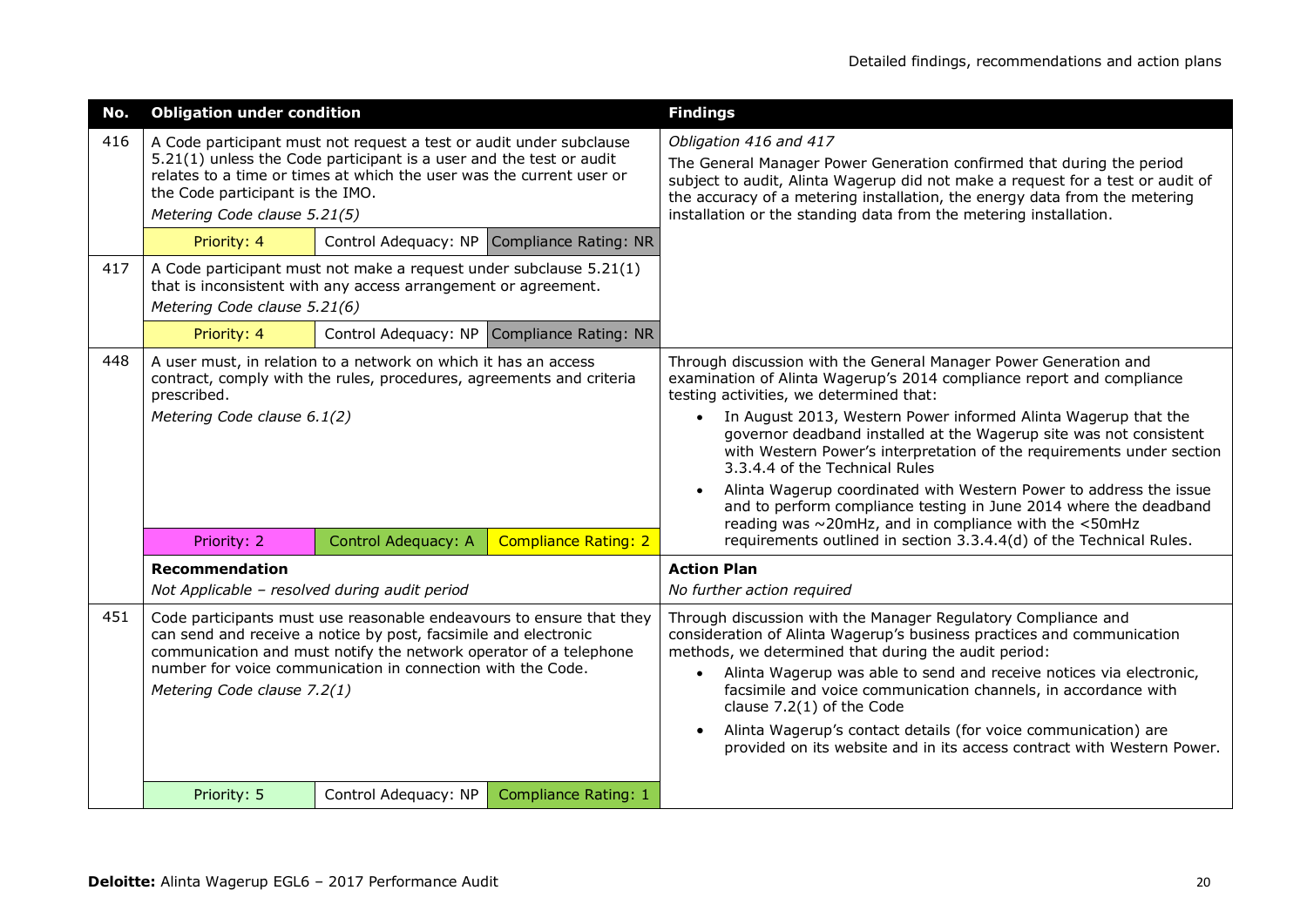| No.        | <b>Obligation under condition</b>                                                                                                                                                                                                                                                                                                                                                                  |                                                                                                                                                                                                                                                                                                                                                                                                                                                                                                                  |                                            | <b>Findings</b>                                                                                                                                                                                                                                                                                                                                                                                                                                                                                                                                                                                                                                                                                                                                                                                                                                                     |
|------------|----------------------------------------------------------------------------------------------------------------------------------------------------------------------------------------------------------------------------------------------------------------------------------------------------------------------------------------------------------------------------------------------------|------------------------------------------------------------------------------------------------------------------------------------------------------------------------------------------------------------------------------------------------------------------------------------------------------------------------------------------------------------------------------------------------------------------------------------------------------------------------------------------------------------------|--------------------------------------------|---------------------------------------------------------------------------------------------------------------------------------------------------------------------------------------------------------------------------------------------------------------------------------------------------------------------------------------------------------------------------------------------------------------------------------------------------------------------------------------------------------------------------------------------------------------------------------------------------------------------------------------------------------------------------------------------------------------------------------------------------------------------------------------------------------------------------------------------------------------------|
| 453        | If requested by a network operator with whom it has entered into an<br>access contract, the Code participant must notify its contact details to<br>a network operator within 3 business days after the request.<br>Metering Code clause 7.2(4)                                                                                                                                                     |                                                                                                                                                                                                                                                                                                                                                                                                                                                                                                                  |                                            | The Manager Regulatory Compliance confirmed that during the audit period,<br>Alinta Wagerup had not been requested by Western Power to provide<br>notification of its contact details.                                                                                                                                                                                                                                                                                                                                                                                                                                                                                                                                                                                                                                                                              |
|            | Priority: 4                                                                                                                                                                                                                                                                                                                                                                                        |                                                                                                                                                                                                                                                                                                                                                                                                                                                                                                                  | Control Adequacy: NP Compliance Rating: NR |                                                                                                                                                                                                                                                                                                                                                                                                                                                                                                                                                                                                                                                                                                                                                                                                                                                                     |
| 454        | A Code participant must notify any affected network operator of any<br>change to the contact details it notified to the network operator under<br>subclause 7.2(4) at least 3 business days before the change takes<br>effect.<br>Metering Code clause 7.2(5)                                                                                                                                      |                                                                                                                                                                                                                                                                                                                                                                                                                                                                                                                  |                                            | The Manager Regulatory Compliance confirmed that Alinta Wagerup's contact<br>details had not changed during the audit period.                                                                                                                                                                                                                                                                                                                                                                                                                                                                                                                                                                                                                                                                                                                                       |
|            | Priority: 4                                                                                                                                                                                                                                                                                                                                                                                        | Control Adequacy: NP                                                                                                                                                                                                                                                                                                                                                                                                                                                                                             | Compliance Rating: NR                      |                                                                                                                                                                                                                                                                                                                                                                                                                                                                                                                                                                                                                                                                                                                                                                                                                                                                     |
| 455<br>456 | Metering Code clause 7.5<br>Priority: 4<br>Metering Code clause 7.6(1)                                                                                                                                                                                                                                                                                                                             | A Code participant must subject to subclauses 5.17A and 7.6 not<br>disclose, or permit the disclosure of, confidential information provided<br>to it under or in connection with the Code and may only use or<br>reproduce confidential information for the purpose for which it was<br>disclosed or another purpose contemplated by the Code.<br>Control Adequacy: NP<br>A Code participant must disclose or permit the disclosure of<br>confidential information that is required to be disclosed by the Code. | Compliance Rating: 1                       | Obligations 455 and 456<br>Through discussion with the General Manager Power Generation and Manager<br>Regulatory Compliance, and consideration of Alinta Wagerup's contractual<br>arrangements with Western Power and Alcoa, we determined that:<br>Confidentiality with external parties is managed through Alinta<br>$\bullet$<br>Wagerup's standard commercial contract terms (e.g. with Alcoa and<br>Western Power)<br>Alinta Wagerup is aware of confidentiality requirements in its capacity<br>as a user<br>Alinta Wagerup's employees and contractors are bound by<br>confidentiality agreements as part of their standard contracts<br>During the audit period, Alinta Wagerup was not:<br>Aware of any instances of confidential information being disclosed<br>$\circ$<br>Required to disclose confidential information under a provision in<br>$\circ$ |
|            | Priority: 4                                                                                                                                                                                                                                                                                                                                                                                        | Control Adequacy: NP                                                                                                                                                                                                                                                                                                                                                                                                                                                                                             | Compliance Rating: NR                      | the Metering Code.                                                                                                                                                                                                                                                                                                                                                                                                                                                                                                                                                                                                                                                                                                                                                                                                                                                  |
| 457        | If any dispute arises between any Code participants then (subject to<br>subclause 8.2(3)) representatives of disputing parties must meet<br>within 5 business days after a notice given by a disputing party to the<br>other disputing parties and attempt to resolve the dispute by<br>negotiations in good faith.<br>Metering Code clause 8.1(1)<br>Control Adequacy: NP   Compliance Rating: NR |                                                                                                                                                                                                                                                                                                                                                                                                                                                                                                                  |                                            | Obligations 457 to 461<br>For the purposes of the Metering Code, 'disputes' refers to metering disputes<br>between Alinta Wagerup as a code participant and a retailer, another<br>generator, the network operator (Western Power), a user or the AEMO.<br>Through discussions with the General Manager Power Generation and Manager<br>Regulatory Compliance, and consideration of Alinta Wagerup's contractual<br>arrangements with Western Power and Alcoa, we determined that:                                                                                                                                                                                                                                                                                                                                                                                  |
|            | Priority: 5                                                                                                                                                                                                                                                                                                                                                                                        |                                                                                                                                                                                                                                                                                                                                                                                                                                                                                                                  |                                            |                                                                                                                                                                                                                                                                                                                                                                                                                                                                                                                                                                                                                                                                                                                                                                                                                                                                     |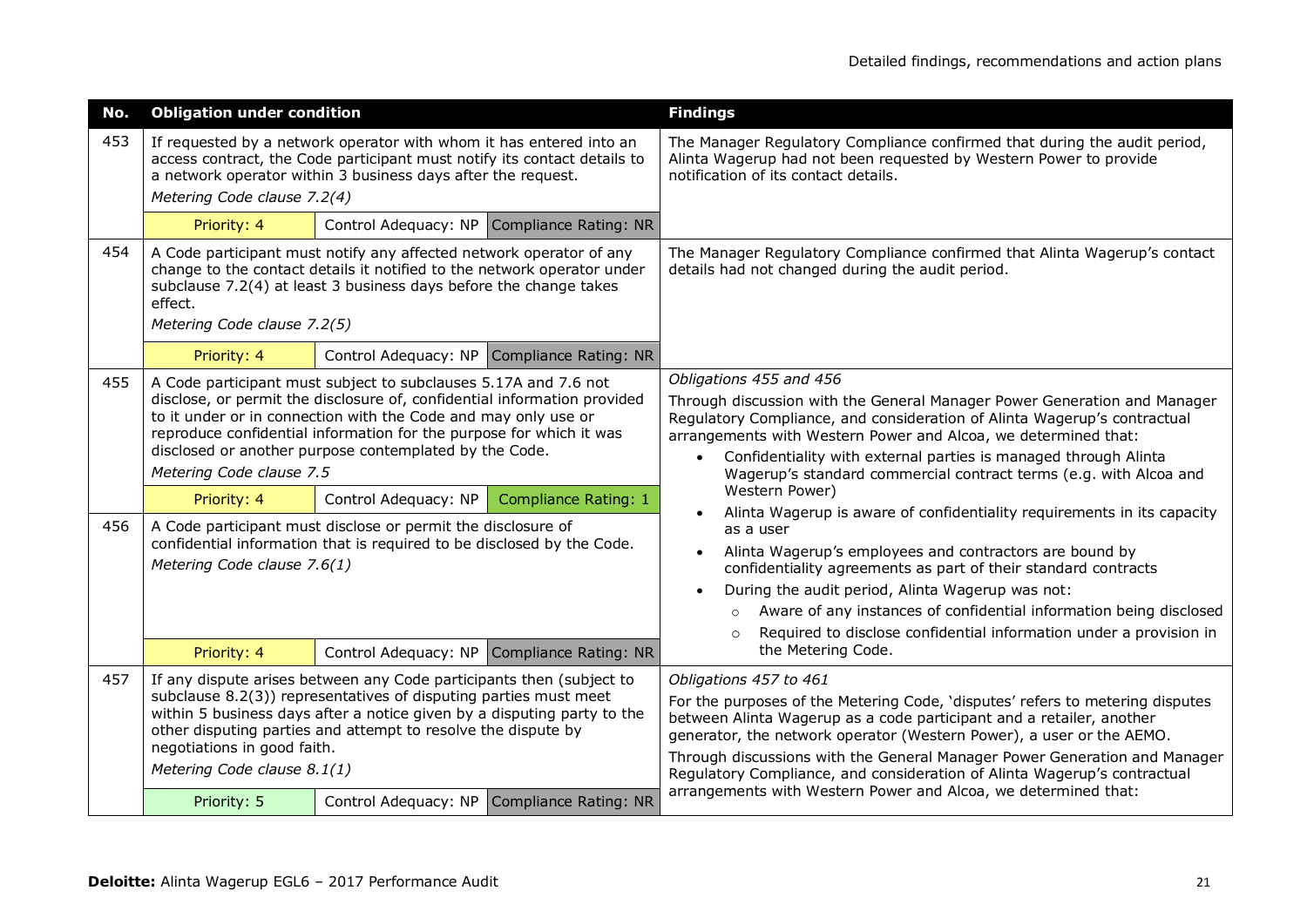| No. | <b>Obligation under condition</b>                                                                                                                                                                                                                                                                                                                       |  |                                              | <b>Findings</b>                                                                                                                                                                                |
|-----|---------------------------------------------------------------------------------------------------------------------------------------------------------------------------------------------------------------------------------------------------------------------------------------------------------------------------------------------------------|--|----------------------------------------------|------------------------------------------------------------------------------------------------------------------------------------------------------------------------------------------------|
| 458 | If a dispute is not resolved within 10 business days after the dispute is<br>referred to representative negotiations, the disputing parties must<br>refer the dispute to a senior management officer of each disputing<br>party who must meet and attempt to resolve the dispute by<br>negotiations in good faith.<br>Metering Code clause 8.1(2)       |  |                                              | Disputes are governed by Alinta Wagerup's commercial agreements<br>with Alcoa and Western Power<br>Alinta Wagerup did not have any disputes with Code participants<br>during the audit period. |
|     | Priority: 5                                                                                                                                                                                                                                                                                                                                             |  | Control Adequacy: NP Compliance Rating: NR   |                                                                                                                                                                                                |
| 459 | If the dispute is not resolved within 10 business days after the dispute<br>is referred to senior management negotiations, the disputing parties<br>must refer the dispute to the senior executive officer of each disputing<br>party who must meet and attempt to resolve the dispute by<br>negotiations in good faith.<br>Metering Code clause 8.1(3) |  |                                              |                                                                                                                                                                                                |
|     | Priority: 5                                                                                                                                                                                                                                                                                                                                             |  | Control Adequacy: NP   Compliance Rating: NR |                                                                                                                                                                                                |
| 460 | If the dispute is resolved by representative negotiations, senior<br>management negotiations or CEO negotiations, the disputing parties<br>must prepare a written and signed record of the resolution and adhere<br>to the resolution.<br>Metering Code clause 8.1(4)                                                                                   |  |                                              |                                                                                                                                                                                                |
|     | Priority: 4                                                                                                                                                                                                                                                                                                                                             |  | Control Adequacy: NP Compliance Rating: NR   |                                                                                                                                                                                                |
| 461 | The disputing parties must at all times conduct themselves in a<br>manner which is directed towards achieving the objective in subclause<br>$8.3(1)$ .<br>Metering Code clause 8.3(2)                                                                                                                                                                   |  |                                              |                                                                                                                                                                                                |
|     | Priority: 5                                                                                                                                                                                                                                                                                                                                             |  | Control Adequacy: NP Compliance Rating: NR   |                                                                                                                                                                                                |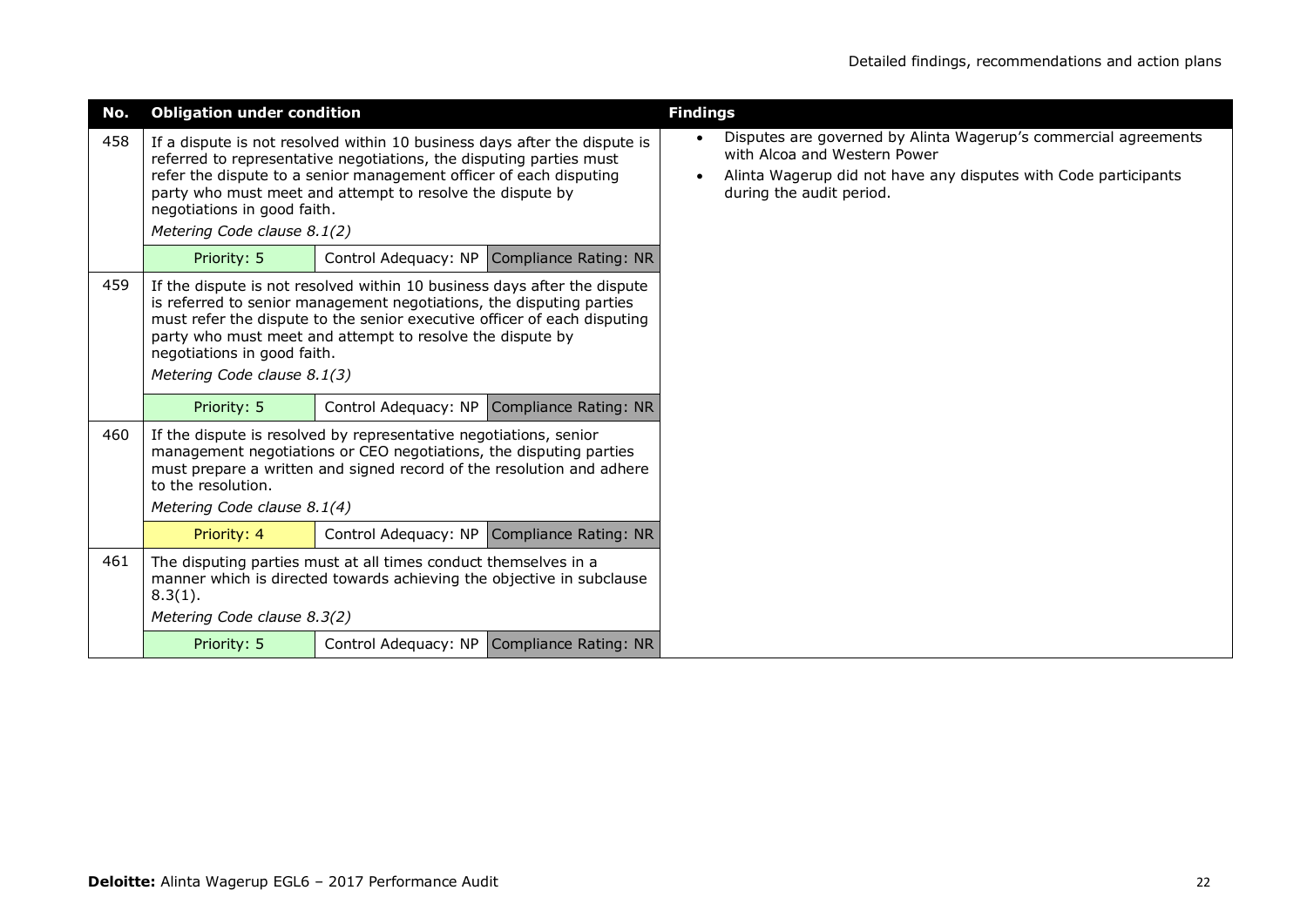## Appendix A – Audit plan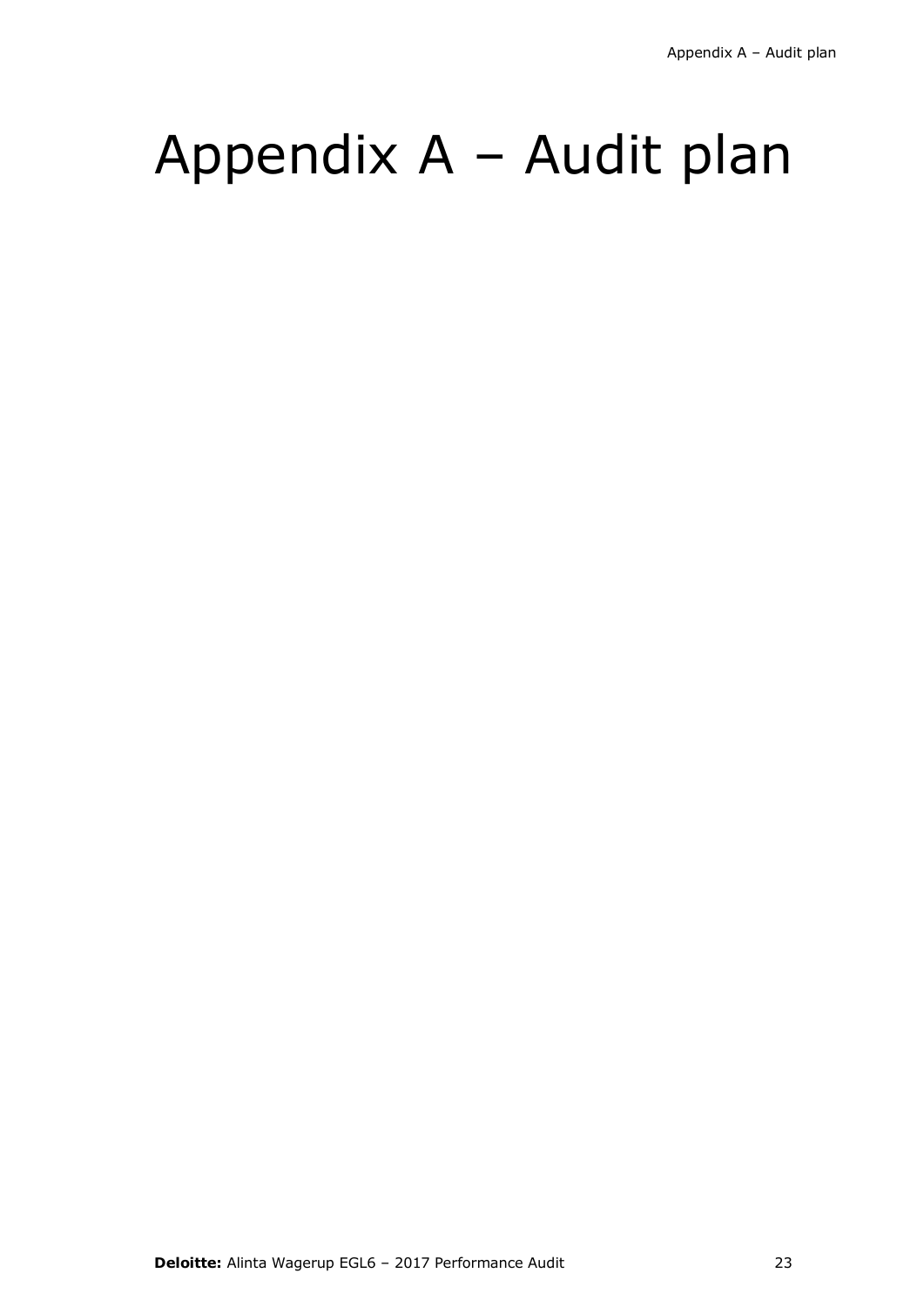### **Alinta Cogeneration Wagerup Pty Ltd.**

### **and**

### **Alinta Cogeneration Pinjarra Pty Ltd.**

**Electricity Generation Licences (EGL 6 – EGL 10)**

### **2017 Performance Audit**

### **Audit Plan**

August 2017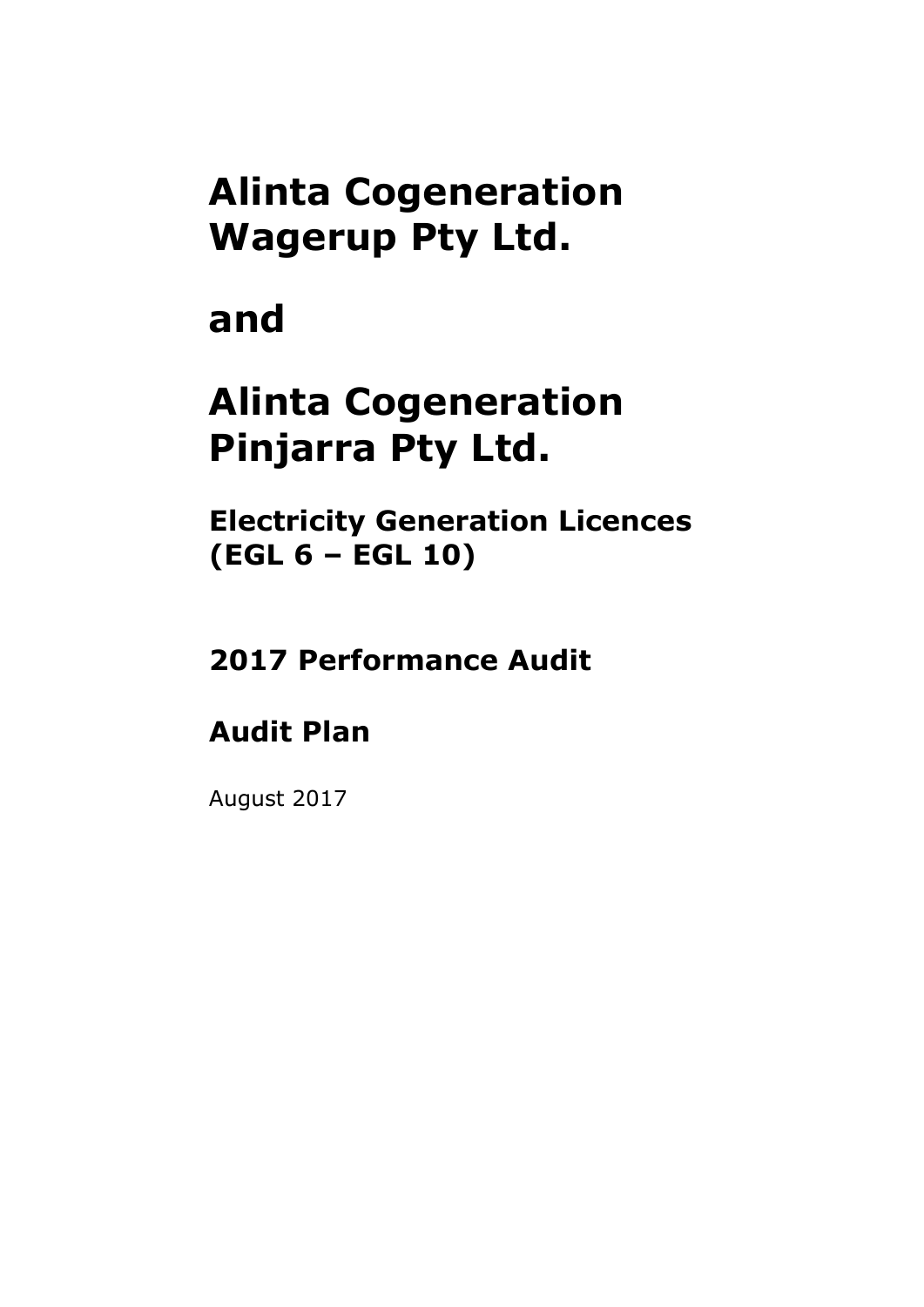### **Contents**

| 1 Introduction                     |    |
|------------------------------------|----|
| 2 Approach                         |    |
| 3 General information              |    |
| Appendix $1 -$ Risk assessment key | 10 |
| Appendix $2 -$ Risk assessment     |    |

Deloitte refers to one or more of Deloitte Touche Tohmatsu Limited, a UK private company limited by guarantee, and its network of member firms, each of which is a legally separate and independent entity. Please see www.deloitte.com/au/about for a detailed description of the legal structure of Deloitte Touche Tohmatsu Limited and its member firms.

The entity named herein is a legally separate and independent entity. In providing this document, the author only acts in the named capacity and does not act in any other capacity. Nothing in this document, nor any related attachments or communications or services, have any capacity to bind any other entity under the 'Deloitte' network of member firms (including those operating in Australia).

Liability limited by a scheme approved under Professional Standards Legislation.

Member of Deloitte Touche Tohmatsu Limited

© 2017 Deloitte Risk Advisory Pty Ltd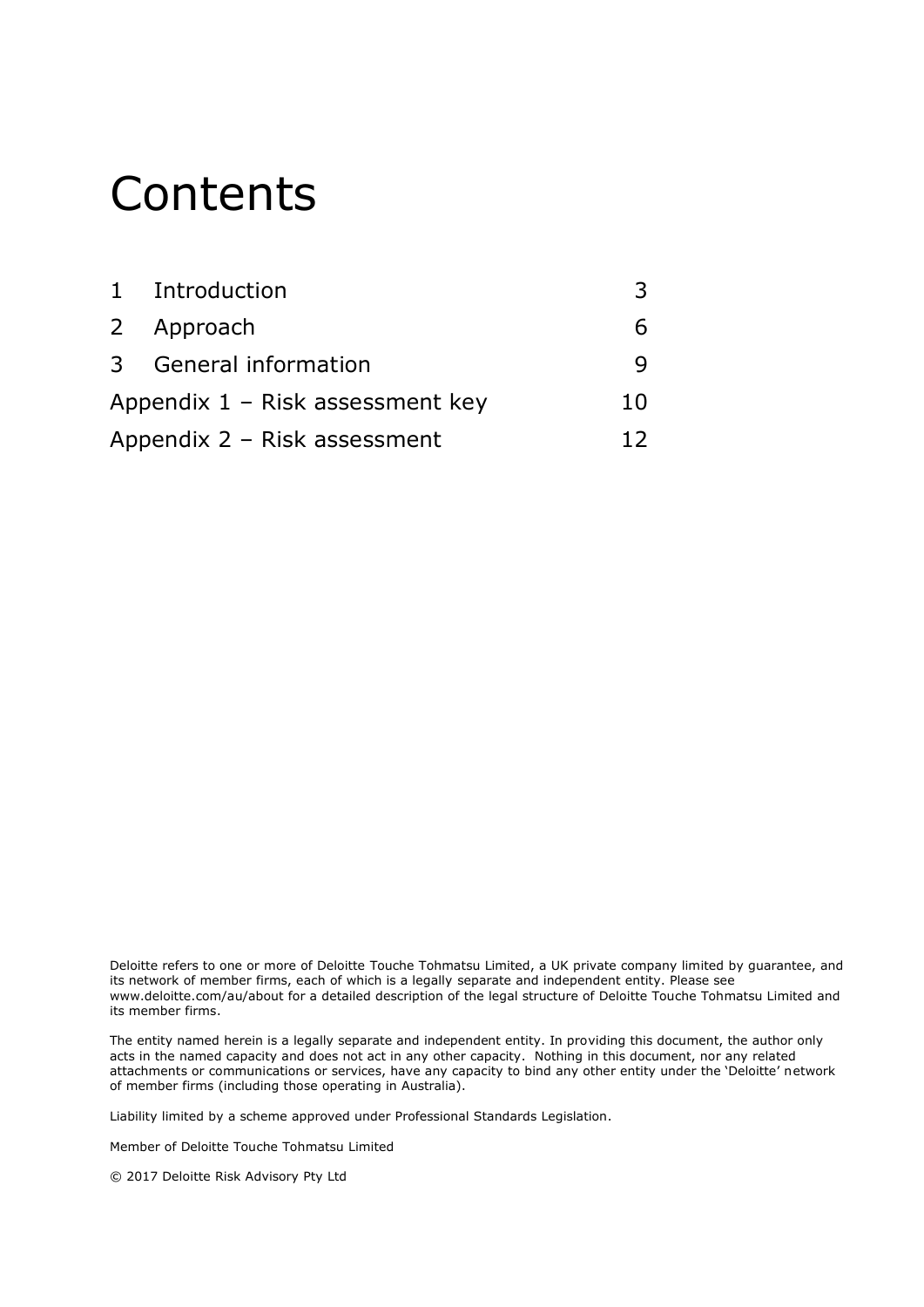### <span id="page-26-0"></span>1 Introduction

#### **Overview**

The Economic Regulation Authority (the **ERA**) has under the provisions of the Electricity Industry Act 2004 (the **Act**), issued to Alinta Cogeneration Wagerup Pty Ltd (Alinta Wagerup) and Alinta Cogeneration Pinjarra Pty Ltd. (Alinta Pinjarra) (hereinafter together "**Alinta"**) respectively the Electricity Generation Licence No.6 (EGL6) and Electricity Generation Licence No.10 (EGL10) (the **Licences**).

Section 13 of the Act requires Alinta to provide to the ERA a performance audit (**the audit**) conducted by an independent expert acceptable to the ERA not less than once in every 24-month period unless otherwise approved by the ERA. With the ERA's approval, Deloitte Risk Advisory Pty Ltd (**Deloitte**) has been appointed to conduct the audit for the period 1 July 2013 to 30 June 2017 (**audit period**).

The Licences relate to Alinta's operation of electricity generating works at its Wagerup and Pinjarra cogeneration facilities, which supply electricity to the South West Interconnected System (**SWIS**)

The Wagerup Power Station is a 380MW open cycle, gas fired gas turbine power plant located adjacent to Alcoa of Australia Ltd's (**Alcoa**) Wagerup refinery in South-West WA. The power station operates as a peaking power station.

The Pinjarra Power Station is a 285MW gas fuelled cogeneration plant located at Alcoa's Pinjarra refinery in South-West WA. The Pinjarra Power Station operates as a base load power station.

Alinta established Operations and Maintenance Agreements (**O&M Agreement**) with Alcoa for Alcoa to manage, operate and maintain the power stations on Alinta's behalf. The O&M Agreement for the Wagerup Power Station ceased on 2 May 2017, after which Alinta took up the responsibility for managing, operating and maintaining the power station.

The audit will be conducted in accordance with the ERA's April 2014 issue of the *Audit and Review Guidelines: Electricity and Gas Licences* (**Audit Guidelines**). In accordance with the Audit Guidelines this document represents the Audit Plan (**the Plan**) that is to be agreed upon by Deloitte and Alinta and presented to the ERA for approval.

The Plan has been developed in relation to both audits (i.e. for the EGL6 and EGL10 Licences) and represents our approach in combining our work to assess both Licences concurrently. All references to 'audit' assumes applicability to both performance audits. Two separate audit reports will be developed, outlining the obligations and findings relevant to each Licence.

#### **Objective**

The performance audit is defined as an examination of the measures taken by Alinta to meet the performance criteria specified in its Licences.

The audit is designed to provide reasonable assurance regarding the assessment of appropriateness, effectiveness and efficiency associated with Alinta's compliance with its Licences. The audit will specifically consider the following:

- *Process compliance* the effectiveness of systems and procedures in place throughout the audit period, including assessing the adequacy of internal controls
- *Outcome compliance* the actual performance against standards prescribed in the Licences throughout the audit period
- *Output compliance* the existence of the output from systems and procedures throughout the audit period (that is, proper records exist to provide assurance that procedures are being consistently followed and controls are being maintained)
- *Integrity of performance* the completeness and accuracy of the performance and compliance reporting to the ERA
- *Compliance with any individual licence conditions* the requirements imposed on Alinta by the ERA or specific issues for follow-up that are advised by the ERA.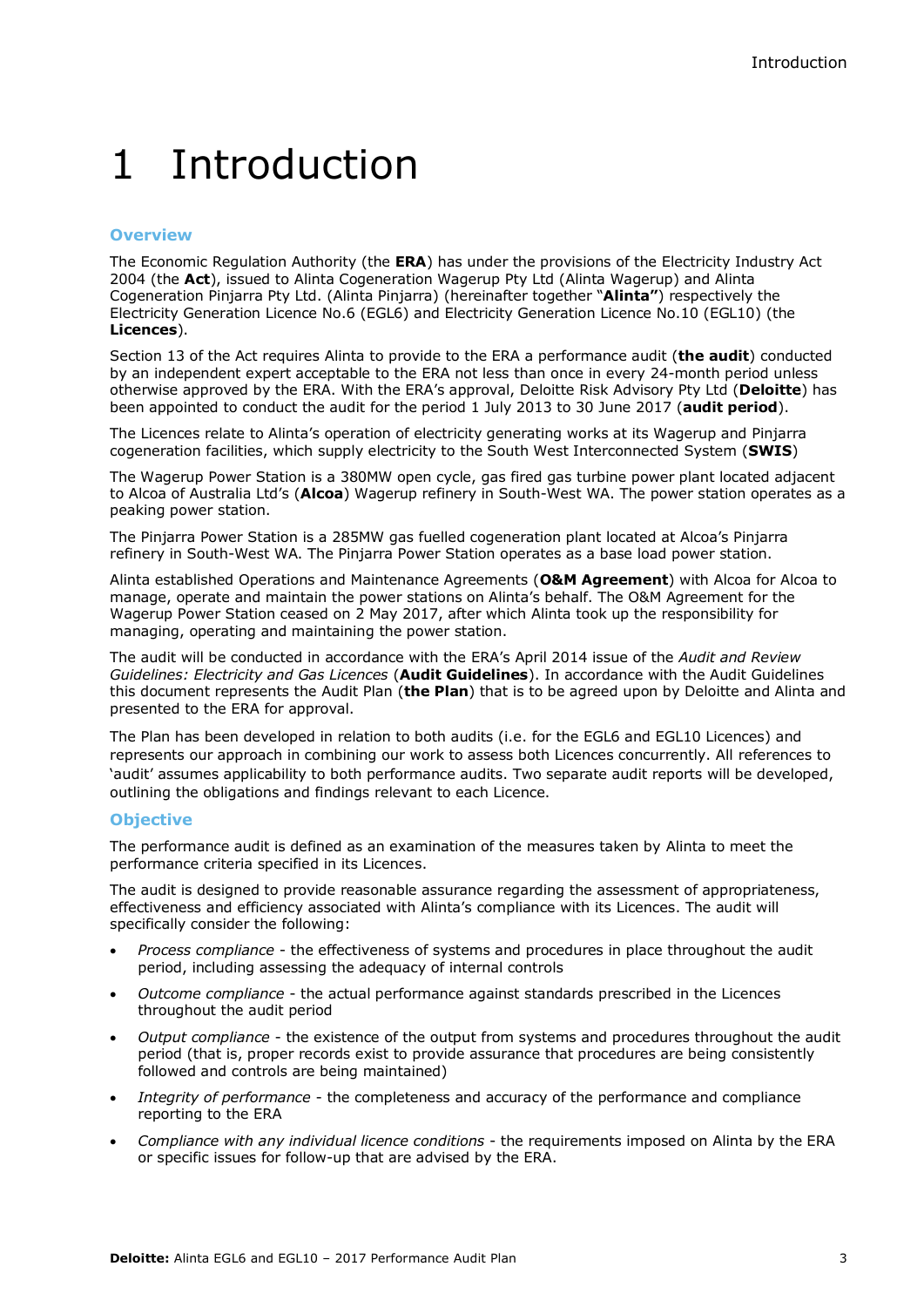#### **Scope**

The ERA provides guidance on those aspects of the Licences and Alinta's performance criteria, which it expects to be reported upon and included in the scope of the performance audit in its Electricity Compliance Reporting Manual (**Reporting Manual**).

The audit approach applies the singular audit priority assessment approach to identify all applicable licence obligations. Each of the compliance requirements identified in the Reporting Manual have been evaluated for applicability to Alinta's operations and used as the basis for determining the performance criteria to be considered for the audit.

The audit period is from 1 July 2013 to 30 June 2017.

During the period subject to audit, the Reporting Manual has undergone five revisions. The six versions of the Reporting Manual are dated:

- June 2013
- May 2014
- July 2014
- September 2014
- July 2016
- October 2016.

As the revisions made in each of the May 2014, July 2014, September 2014, July 2016 and October 2016 versions of the Reporting Manual are either not relevant to Alinta's electricity generation operations or do not substantially alter Alinta's licence obligations, this audit will use the October 2016 version of the Reporting Manual as the primary reference for this audit, particularly for the obligation numbering.

**Table 1** below outlines the compliance requirements that apply to Alinta's electricity generation operations during the period subject to audit. Where necessary, further explanation is provided to describe the extent of application of those obligations. The assessment is made against the current (October 2016) Reporting Manual.

| Table 1 - Application of legislative elements to Alinta's electricity generation operations |
|---------------------------------------------------------------------------------------------|
|---------------------------------------------------------------------------------------------|

| Legislative element                          | Application to Alinta's electricity generation operations                                                             |
|----------------------------------------------|-----------------------------------------------------------------------------------------------------------------------|
| Electricity Industry Act                     | Seven of the 13 Electricity Industry Act obligations are applicable<br>to Alinta's electricity generation operations. |
| <b>Electricity Licences</b>                  | Eight of the 15 Electricity Licence obligations are applicable to<br>Alinta's electricity generation operations.      |
| <b>Electricity Industry Metering</b><br>Code | 28 of the 145 Metering Code obligations are applicable to Alinta's<br>electricity generation operations.              |

#### **Responsibility**

#### **Alinta's responsibility for compliance with the conditions of the Licences**

Alinta is responsible for:

- Putting in place policies, procedures and controls, which are designed to ensure compliance with the conditions of the Licences
- Implementing processes for assessing its compliance requirements and for reporting its level of compliance to the ERA
- Implementing corrective actions for instances of non-compliance.

#### **Deloitte's responsibility**

Our responsibility is to express a conclusion on Alinta's compliance with the conditions of the Licence based on our procedures. We will conduct our engagement in accordance with the Audit Guidelines and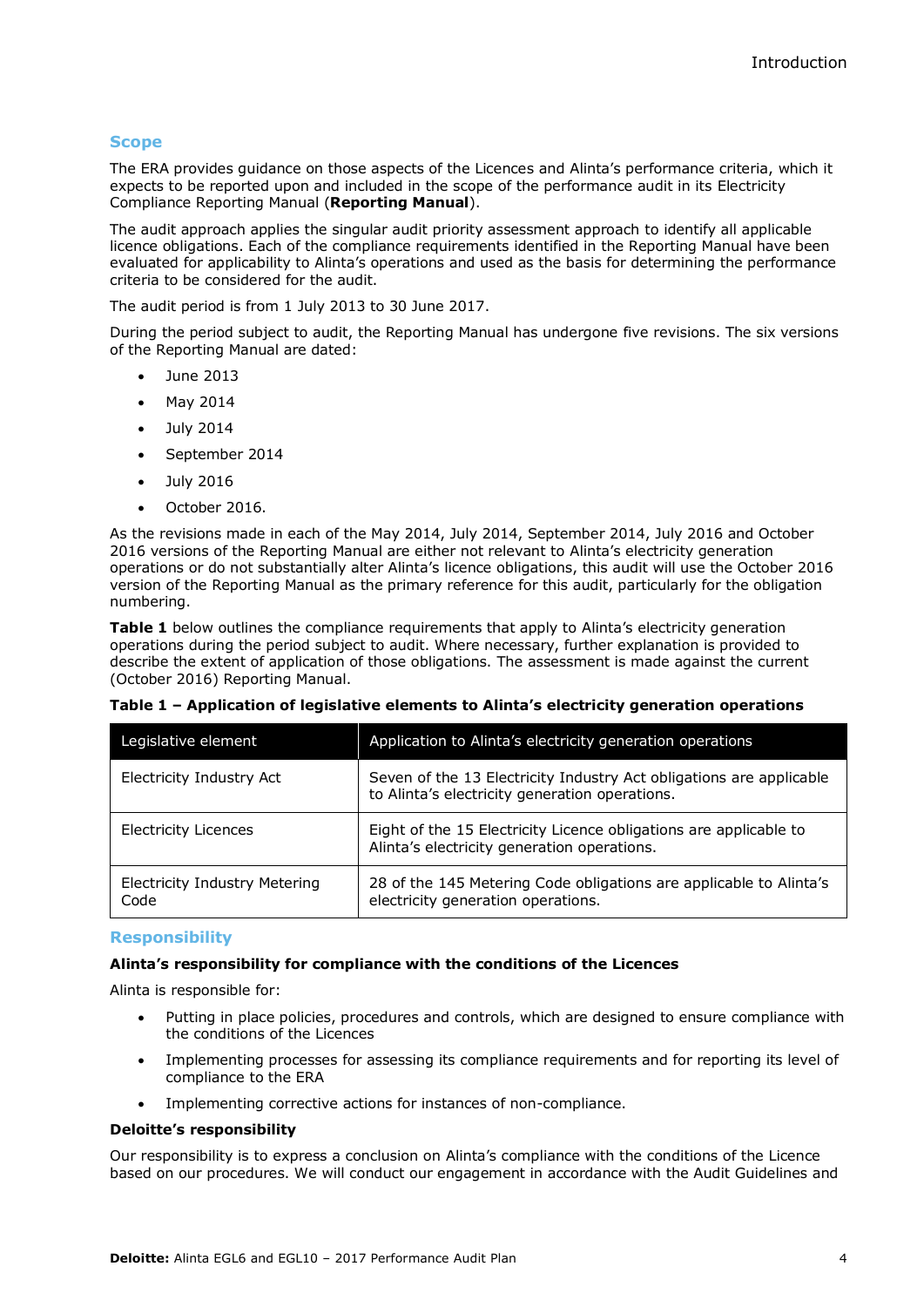the Australian Standard on Assurance Engagements (**ASAE**) 3100 *Compliance Engagements<sup>1</sup>* issued by the Australian Auditing and Assurance Standards Board*,* to state whether, in our opinion, based on the procedures performed, the conditions of the Licences have been complied with. Our engagement will provide reasonable assurance as defined in ASAE 3100.

#### **Limitations of use**

Our reports will be produced solely for the information and internal use of Alinta, and are not intended to be and should not be used by any other person or entity. No other person or entity is entitled to rely, in any manner or for any purpose, on these reports.

We understand that a copy of our reports will be provided to the ERA for the purpose of meeting Alinta's reporting requirements of section 13 of the Act. We agree that a copy of our reports may be provided to the ERA for its information in connection with this purpose, but only on the basis that we accept no duty, liability or responsibility to the ERA in relation to the reports. We accept no duty, responsibility or liability to any party, other than Alinta, in connection with the reports or this engagement.

#### **Inherent limitations**

Reasonable assurance means a high but not absolute level of assurance. Absolute assurance is very rarely attainable as a result of factors such as: the use of selective testing, the inherent limitations of internal control, the fact that much of the evidence available to us is persuasive rather than conclusive and the use of judgement in gathering and evaluating evidence and forming conclusions based on that evidence.

We cannot, in practice, examine every activity and procedure, nor can we be a substitute for management's responsibility to maintain adequate controls over all levels of operations and their responsibility to prevent and detect irregularities, including fraud.

Accordingly, readers of our report should not rely on the report to identify all potential instances of noncompliance which may occur.

#### **Independence**

-

In conducting our engagement, we will comply with the independence requirements of the Australian professional accounting bodies.

 $1$  ASAE 3100 also provides for our engagement to be conducted in accordance with relevant requirements of ASAE 3000 *Assurance Engagements Other than Audits or Reviews of Historical Financial Information.*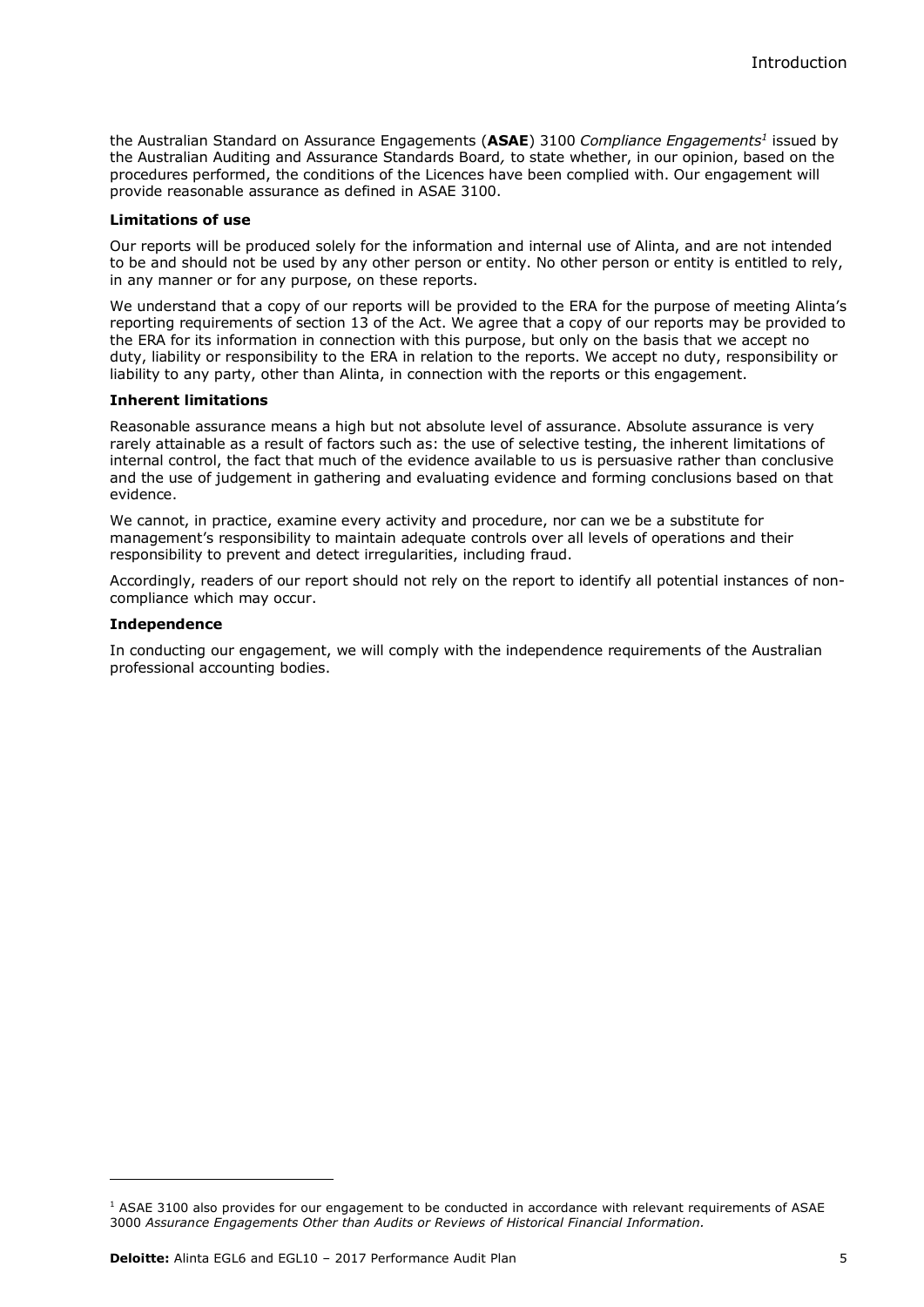## <span id="page-29-0"></span>2 Approach

The audit will be conducted in three distinct phases, being a risk assessment, system analysis/walkthrough and testing and review. From the audit results, reports will be produced to outline findings, overall compliance assessments and recommendations for improvement in line with the Audit Guidelines. Each step of the audit is discussed in detail below.

#### **Risk assessment**

The audit will focus on identifying or assessing those activities and management control systems to be examined and the matters subject to audit. Therefore, the purpose of conducting the risk assessment as a preliminary phase enables the auditor to focus on pertinent/high risk areas of Alinta's licence obligations. The risk assessment gives specific consideration to the changes to Alinta's systems and processes and any matters of significance raised by the ERA and/or Alinta. The levels of risk and materiality of the process determine the level of audit required i.e. the greater the materiality and the higher the risk, the more audit effort to be applied.

The first step of the risk assessment is the rating of the potential consequences of Alinta not complying with its licences obligations, in the absence of mitigating controls.

As the Reporting Manual is prescriptive in its criteria for classifying the consequences of non-compliance (refer to **Appendix 1-1**) the risk assessment applies the Reporting Manual's classifications for each obligation subject to audit.

Reference is also made to the consequence rating descriptions listed at Table 15 of the Audit Guidelines (refer to **Appendix 1-2**), providing the risk assessment with context to ensure the appropriate consequence rating is applied to each obligation subject to audit.

Once the consequence has been determined, the likelihood of Alinta not complying with its obligations is assessed using the likelihood rating listed at Table 16 of the Audit Guidelines (refer to **Appendix 1-3**). The assessment of likelihood is based on the expected frequency of Alinta's non-compliance with the relevant licence obligation over a period of time.

Table 2 below (sourced from Table 17 of the Audit Guidelines) outlines the combination of consequence and likelihood ratings to determine the level of inherent risk associated with each individual obligation.

|            |               | Consequence |             |
|------------|---------------|-------------|-------------|
| Likelihood | Minor         | Moderate    | Major       |
| Likely     | <b>Medium</b> | <b>High</b> | <b>High</b> |
| Probable   | Low           | Medium      | High        |
| Unlikely   | Low           | Medium      | High        |

#### **Table 2: Inherent risk rating**

Once the level of inherent risk has been determined, the adequacy of existing controls is assessed in order to determine the level of control risk. Controls are assessed and prioritised as weak, moderate or strong dependant on their suitability to mitigate the risks identified. The control adequacy ratings used by this risk assessment are aligned to the ratings listed at Table 19 of the Audit Guidelines (refer to **Appendix 1-4**). Once inherent risks and control risks are established, the audit priority can then be determined using the matrix listed at Table 20 of the Audit Guidelines (refer to **Table 3** below). Essentially, the higher the level of risk the more substantive testing is required.

#### **Table 3: Assessment of Audit Priority**

|               | Adequacy of existing controls |                  |               |
|---------------|-------------------------------|------------------|---------------|
| Inherent Risk | Weak                          | Moderate         | <b>Strong</b> |
| <b>High</b>   | Audit priority 1              | Audit priority 2 |               |
| <b>Medium</b> | Audit priority 3              | Audit priority 4 |               |
| Low           |                               | Audit priority 5 |               |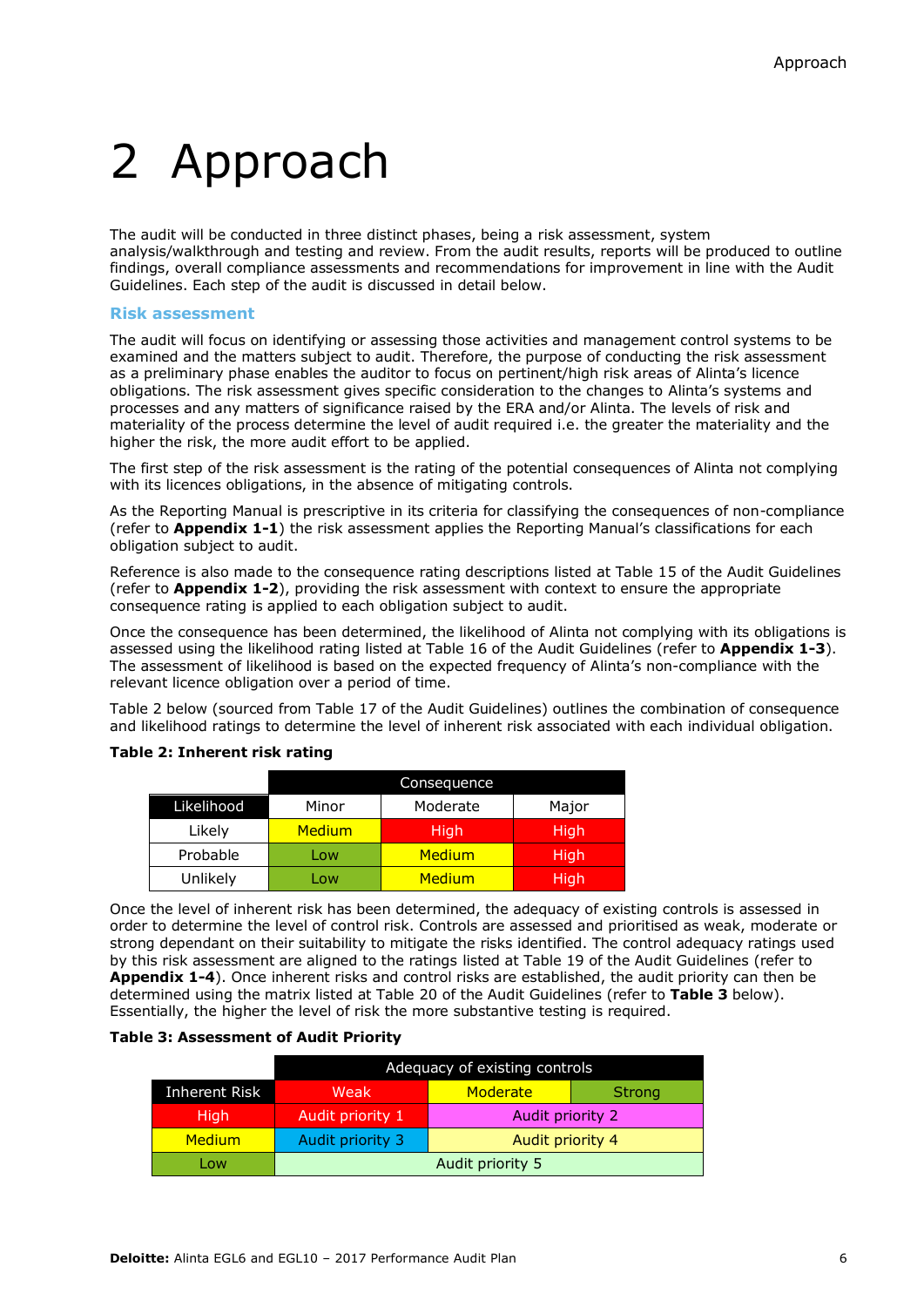The following table outlines the audit requirement for each level of audit priority. Testing can range from extensive substantive testing around the controls and activities of particular processes to confirming the existence of controls through discussions with relevant staff.

**Table 4: Audit Priority Table**

| Priority rating         | Audit requirement                                                                                                                                                           |
|-------------------------|-----------------------------------------------------------------------------------------------------------------------------------------------------------------------------|
| <b>Audit Priority 1</b> | • Controls testing and extensive substantive testing of activities and/or<br>transactions<br>• Follow-up and if necessary, re-test matters previously reported.             |
| <b>Audit Priority 2</b> | • Controls testing and moderate substantive testing of activities and/or<br>transactions<br>• Follow-up and if necessary, re-test matters previously reported.              |
| <b>Audit Priority 3</b> | • Limited controls testing (moderate sample size). Only substantively test<br>transactions if further control weakness found<br>• Follow-up of matters previously reported. |
| <b>Audit Priority 4</b> | • Confirmation of existing controls via observation and walk through testing<br>• Follow-up of matters previously reported.                                                 |
| <b>Audit Priority 5</b> | • Confirmation of existing controls via observation, discussions with key staff<br>and/or reliance on key references ("desktop review").                                    |

The risk assessment has been discussed with stakeholders to gain their input as to the appropriateness and factual accuracy of risk and control ratings and associated explanations. The key sources considered in reaching our preliminary assessment of the risk and control ratings were based on:

- Prior assessments of the state of controls during the 2013 EGL Performance audit
- Consideration of annual compliance reports
- Our understanding of Alinta's regulatory environment
- Any other factors that may have an effect on the level of risk or strength of controls.

At this stage, the risk assessment can only be a preliminary assessment based on reading of documentation and interviews by the auditors. It is possible that the ratings and risk assessment comments may be revised as we conduct our work and new evidence comes to light. Accordingly, the risk assessment for the performance audit is a preliminary draft, not a final report, and no reliance should be placed on its findings. It is however an invaluable tool for focussing the audit effort. The performance audit risk assessment is attached at **Appendix 2**.

#### **System analysis/walkthrough**

The systems analysis required will be determined utilising the audit priority scale outlined above. Once the priority level has been defined the testing component will take place by way of interviewing key staff who will outline information that displays compliance with the Licence requirements.

In performing our analysis/walkthrough of Alinta's systems and processes, we will consider:

- The control environment: Alinta's management philosophy and operating style, organisational structure, assignment of authority and responsibilities, the use of internal audit, the use of information technology and the skills and experience of key staff members
- Information systems: the appropriateness of Alinta's information systems (in particular, those relating to network management & control, metering services and resource planning) to record the information needed to comply with the licence, the accuracy of data, the security of data and documentation describing the information system
- Control procedures: the presence of systems and procedures to ensure compliance with the licence, effectiveness of Alinta's internal control structure to detect and correct non-compliance. Specific consideration will be given to and significant changes in relevant systems and procedures implemented during the period subject to audit
- Compliance attitude: action taken by Alinta in response to any previous audit recommendations. Consideration will be given to the timing of action taken during the period subject to audit and whether the action has a permanent impact on Alinta's level of compliance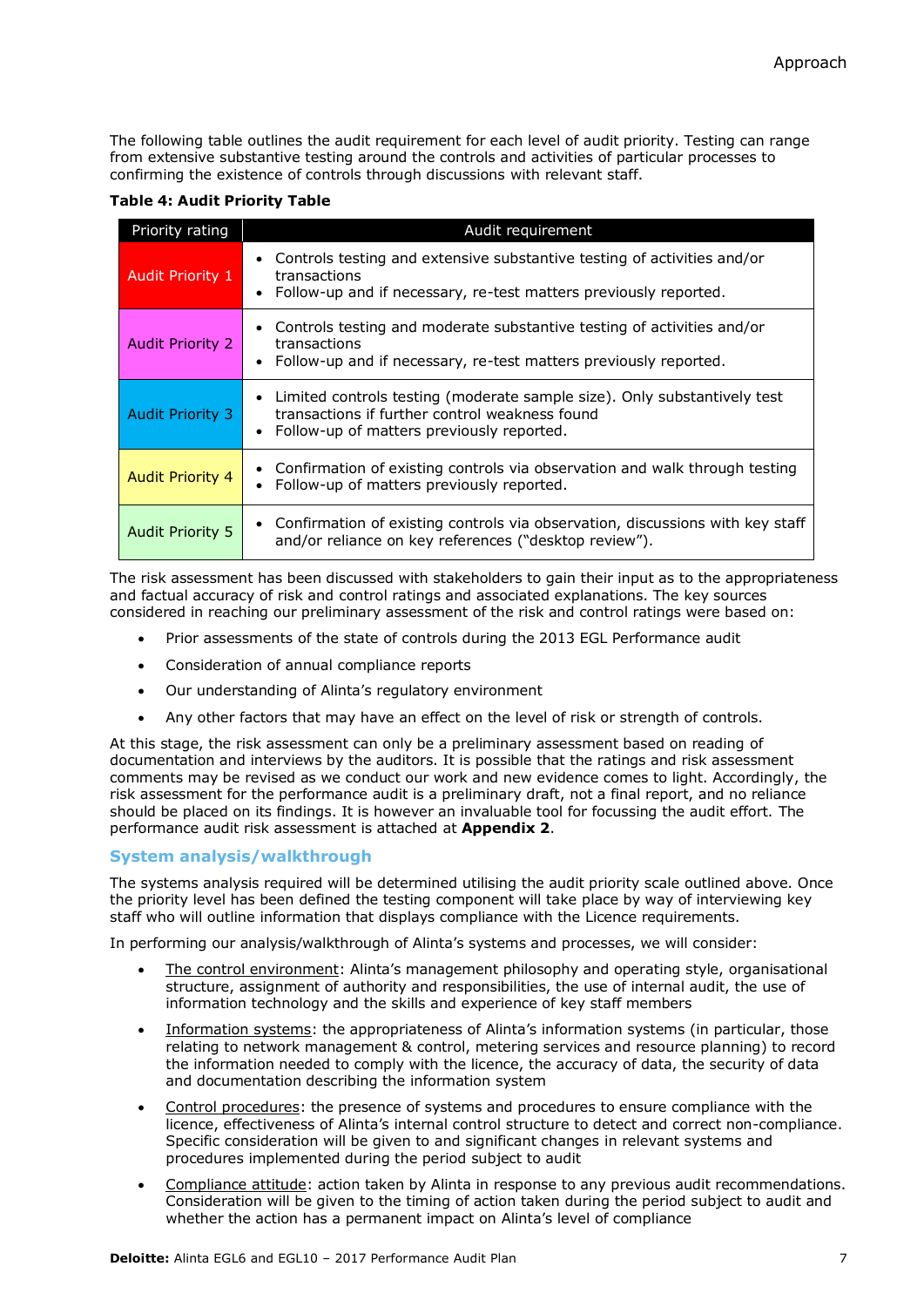Outcome compliance: actual performance against standards prescribed in the licences throughout the audit period.

Where required, an observation of processes, procedures and operations and review of key documents will occur to assist in the determination of Alinta's compliance with Licence obligations. Key documents, which may be subject to audit, are not specifically disclosed in this plan. A list of documents examined will be included in the audit report.

#### **Testing/review**

Using the results of the risk assessment and systems analysis, detailed testing and analysis will be performed to compare standards maintained by Alinta with relevant Licence sections and schedules.

Control testing is performed for those licences obligations with an audit priority 3 and above (refer to table 4), and where there is relevant activity. This method of testing will involve:

- Understanding the population of transactions
- Selecting a sample of transactions to examine compliance with relevant sections of applicable Codes/Regulations
- Comparing the sample selected to expected requirements as mandated by relevant sections of applicable Codes/Regulations.

A full work program will be completed to record the specific aspects of our testing and analyses for each licence obligation. This work program will be based on:

- The audit priority determined by the risk assessment to be applicable each licence obligation
- The results of the systems analysis performed, as described above
- Deloitte's pre-determined sampling methodology, which takes account of the volume and frequency (e.g. daily, weekly, monthly, annual) of relevant transactions. Sample sizes typically range from 1 to 30, increasing with the volume and frequency of transactions
- The location of personnel and transactions to be tested.

The majority of fieldwork is expected to be performed at Alinta's and Deloitte's Perth CBD offices, unless a need is identified to visit a facility for the purpose of testing a specific code or licence obligation.

#### **Reporting**

In accordance with the Audit Guidelines, all aspects of compliance with the Licence will be assessed according to the rating scale based on the work performed. Refer to **Table 5** below for the compliance levels that will be used for the performance audit.

| Adequacy of Controls Rating |                                                           | Compliance Rating |                                                                  |  |
|-----------------------------|-----------------------------------------------------------|-------------------|------------------------------------------------------------------|--|
| Rating                      | Description                                               | Rating            | <b>Description</b>                                               |  |
| A                           | Adequate controls - no<br>improvement needed              |                   | Compliant                                                        |  |
| B                           | Generally adequate controls -<br>improvement needed       | 2                 | Non-compliant - minor impact on<br>customers or third parties    |  |
|                             | Inadequate controls - significant<br>improvement required | 3                 | Non-compliant - moderate impact<br>on customers or third parties |  |
|                             | No controls evident                                       | 4                 | Non-compliant - major impact on<br>customers or third parties    |  |

| Table 5: Operational/performance compliance rating scale |  |  |  |
|----------------------------------------------------------|--|--|--|
|----------------------------------------------------------|--|--|--|

The performance audit report will also be structured to address all key components expected by the Audit Guidelines, including:

- An executive summary containing all elements listed in section 11 of the Audit Guidelines
- Response to previous audit recommendations (refer to **Appendix 3**)
- Performance/compliance summary and rating for each licence condition in tabular form
- Audit observations
- Where appropriate, recommendations on actions required to address areas of non-compliance or process deficiencies.

Where appropriate, Alinta will provide a post audit implementation plan for incorporation into the report.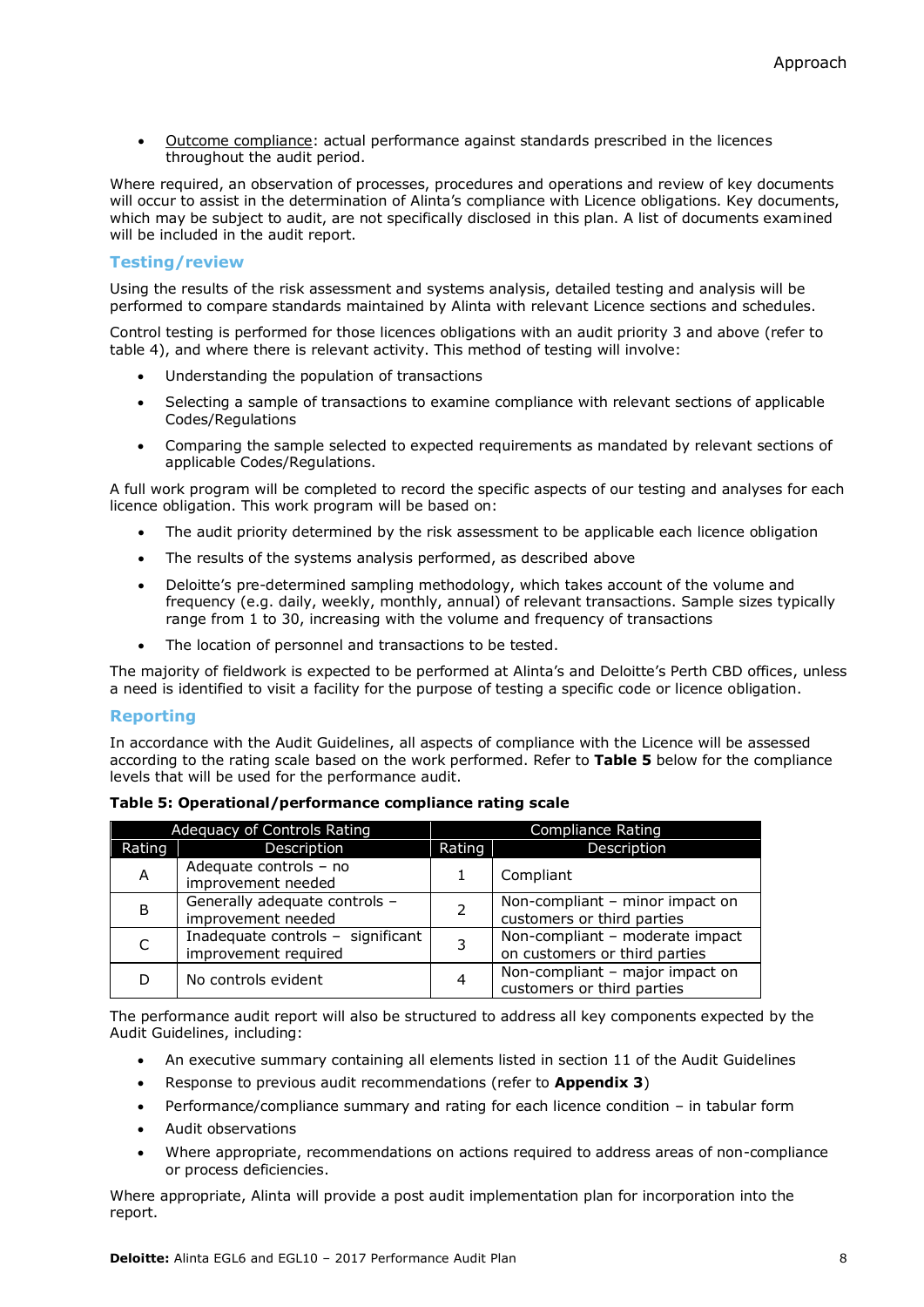## <span id="page-32-0"></span>3 General information

All aspects of the audit will undergo quality assurance and review procedures as outlined in our previous communications. Before delivery of a final report, full quality procedures will be applied, including second partner review.

#### **Key Alinta contacts**

The key contacts for this audit are:

- Alinta Energy General Manager East Coast and SWIS O&M
- Alinta Energy Manager, Asset Management & Engineering
- Alinta Energy Finance Manager Power Generation
- Alinta Energy Manager Regulatory Compliance
- Alinta Energy Alinta Wholesale Regulation Manager

#### **Deloitte staff**

Deloitte staff who will be involved with this assignment are:

- Richard Thomas Partner
- Andrew Baldwin Specialist Leader, Regulatory Compliance
- David Herbert Senior Analyst
- Manuela Cervellera Senior Analyst
- Emlyn King Senior Compliance Specialist
- Kobus Beukes **QA Partner.**

Resumes for key Deloitte staff are outlined in the proposal accepted by Alinta and subsequently presented to the ERA.

#### **Timing**

The initial risk assessment phase was completed on 31 July 2017 after which the audit plan and detailed risk assessment was presented to the ERA for review and comment. The remainder of the fieldwork phase is scheduled to be performed during August and early September 2017.

Deloitte's time and staff commitment to the completion of the audit is outlined in the proposal accepted by Alinta and subsequently presented to the ERA. In summary, the estimated time allocated to each activity is as follows:

|           | Planning (including risk assessment):                                          | 9 hours   |
|-----------|--------------------------------------------------------------------------------|-----------|
|           | Fieldwork (including system analysis/walkthrough and testing/review): 59 hours |           |
| $\bullet$ | Reporting:                                                                     | 16 hours. |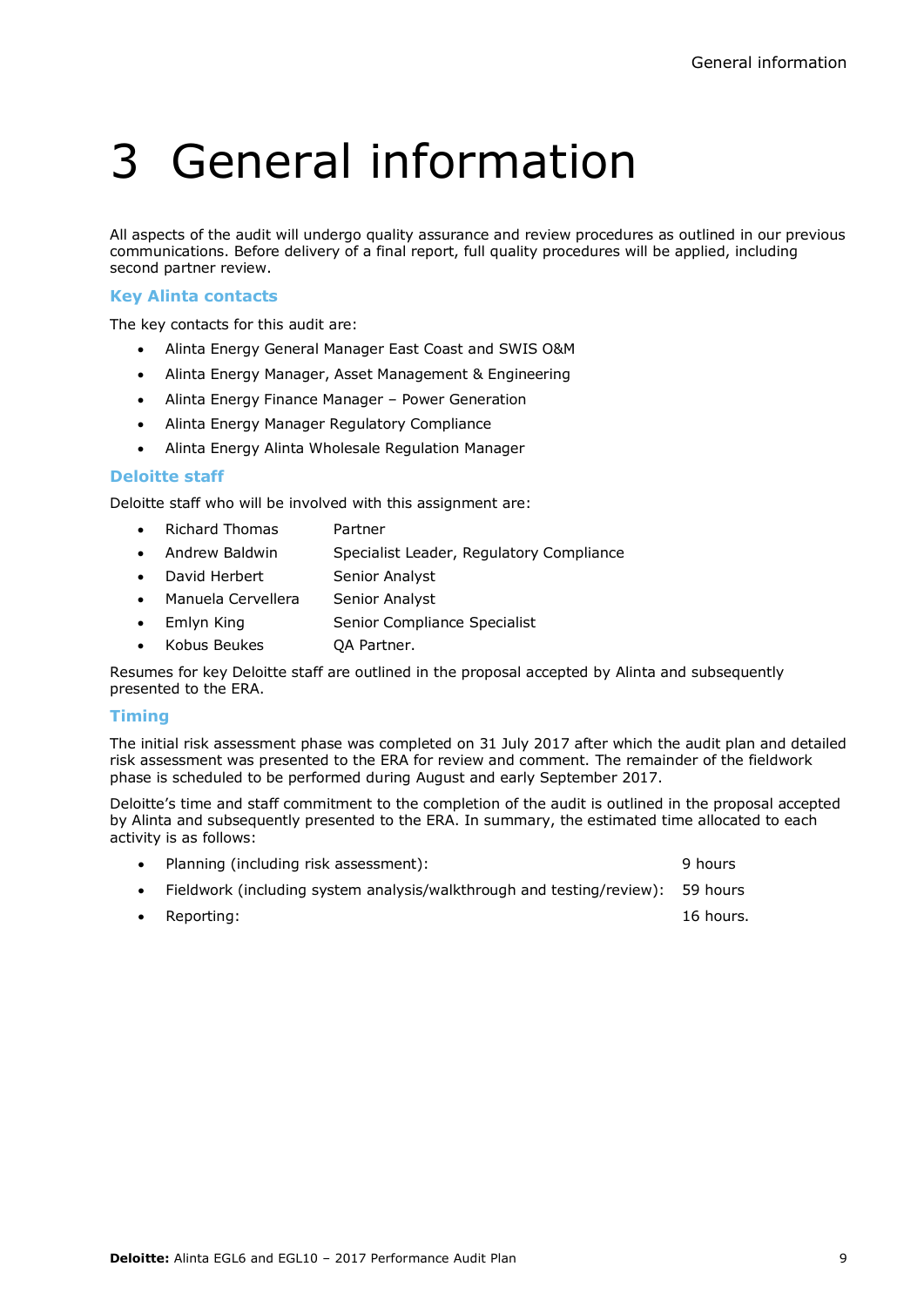## <span id="page-33-0"></span>Appendix 1 – Risk assessment key

#### **1-1 Criteria for classification**

*Source: Electricity Compliance Reporting Manual October 2016*

| Rating<br>(type) | Classification of<br>Non-Compliance | Criteria for classification                                                                                                                                                                                                            |
|------------------|-------------------------------------|----------------------------------------------------------------------------------------------------------------------------------------------------------------------------------------------------------------------------------------|
| $\mathbf{1}$     | Major                               | Classified on the basis that:<br>the consequences of non-compliance would cause major damage,<br>٠<br>loss or disruption to customers; or<br>the consequences of non-compliance would endanger or threaten to<br>٠                     |
| 2                | Moderate                            | endanger the safety or health of a person.<br>Classified on the basis that:                                                                                                                                                            |
|                  |                                     | the consequences of non-compliance impact the efficiency and<br>٠<br>effectiveness of the licensee's operations or service provision but do<br>not cause major damage, loss or disruption to customers; or                             |
|                  |                                     | the regulatory obligation is not otherwise classified as a Type 1 or a<br>٠<br>Type NR non-compliance.                                                                                                                                 |
| <b>NR</b>        | Minor                               | Classified on the basis that:                                                                                                                                                                                                          |
|                  |                                     | the consequences of non-compliance are relatively minor $-$ i.e. non-<br>٠<br>compliance will have minimal impact on the licensee's operations or<br>service provision and do not cause damage, loss or disruption to<br>customers; or |
|                  |                                     | compliance with the obligation is immeasurable; or                                                                                                                                                                                     |
|                  |                                     | the non-compliance is required to be reported to the Regulator<br>٠<br>under another instrument, quideline or code;                                                                                                                    |
|                  |                                     | the non-compliance is identified by a party other than the licensee;<br>or                                                                                                                                                             |
|                  |                                     | the licensee only needs to use its reasonable endeavours or best<br>٠<br>endeavours to achieve compliance or where the obligation does not<br>otherwise impose a firm obligation on the licensee.                                      |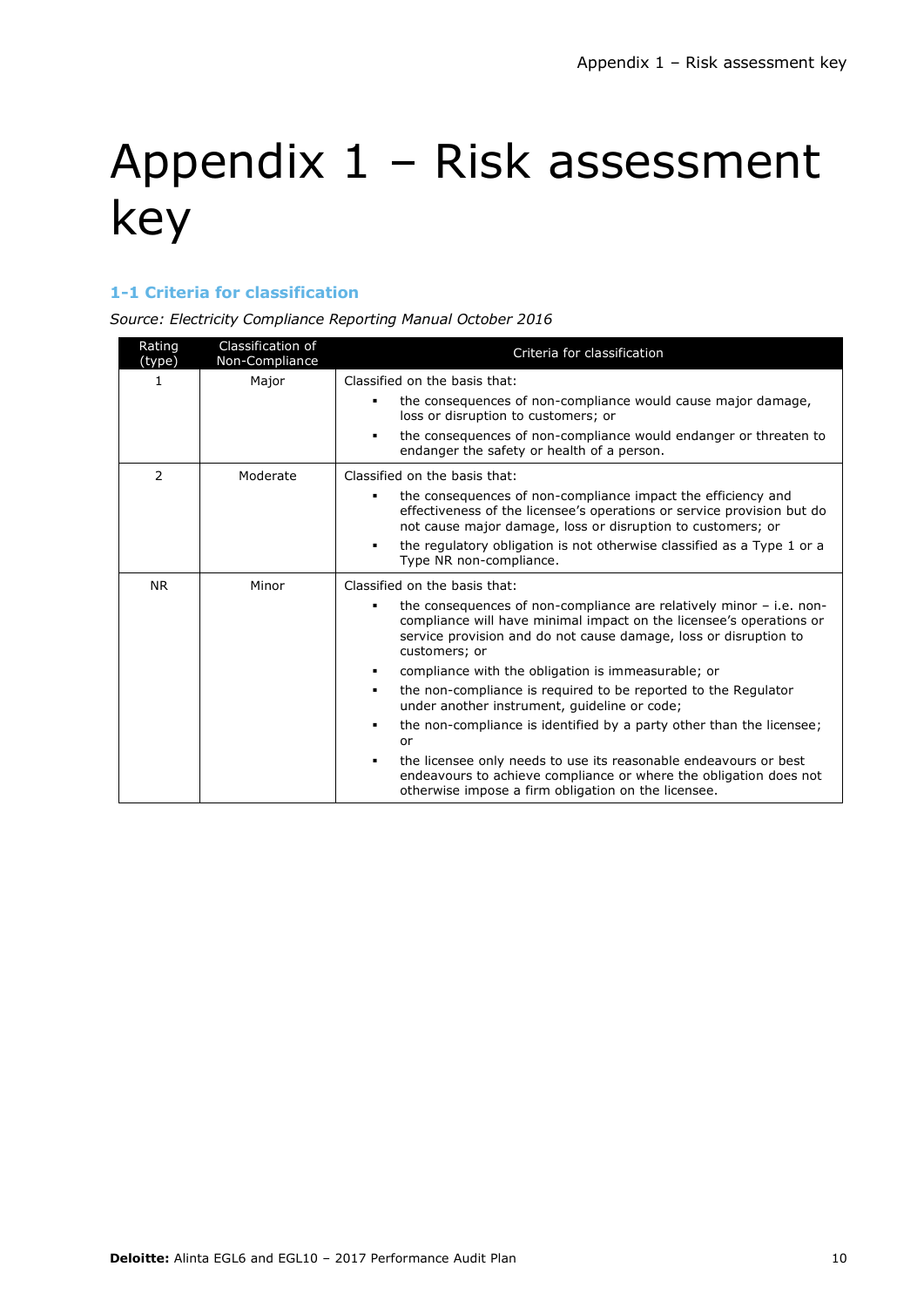#### **1-2 Consequence ratings**

|          | Examples of non-compliance                                                                                                                                                                                                                                                                                                                                                                                                                                                                                                     |                                                                                                                                                                                                                                                                                                                                                                                                                 |                                                                                                                                                                                                                                                           |
|----------|--------------------------------------------------------------------------------------------------------------------------------------------------------------------------------------------------------------------------------------------------------------------------------------------------------------------------------------------------------------------------------------------------------------------------------------------------------------------------------------------------------------------------------|-----------------------------------------------------------------------------------------------------------------------------------------------------------------------------------------------------------------------------------------------------------------------------------------------------------------------------------------------------------------------------------------------------------------|-----------------------------------------------------------------------------------------------------------------------------------------------------------------------------------------------------------------------------------------------------------|
| Rating   | Supply quality and reliability                                                                                                                                                                                                                                                                                                                                                                                                                                                                                                 | Consumer protection                                                                                                                                                                                                                                                                                                                                                                                             | Breaches of legislation or<br>other licence conditions                                                                                                                                                                                                    |
| Minor    | Breaches of supply quality or<br>reliability standards - affecting a<br>small number of customers.<br>Delays in providing a small<br>proportion of new connections.                                                                                                                                                                                                                                                                                                                                                            | <b>Customer complaints</b><br>procedures not followed in a<br>few instances.<br>Small percentage of<br>disconnections or<br>reconnections not completed<br>on time.<br>Small percentage of bills not<br>issued on time.                                                                                                                                                                                         | Legislative obligations or<br>licence conditions not fully<br>complied with, minor impact<br>on customers or third<br>parties.<br>Compliance framework<br>generally fit for purpose and<br>operating effectively.                                         |
| Moderate | Supply quality breach events<br>that significantly impact<br>customers; large number of<br>customers affected and/or<br>extended duration and/or<br>damage to customer equipment.<br>Supply interruptions affecting<br>significant proportion of<br>customers on the network for up<br>to one day.<br>Significant number of customers<br>experiencing excessive number<br>of interruptions per annum.<br>Significant percentage of new<br>connections not provided on<br>time/ some customers<br>experiencing extended delays. | Significant percentage of<br>complaints not being correctly<br>handled.<br>Customers not receiving<br>correct advice regarding<br>financial hardship.<br>Significant percentage of bills<br>not issued on time.<br>Ongoing instances of<br>disconnections and<br>reconnections not completed<br>on time, remedial actions not<br>being taken or proving<br>ineffective. Instances of<br>wrongful disconnection. | More widespread breaches<br>of legislative obligations or<br>licence conditions over time.<br>Compliance framework<br>requires improvement to<br>meet minimum standards.                                                                                  |
| Major    | Supply interruptions affecting<br>significant proportion of<br>customers on the network for<br>more than one day.<br>Majority of new connections not<br>completed on time/ large<br>number of customers<br>experiencing extended delays.                                                                                                                                                                                                                                                                                       | Significant failure of one or<br>more customer protection<br>processes leading to ongoing<br>breaches of standards.<br>Ongoing instances of wrongful<br>disconnection                                                                                                                                                                                                                                           | Wilful breach of legislative<br>obligation or licence<br>condition.<br>Widespread and/or ongoing<br>breaches of legislative<br>obligations or licence<br>conditions.<br>Compliance framework not<br>fit for purpose, requires<br>significant improvement. |

*Source: Audit Guidelines: Electricity and Gas Licences April 2014*

#### **1-3 Likelihood ratings**

*Source: Audit Guidelines: Electricity and Gas Licences 2014*

| Level    | Criteria                                                                   |
|----------|----------------------------------------------------------------------------|
| Likely   | Non-compliance is expected to occur at least once or twice a year          |
| Probable | Non-compliance is expected to occur every three years                      |
| Unlikely | Non-compliance is expected to occur at least once every 10 years or longer |

#### **1-4 Adequacy ratings for existing controls**

*Source: Audit Guidelines: Electricity and Gas Licences 2014*

| Rating   | Description                                                            |
|----------|------------------------------------------------------------------------|
| Strong   | Strong controls that are sufficient for the identified risks           |
| Moderate | Moderate controls that cover significant risks; improvement possible   |
| Weak     | Controls are weak or non-existent and have minimal impact on the risks |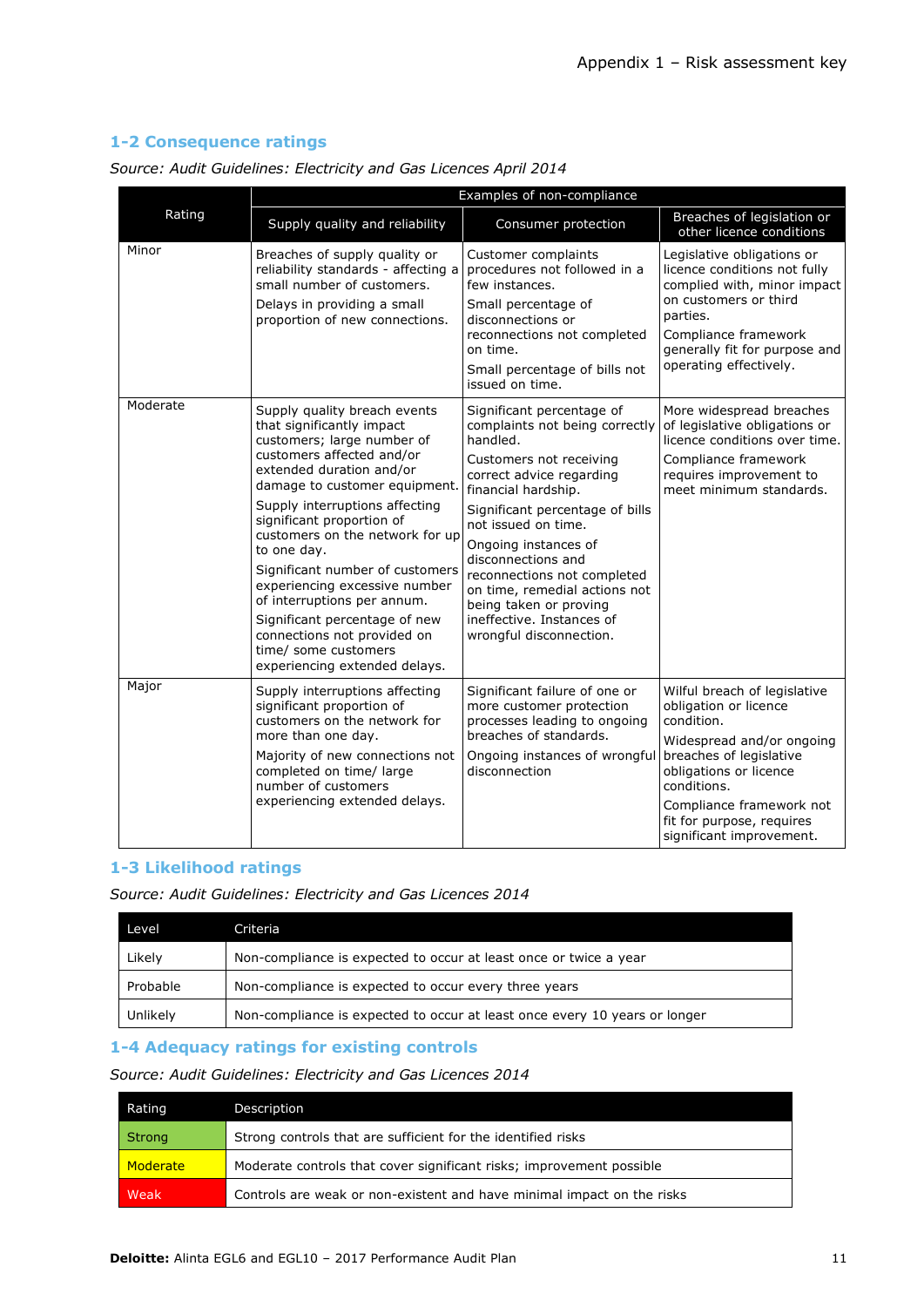## Appendix 2 – Risk assessment

Obligation numbers and references listed below are sourced from the October 2016 Reporting Manual.

<span id="page-35-0"></span>

| No                                                               | Obligation reference                                              | Obligation description                                                                                                                                                                                                                                                                                                                | Consequence          | Likelihood | Inherent<br><b>Risk Rating</b> | Control<br>Assessment | Audit<br>Priority |
|------------------------------------------------------------------|-------------------------------------------------------------------|---------------------------------------------------------------------------------------------------------------------------------------------------------------------------------------------------------------------------------------------------------------------------------------------------------------------------------------|----------------------|------------|--------------------------------|-----------------------|-------------------|
| 12 Electricity Industry Act - Licence Conditions and Obligations |                                                                   |                                                                                                                                                                                                                                                                                                                                       |                      |            |                                |                       |                   |
| 101                                                              | Section $13(1)$                                                   | A licensee must provide the ERA with a performance audit conducted by an<br>independent expert acceptable to the ERA, not less than once every 24 months.                                                                                                                                                                             | Minor                | Unlikely   | Low                            | Moderate              | Priority 5        |
| 102                                                              | Section $14(1)(a)$                                                | A licensee must provide for an asset management system.                                                                                                                                                                                                                                                                               | Minor                | Unlikely   | Low                            | Moderate              | Priority 5        |
| 103                                                              | Section $14(1)(b)$                                                | A licensee must notify details of the asset management system and any<br>substantial changes to it to the ERA.                                                                                                                                                                                                                        | Probable<br>Moderate |            | <b>Medium</b>                  | Moderate              | Priority 4        |
| 104                                                              | Section $14(1)(c)$                                                | A licensee must provide the ERA with a report by an independent expert about<br>the effectiveness of its asset management system every 24 months, or such<br>longer period as determined by the ERA.                                                                                                                                  | Minor                | Unlikely   | Low                            | Moderate              | Priority 5        |
| 105                                                              | Section $17(1)$<br>ERA (Licensing<br>Funding) Regulations<br>2014 | A licensee must pay the prescribed licence fees to the ERA within one month<br>after the day of grant or renewal of its licence and within one month after each<br>anniversary of that day over the term of the licence according to clauses 6, 7 and<br>8 of the Economic Regulation Authority (Licensing Funding) Regulations 2014. | Minor                | Likely     | <b>Medium</b>                  | Moderate              | Priority 4        |
| 106                                                              | Section 31(3)                                                     | A licensee must take reasonable steps to minimise the extent, or duration, of any<br>interruption, suspension or restriction of the supply of electricity due to an<br>accident, emergency, potential danger or other unavoidable cause.                                                                                              | Minor                | Unlikely   | Low                            | Moderate              | Priority 5        |
| 107                                                              | Section 41(6)                                                     | A licensee must pay the costs of taking an interest in land or an easement over<br>land.                                                                                                                                                                                                                                              | Moderate             | Unlikely   | <b>Medium</b>                  | Moderate              | Priority 4        |
| 13. Electricity Licences - Licence Conditions and Obligations    |                                                                   |                                                                                                                                                                                                                                                                                                                                       |                      |            |                                |                       |                   |
| 119                                                              | Licence condition 12.1                                            | A licensee and any related body corporate must maintain accounting records that<br>comply with the Australian Accounting Standards Board Standards or equivalent<br>International Accounting Standards.                                                                                                                               | Moderate             | Unlikely   | Medium                         | <b>Strong</b>         | Priority 4        |
| 120                                                              | Licence condition 13.4                                            | A licensee must comply with any individual performance standards prescribed by<br>the ERA.                                                                                                                                                                                                                                            | Moderate             | Unlikely   | <b>Medium</b>                  | Moderate              | Priority 4        |
| 121                                                              | Licence condition 14.2                                            | A licensee must comply, and require its auditor to comply, with the ERA's<br>standard audit quidelines for a performance audit.                                                                                                                                                                                                       | Moderate             | Unlikely   | <b>Medium</b>                  | <b>Strong</b>         | Priority 4        |
| 122                                                              | Licence condition 20.5                                            | A licensee must comply, and must require the licensee's expert to comply, with<br>the relevant aspects of the ERA's standard audit guidelines for an asset<br>management system review.                                                                                                                                               | Moderate             | Unlikely   | <b>Medium</b>                  | <b>Strong</b>         | Priority 4        |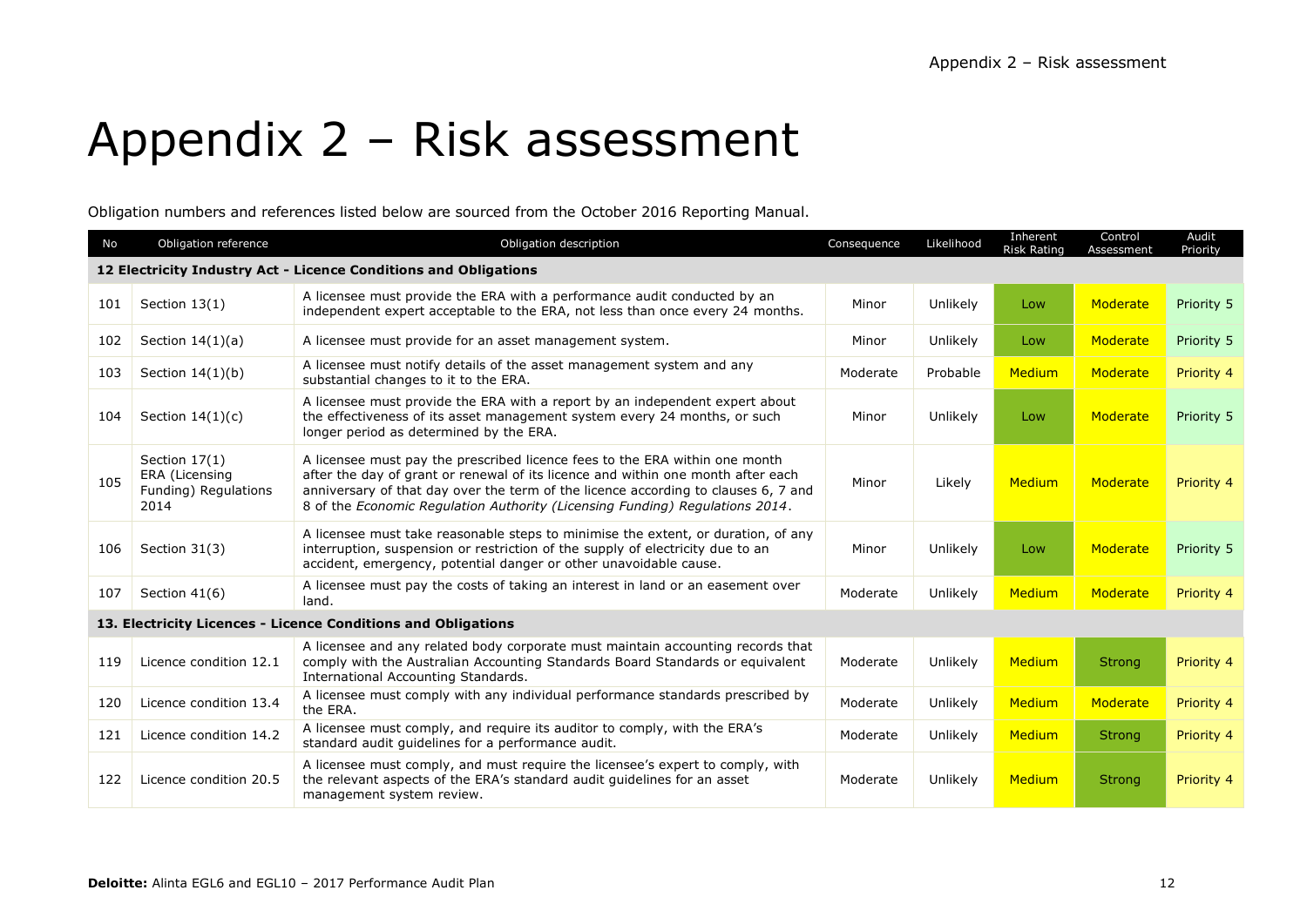| <b>No</b> | Obligation reference                                                        | Obligation description                                                                                                                                                                                                                                                                                                               | Consequence | Likelihood | Inherent<br><b>Risk Rating</b> | Control<br>Assessment | Audit<br>Priority |  |
|-----------|-----------------------------------------------------------------------------|--------------------------------------------------------------------------------------------------------------------------------------------------------------------------------------------------------------------------------------------------------------------------------------------------------------------------------------|-------------|------------|--------------------------------|-----------------------|-------------------|--|
| 123       | Licence condition 15.1                                                      | In the manner prescribed, a licensee must notify the ERA, if it is under external<br>administration or if there is a significant change in the circumstances that the<br>licence was granted which may affect the licensee's ability to meet its obligations.                                                                        | Moderate    | Probable   | <b>Medium</b>                  | Moderate              | Priority 4        |  |
| 124       | Licence condition 16.1                                                      | A licensee must provide the ERA, in the manner prescribed, with any information<br>that the ERA requires in connection with its functions under the Electricity<br>Industry Act.                                                                                                                                                     | Moderate    | Likely     | High                           | Moderate              | Priority 2        |  |
| 125       | Licence condition 17.1<br>& 17.2                                            | A licensee must publish any information as directed by the ERA to publish, within<br>the timeframes specified.                                                                                                                                                                                                                       | Moderate    | Unlikely   | <b>Medium</b>                  | Moderate              | Priority 4        |  |
| 126       | Licence condition 18.1                                                      | All notices must be in writing, unless otherwise specified.<br>Moderate                                                                                                                                                                                                                                                              |             | Unlikely   | Medium                         | Moderate              | Priority 4        |  |
|           | 14. Electricity Industry Metering Code - Licence Conditions and Obligations |                                                                                                                                                                                                                                                                                                                                      |             |            |                                |                       |                   |  |
| 324       | Clause 3.3B                                                                 | If a user is aware of bi-directional electricity flows at a metering point that was<br>not previously subject to a bi-directional flows or any changes in a customer's or<br>user's circumstances in a metering point that will result in bi-directional flows,<br>the user must notify the network operator within 2 business days. | Moderate    | Unlikely   | Medium                         | Moderate              | Priority 4        |  |
| 339       | Clause 3.11(3)                                                              | A Code participant who becomes aware of an outage or malfunction of a metering<br>installation must advise the network operator as soon as practicable.                                                                                                                                                                              | Moderate    | Probable   | <b>Medium</b>                  | Moderate              | Priority 4        |  |
| 364       | Clause 3.27                                                                 | A person must not install a metering installation on a network unless the person<br>is the network operator or a registered metering installation provider for the<br>network operator doing the type of work authorised by its registration.                                                                                        | Moderate    | Unlikely   | Medium                         | Moderate              | Priority 4        |  |
| 371       | Clause $4.4(1)$                                                             | If there is a discrepancy between energy data held in a metering installation and<br>in the metering database, the affected Code participants and the network<br>operator must liaise to determine the most appropriate way to resolve the<br>discrepancy.                                                                           | Minor       | Probable   | Low                            | Moderate              | Priority 5        |  |
| 372       | Clause $4.5(1)$                                                             | A Code participant must not knowingly permit the registry to be materially<br>inaccurate.                                                                                                                                                                                                                                            | Minor       | Probable   | Low                            | Moderate              | Priority 5        |  |
| 373       | Clause $4.5(2)$                                                             | Subject to subclause 5.19(6), if a Code participant, other than a network<br>operator, becomes aware of a change to, or inaccuracy in, an item of standing<br>data in the registry, then it must notify the network operator and provide details<br>of the change or inaccuracy within the timeframes prescribed.                    | Moderate    | Unlikely   | <b>Medium</b>                  | Moderate              | Priority 4        |  |
| 388       | Clause 5.4(2)                                                               | A user must, when reasonably requested by a network operator, assist the<br>network operator to comply with the network operator's obligation under<br>subclause $5.4(1)$ .                                                                                                                                                          | Minor       | Unlikely   | Low                            | Moderate              | Priority 5        |  |
| 401       | Clause 5.16                                                                 | If a user collects or receives energy data from a metering installation then the<br>user must provide the network operator with the energy data (in accordance with<br>the communication rules) within the timeframes prescribed.                                                                                                    | Moderate    | Unlikely   | <b>Medium</b>                  | Moderate              | Priority 4        |  |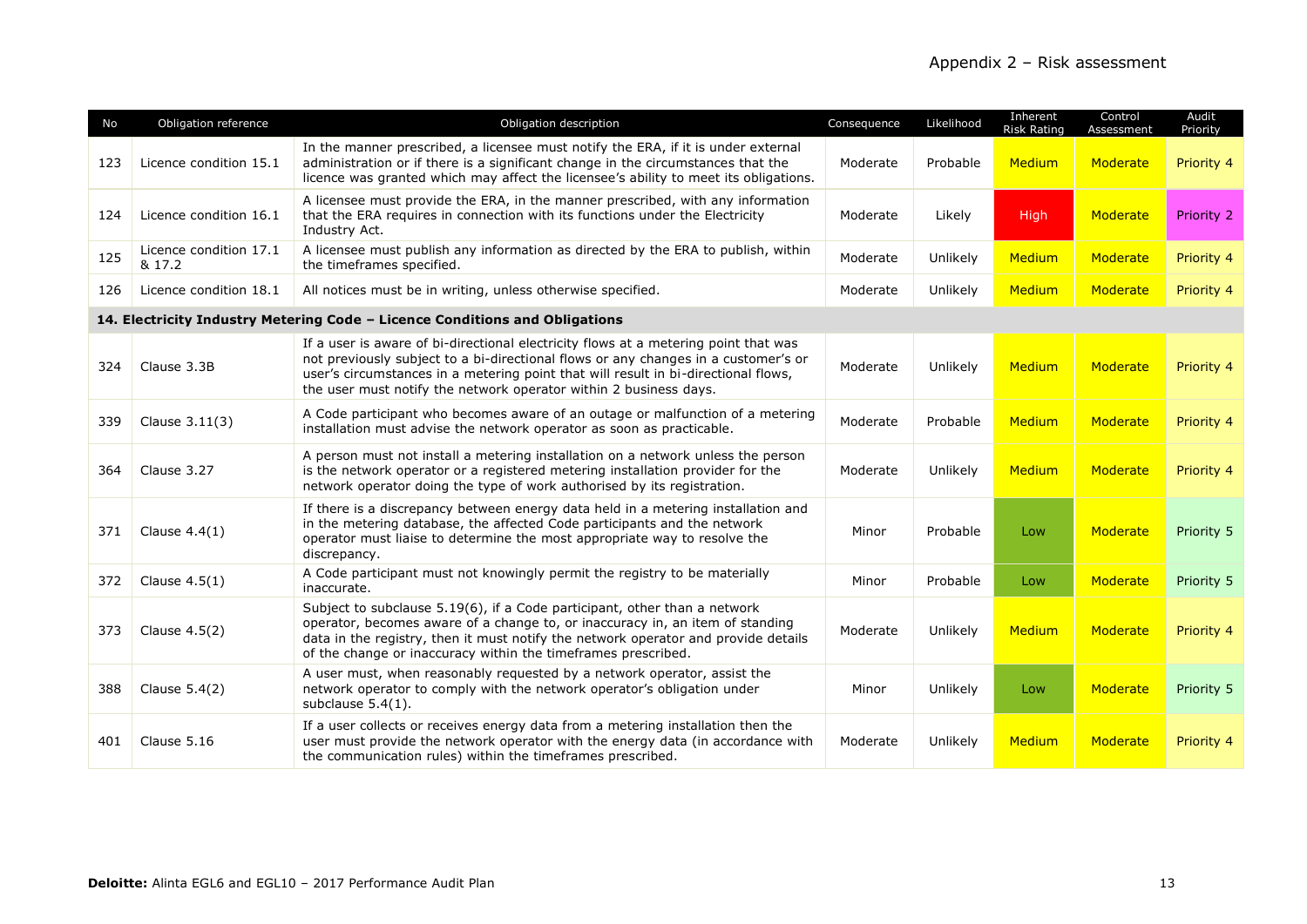| No  | Obligation reference | Obligation description                                                                                                                                                                                                                                                                                                                                         | Consequence                                                                                                                                                                                                                                    | Likelihood | Inherent<br><b>Risk Rating</b> | Control<br>Assessment | Audit<br>Priority |  |
|-----|----------------------|----------------------------------------------------------------------------------------------------------------------------------------------------------------------------------------------------------------------------------------------------------------------------------------------------------------------------------------------------------------|------------------------------------------------------------------------------------------------------------------------------------------------------------------------------------------------------------------------------------------------|------------|--------------------------------|-----------------------|-------------------|--|
| 402 | Clause 5.17(1)       | A user must provide standing data and validated, and where necessary<br>substituted or estimated, energy data to the user's customer to which that<br>information relates where the user is required by an enactment or an agreement<br>to do so for billing purposes or for the purpose of providing metering services to<br>the customer.                    | Not applicable to Alinta's electricity generation operations. As<br>Alinta does not directly supply energy to customers through its<br>electricity generation licence, it does not bill customers or<br>supply metering services to customers. |            |                                |                       |                   |  |
| 405 | Clause 5.18          | If a user collects or receives information regarding a change in the energisation<br>status of a metering point then the user must provide the network operator with<br>the prescribed information, including the stated attributes, within the timeframes<br>prescribed.                                                                                      | Moderate                                                                                                                                                                                                                                       | Unlikely   | Medium                         | Moderate              | Priority 4        |  |
| 406 | Clause $5.19(1)$     | A user must, when requested by the network operator acting in accordance with<br>good electricity industry practice, use reasonable endeavours to collect<br>information from customers, if any, that assists the network operator in meeting<br>its obligations described in the Code and elsewhere, and provide that information<br>to the network operator. | Not applicable to Alinta's electricity generation operations. As<br>Alinta does not directly supply energy to customers through its<br>electricity generation licence, it does not collect customer<br>information.                            |            |                                |                       |                   |  |
| 407 | Clause 5.19(2)       | A user must, to the extent that it is able, collect and maintain a record of the<br>prescribed information in relation to the site of each connection point with which<br>the user is associated.                                                                                                                                                              |                                                                                                                                                                                                                                                |            |                                |                       |                   |  |
| 408 | Clause 5.19(3)       | Subject to subclauses 5.19(3A) and 5.19(6), the user must, within 1 business<br>day after becoming aware of any change in an attribute described in subclause<br>5.19(2), notify the network operator of the change.                                                                                                                                           |                                                                                                                                                                                                                                                |            |                                |                       |                   |  |
| 410 | Clause 5.19(6)       | The user must use reasonable endeavours to ensure that it does not notify the<br>network operator of a change in an attribute described in subclause 5.19(2) that<br>results from the provision of standing data by the network operator to the user.                                                                                                          |                                                                                                                                                                                                                                                |            |                                |                       |                   |  |
| 416 | Clause 5.21(5)       | A Code participant must not request a test or audit under subclause 5.21(1)<br>unless the Code participant is a user and the test or audit relates to a time or<br>times at which the user was the current user or the Code participant is the IMO.                                                                                                            | Moderate                                                                                                                                                                                                                                       | Unlikely   | Medium                         | Moderate              | Priority 4        |  |
| 417 | Clause 5.21(6)       | A Code participant must not make a request under subclause 5.21(1) that is<br>inconsistent with any access arrangement or agreement.                                                                                                                                                                                                                           | Moderate                                                                                                                                                                                                                                       | Unlikely   | Medium                         | Moderate              | Priority 4        |  |
| 435 | Clause 5.27          | Upon request from a network operator, the current user for a connection point<br>must provide the network operator with customer attribute information that it<br>reasonably believes are missing or incorrect within the timeframes prescribed.                                                                                                               | Not applicable to Alinta's electricity generation operations. As<br>Alinta does not directly supply energy to customers through its<br>electricity generation licence, it does not collect customer<br>information.                            |            |                                |                       |                   |  |
| 448 | Clause $6.1(2)$      | A user must, in relation to a network on which it has an access contract, comply<br>with the rules, procedures, agreements and criteria prescribed.                                                                                                                                                                                                            | Moderate                                                                                                                                                                                                                                       | Likely     | High                           | Moderate              | Priority 2        |  |
| 451 | Clause $7.2(1)$      | Code participants must use reasonable endeavours to ensure that they can send<br>and receive a notice by post, facsimile and electronic communication and must<br>notify the network operator of a telephone number for voice communication in<br>connection with the Code.                                                                                    | Minor                                                                                                                                                                                                                                          | Unlikely   | Low                            | <b>Strong</b>         | Priority 5        |  |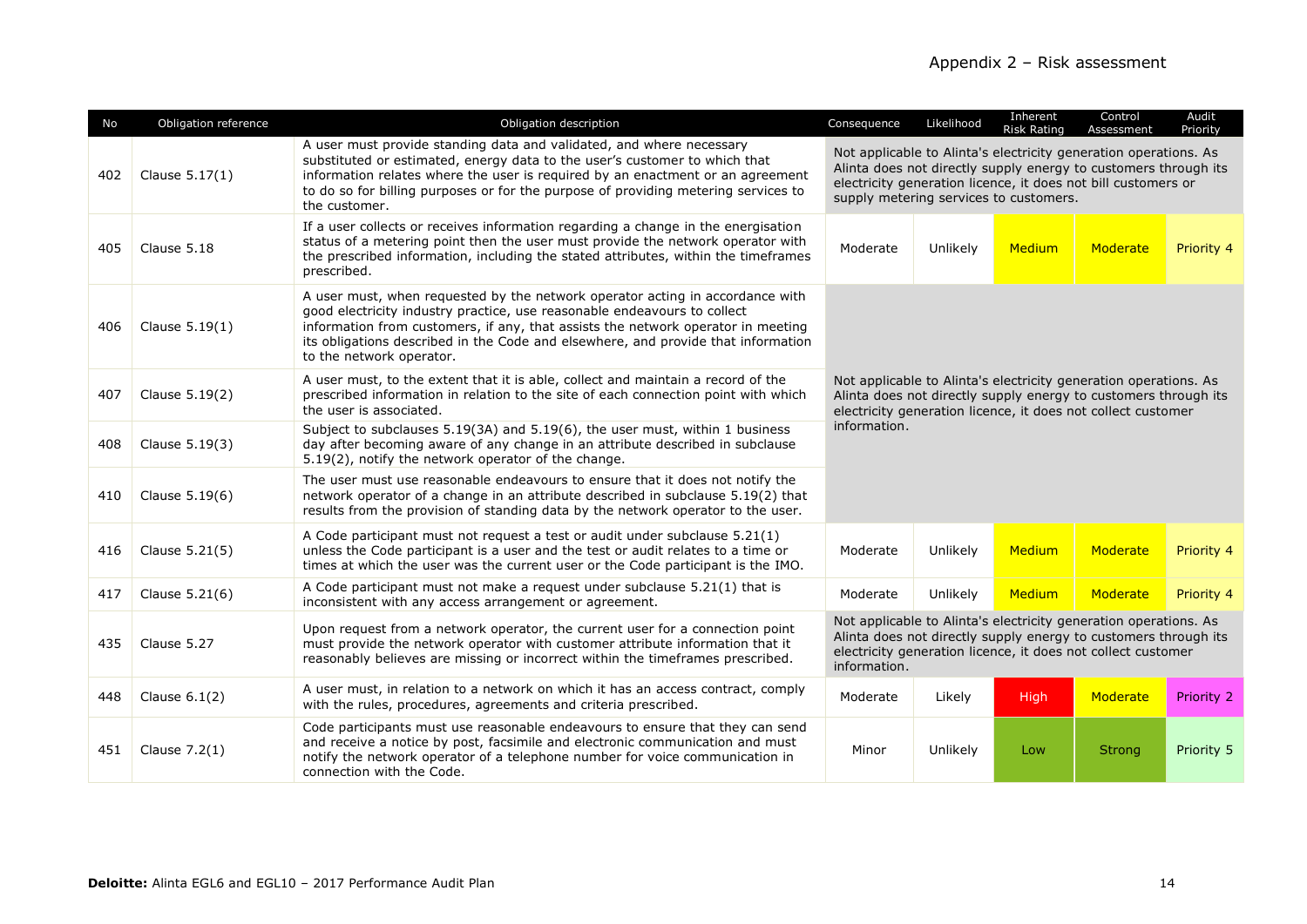| No  | Obligation reference | Obligation description                                                                                                                                                                                                                                                                                                                         | Consequence | Likelihood | Inherent<br><b>Risk Rating</b> | Control<br>Assessment | Audit<br>Priority |
|-----|----------------------|------------------------------------------------------------------------------------------------------------------------------------------------------------------------------------------------------------------------------------------------------------------------------------------------------------------------------------------------|-------------|------------|--------------------------------|-----------------------|-------------------|
| 453 | Clause $7.2(4)$      | If requested by a network operator with whom it has entered into an access<br>contract, the Code participant must notify its contact details to a network<br>operator within 3 business days after the request.                                                                                                                                | Moderate    | Unlikely   | <b>Medium</b>                  | Moderate              | Priority 4        |
| 454 | Clause 7.2(5)        | A Code participant must notify any affected network operator of any change to<br>the contact details it notified to the network operator under subclause 7.2(4) at<br>least 3 business days before the change takes effect.                                                                                                                    | Moderate    | Unlikely   | <b>Medium</b>                  | Moderate              | Priority 4        |
| 455 | Clause 7.5           | A Code participant must subject to subclauses 5.17A and 7.6 not disclose, or<br>permit the disclosure of, confidential information provided to it under or in<br>connection with the Code and may only use or reproduce confidential information<br>for the purpose for which it was disclosed or another purpose contemplated by<br>the Code. | Moderate    | Probable   | Medium                         | <b>Strong</b>         | Priority 4        |
| 456 | Clause $7.6(1)$      | A Code participant must disclose or permit the disclosure of confidential<br>information that is required to be disclosed by the Code                                                                                                                                                                                                          | Moderate    | Unlikely   | Medium                         | Moderate              | Priority 4        |
| 457 | Clause $8.1(1)$      | If any dispute arises between any Code participants then (subject to subclause<br>8.2(3)) representatives of disputing parties must meet within 5 business days<br>after a notice given by a disputing party to the other disputing parties and<br>attempt to resolve the dispute by negotiations in good faith.                               | Minor       | Unlikely   | Low                            | Moderate              | Priority 5        |
| 458 | Clause $8.1(2)$      | If a dispute is not resolved within 10 business days after the dispute is referred<br>to representative negotiations, the disputing parties must refer the dispute to a<br>senior management officer of each disputing party who must meet and attempt<br>to resolve the dispute by negotiations in good faith                                 | Minor       | Unlikely   | Low                            | Moderate              | Priority 5        |
| 459 | Clause $8.1(3)$      | If the dispute is not resolved within 10 business days after the dispute is referred<br>to senior management negotiations, the disputing parties must refer the dispute<br>to the senior executive officer of each disputing party who must meet and<br>attempt to resolve the dispute by negotiations in good faith.                          | Minor       | Unlikely   | Low                            | Moderate              | Priority 5        |
| 460 | Clause $8.1(4)$      | If the dispute is resolved by representative negotiations, senior management<br>negotiations or CEO negotiations, the disputing parties must prepare a written<br>and signed record of the resolution and adhere to the resolution.                                                                                                            | Moderate    | Unlikely   | <b>Medium</b>                  | Moderate              | Priority 4        |
| 461 | Clause $8.3(2)$      | The disputing parties must at all times conduct themselves in a manner which is<br>directed towards achieving the objective in subclause 8.3(1).                                                                                                                                                                                               | Minor       | Unlikely   | Low                            | Moderate              | Priority 5        |